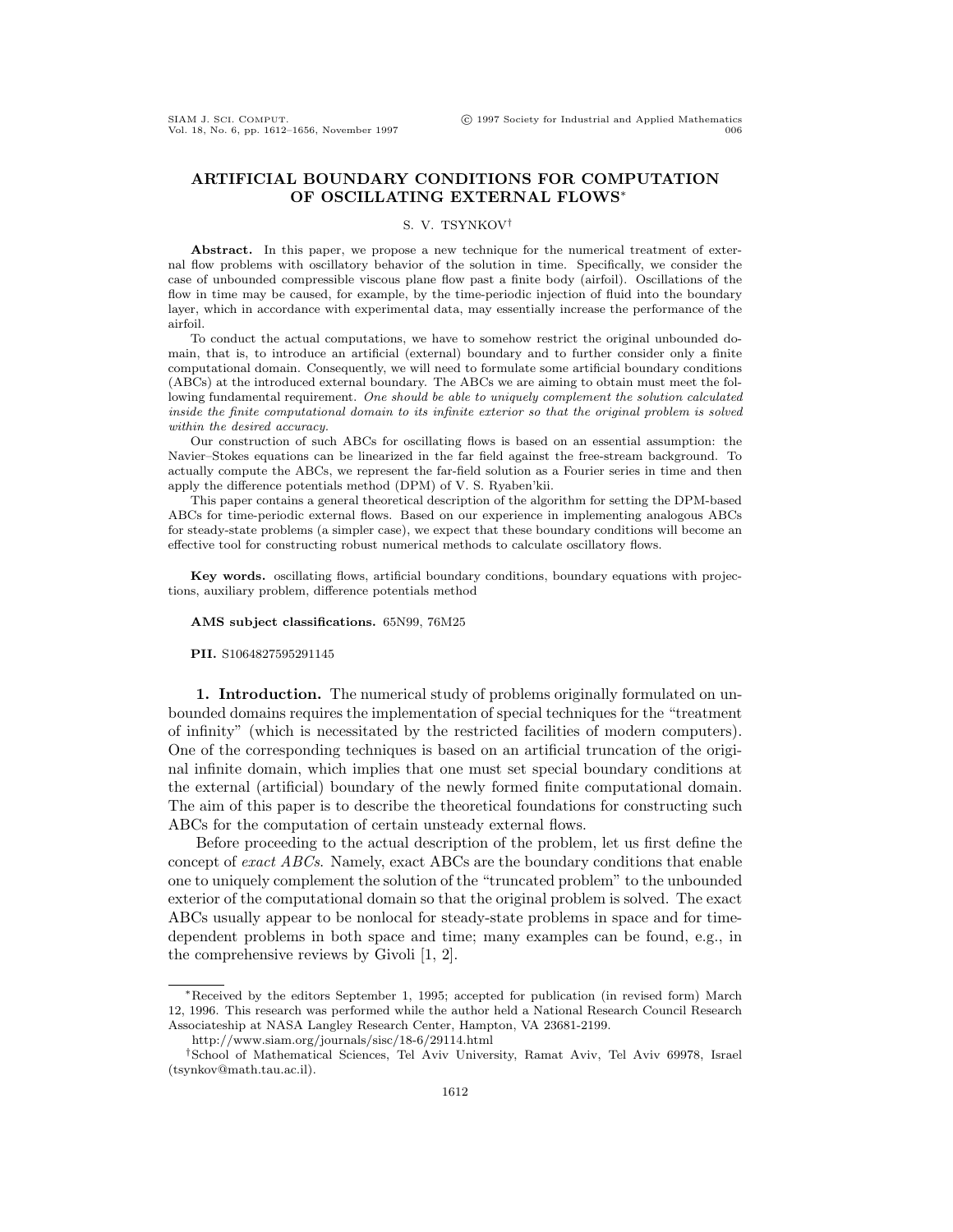Let us note that the problem of constructing such boundary conditions that would model (in the ideal case, equivalently replace) the solution on the exterior (far-field) part of the domain differs from another well-known problem related to setting the boundary conditions for numerical algorithms, namely, to construct such boundary conditions that would ensure well posedness of the truncated problem and stability of the integration process in time. In fact, these two formulations are not completely independent. For example, the issue of well posedness for certain classes of (local) ABCs was thoroughly investigated by Gustafsson [3, 4, 5]. On the other hand, a group of delicate questions related to the issue of long-time (i.e., asymptotic) stability is studied by Carpenter, Gottlieb, and Abarbanel [6] for some specific boundary-value problems. The issue of connections between the nonlocal boundary conditions that "model the infinity" and the boundary conditions that ensure the asymptotic stability is likely to become an interesting subject for a future investigation.

In this paper, we consider an unbounded compressible viscous flow past a finite body or configuration of bodies (e.g., single-element or multi-element airfoil). The behavior of the flow in time is assumed to be oscillatory. We must emphasize that while talking about the oscillatory time behavior we mean that some alternating (timeperiodic) influence is exerted on the flow (see, e.g., experimental work by Seifert et al. [7]), and we expect that those frequencies that are connected to this influence will dominate in the solution. We subsequently assume that the latter circumstance will enable us to construct the ABCs without taking into account any other timedependent effects. From a mathematical standpoint, this case fills an intermediate position between the steady-state and true unsteady flows.

The steady-state case is relatively simple compared to time-dependent flows. In [8], we have constructed the ABCs for calculating external viscous compressible steady-state flows. These boundary conditions are based on the concept of far-field linearization and on the application of the DPM of Ryaben'kii [9, 10, 11]. The ABCs [8] are asymptotically exact, which means they can be constructed as close to the exact ABCs as desired; therefore, the ABCs [8] turn out to be global in space. However, practical implementation of these boundary conditions is fairly easy (see [12, 13]). They were used along with the Navier–Stokes code by Swanson and Turkel [14, 15] for computing different external flows. Numerical experiments show that the global DPM-based ABCs [8] provide high accuracy of computations, as well as fast convergence of the multigrid iteration procedure to a steady state [12, 13]. The computational cost of boundary conditions [8, 12, 13] is not high in comparison with the total cost of the original procedure [14, 15]. Generally, the numerical algorithm we used for integrating the Navier–Stokes equations became more robust (in comparison with the standard procedure [14, 15] itself) if supplemented by the DPM-based  $\text{ABCs}$  [8].

Let us emphasize that the ABCs [8] were constructed specially for the steadystate problem and on the basis of stationary governing equations, independent of any specific technique for solving the stationary equations inside the computational domain. In practical computations (see  $[12, 13]$ ), we use multigrid iterations  $[14, 15]$ for calculating the steady-state solutions. In doing so, we set the ABCs [8] on each iteration on the upper time level. Of course, the boundary data on the intermediate stage of the iteration procedure (i.e., until we achieve a true steady state) are not necessarily consistent with the formal "stationary" treatment of the far field. However, treating the "time-intermediate" boundary data as if it were already steady has been found effective in computational practice; see [12, 13]. We are going to use a similar idea for the time-periodic case studied below.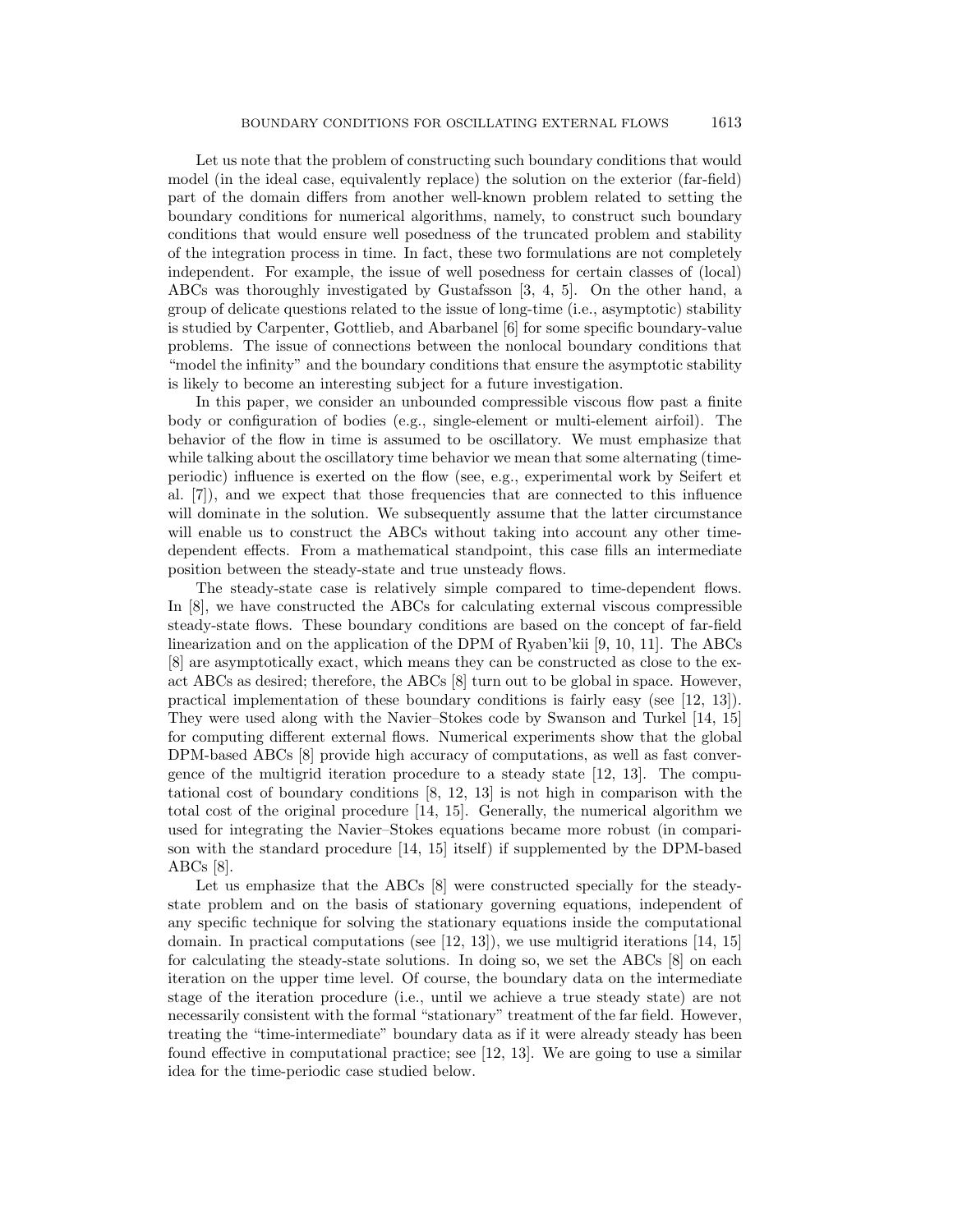#### 1614 S.V. TSYNKOV

Note that, basically, most of the currently used ABCs methodologies, especially in the area of computational fluid dynamics, are local. As a rule, such methods are not very accurate, although they are inexpensive and easy to implement. Among the very few highly accurate nonlocal techniques, which are at the same time computationally effective, we should mention the work by Verhoff, Stookesberry, and Agrawal [16], in which the authors construct the ABCs for inviscid compressible external flow computations. The main difference between our steady-state approach [8, 12, 13] and the methodology of  $[16]$  is that we analyze viscous flows, whereas the authors of  $[16]$ consider inviscid flows. However, an interesting feature of the approach of [16] is that, though the Euler equations are linearized in the far field against the constant-pressure background, a special change of variables allows the nonlinear thermodynamic relations to be retained. This enables one to explicitly take into account entropy-wake solutions (i.e., rotational effects) that are relevant to inviscid treatment of the far field. The Fourier transform (combined with a certain iteration technique) is used in [16] to solve the far-field equations and to obtain the ABCs at the C-type artificial boundary that is composed of parabolic (inflow) and linear (outflow) segments. In [17], Verhoff and Stookesberry extend the above approach to duct problems, and in [18], Verhoff uses an analogous technique to treat O-type configurations for circular artificial boundaries.

True unsteady flows are much more complicated than steady-state ones in terms of both theoretical analysis and practical calculations. As mentioned above, the exact ABCs for unsteady problems will generally be nonlocal in both space and time. Therefore, the corresponding computational cost may appear to be rather high. This is also true for the global DPM-based boundary conditions, which can be constructed as close to the exact ones as desired (the corresponding general theory for unsteady problems can be found in the work by Ryaben'kii [19]).

However, an intermediate case of oscillatory time behavior must be less expensive in terms of required computer resources, since the global character of the ABCs in time will obviously be restricted here by the value of one period. Moreover, the theoretical analysis of this case based on the usage of the Fourier representation in time (see below) is, in principle, less complicated than the general one from [19], since in our analysis we actually reduce the time-dependent problem to a family of steady-state problems.

On the other hand, do not assume that the oscillating flow is a particular, and therefore unimportant, case. For example, experiments [7] show that the time-periodic injection of fluid into the turbulent boundary layer may noticeably increase its resistance to adverse pressure gradients without separation. This implies an essential improvement of airfoil performance, up to 60% for high (post-stall) angles of attack, according to [7]. The phenomenon was observed for different geometries (original NACA0015 airfoil, the same airfoil with the deflected flap, and some others), which leads us to believe that it may be effectively used in aircraft design. Therefore, an accurate numerical investigation of the phenomenon becomes an important issue, and an accurate procedure for setting the ABCs must be one of the principle elements of any computational algorithm used for such an investigation.

The previous example is probably not a unique one where the time-periodic treatment of flow in the far field might be relevant. In general, for the oscillatory case, we propose the following construction of ABCs. First, linearize the governing equations in the far field. Then, assuming that the time period is initially prescribed, apply the Fourier transform in time and obtain a family of steady-state problems (where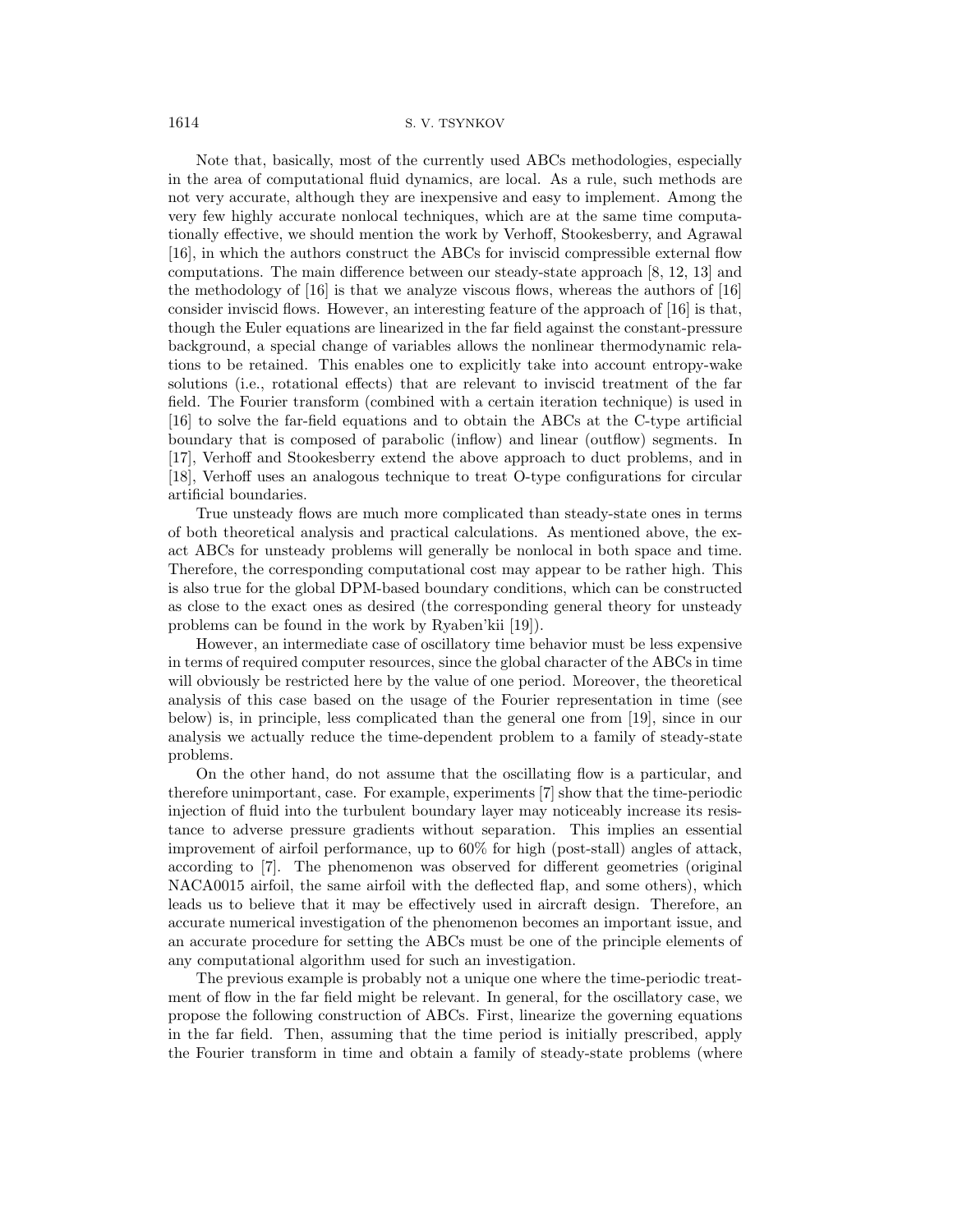the unknowns are amplitudes). The latter problems are then treated by means of the DPM [9, 10, 11]. The central idea of the DPM-based approach is to equivalently replace the problem formulated on the domain by a certain operator equation formulated on its boundary. For each one of the above-mentioned steady-state problems (note that the family of these problems is parameterized by the frequency, i.e., by the dual Fourier variable), this replacement results in an operator equation formulated at the artificial boundary of the computational domain. (This equation connects the boundary values of the solution.) The operator involved (a projection) is somewhat analogous to the boundary pseudodifferential operators introduced by Calderon [20]. Because of the equivalence to the exterior linear problem, the aforementioned operator equation (more precisely, the entire family of these equations) can be considered the desired exact ABC (limited only by the accuracy of far-field linearization) for the problem solved inside the computational domain. In other words, this operator equation adequately takes into account the structure of the solution from outside the computational domain, which may also be called the exact transfer of boundary conditions from infinity; see [19].

Recall that the ABCs [8] for stationary problems were constructed irrespective of any specific way for actual computation of the steady state. Analogously, in this paper, the ABCs for the time-periodic case are constructed independent of any specific technique for integrating the Navier–Stokes equations inside the computational domain. Based on the assumption of periodicity in time, these ABCs simply close the system that is solved inside the computational domain; the closure is obtained for the time interval of one period. In practice, however, achieving a true oscillatory regime may require long-time computational runs that cover many periods. During this long-time integration, whenever we need to update the external boundary data using the ABCs (i.e., every time step; see below) we treat the flow as if it were already time-periodic (in some generalized sense; see section 3). In so doing, the boundary conditions should guarantee only the desirable far-field behavior of the solution. This behavior is actually determined by the condition that all perturbations vanish at infinity. (Note that in [8, 12, 13] we were treating the external boundary data on each iteration as already steady and requiring that the ABCs ensure the decay of the solution to the linearized problem at infinity.)

The material below is organized as follows. In section 2, we describe the basic formulations of the problems. Specifically, in section 2.1, we describe the geometric setup typical for the numerical solution of external flow problems, i.e., configurations of the finite computational domain and its infinite exterior. In this section, we also introduce the flow equations (parabolized Navier–Stokes) and linearize them in the far field against the constant free-stream background. In so doing, we obtain a coupled problem, which is nonlinear inside the finite computational domain and linear outside it. Then, assuming that the period of oscillating motion is known, we Fouriertransform the exterior linear system with respect to time and obtain an equivalent family of stationary systems. These stationary systems must be solved as a part of the solution of the aforementioned coupled problem. However, we do not solve them directly, since the corresponding domain is still infinite. Instead, we replace each of these linear stationary systems by the generalized Calderon pseudodifferential equation formulated at the external boundary of the computational domain. The exterior solution is then obtained in the form of a generalized potential; the density of the potential satisfies the aforementioned boundary equation. To calculate the generalized potential, we need a special auxiliary problem, which is first formulated on the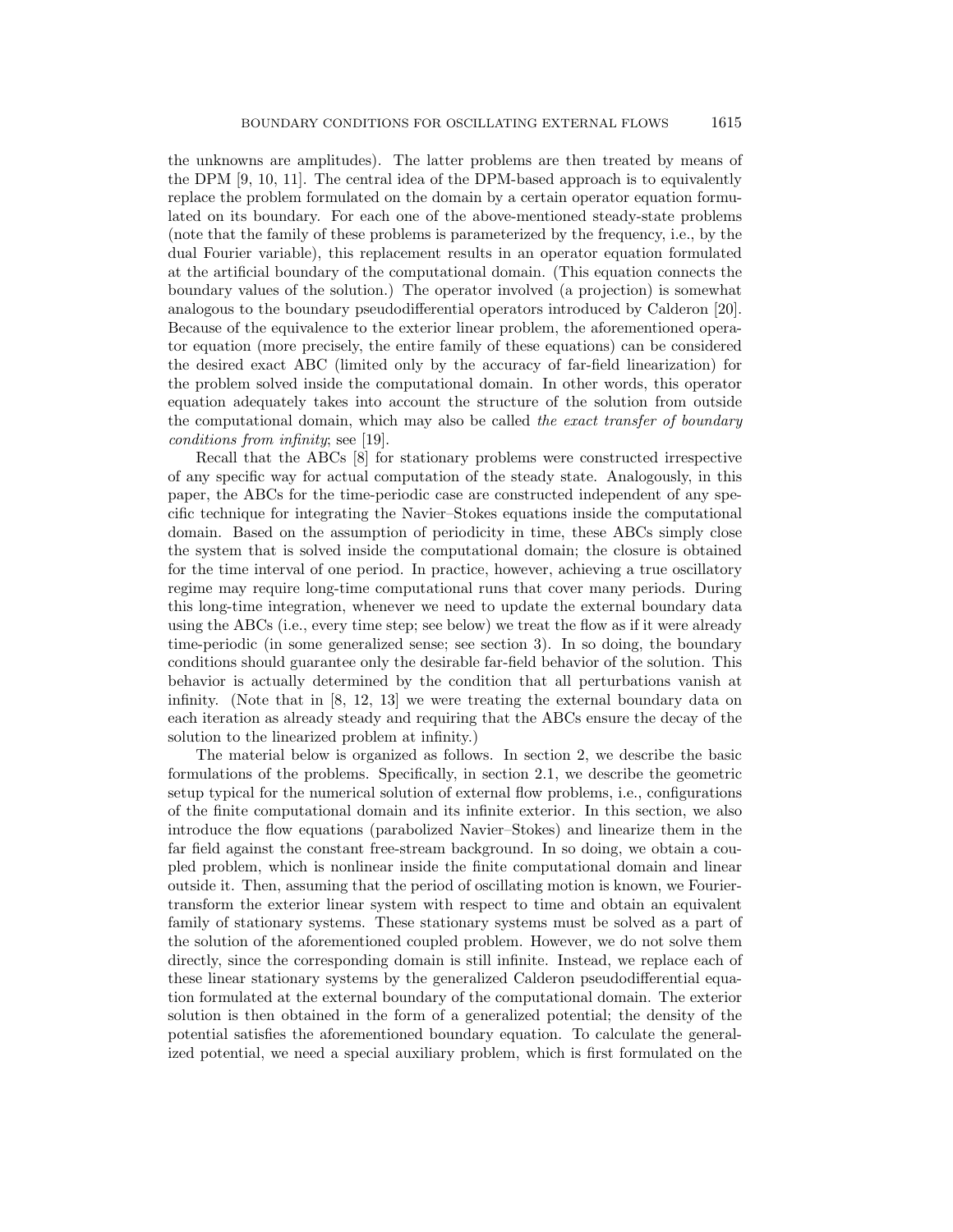### 1616 S. V. TSYNKOV

entire plane for the linearized thin-layer equations (Fourier-transformed in time) with a certain compactly supported right-hand side. Solvability of this auxiliary problem in the sense of tempered distributions is studied in section 2.2. Then, in section 2.3, we show how one can replace the original auxiliary problem formulated on the entire plane by the new problem formulated on some rectangle, so that the solutions of the two problems are in a certain sense close to each other.

Section 3 of this paper is devoted to numerics. In section 3.1, we introduce a finite-difference scheme that approximates the linearized thin-layer equations. Since we discretize the equations not only in space but also in time, we now get a finite (discrete) series in time instead of the original infinite Fourier series. This implies that the family of stationary systems to be solved outside the computational domain becomes finite as well. In section 3.2, we construct a difference analogue to the auxiliary problem on the rectangle, describe the numerical algorithm for its solution (referring to our previous work for some details), and briefly address our somewhat nonstandard concept of convergence for the solutions of the difference auxiliary problem. Finally, in section 3.3, we show how one uses the recently formulated difference auxiliary problem and obtains a difference analogue to the Calderon boundary pseudodifferential projection. Then, calculating the generalized difference potential, we actually compute the nonlocal DPM-based ABCs. The ABCs are first obtained in the Fourier variables and then, after implementing the inverse transform, in the physical variables as well. Finally, section 4 contains some numerical data, conclusions, and possible generalizations.

### **2. Basic formulations.**

**2.1. Governing equations and geometric setup.** Let us start with the parabolized Navier–Stokes equations, which are the same as the thin-layer equations for two dimensions (see, e.g., [21] by Anderson, Tannehill, and Pletcher):

(2.1)  
\n
$$
\frac{\partial \rho}{\partial t} + \frac{\partial \rho u}{\partial x} + \frac{\partial \rho v}{\partial y} = 0,
$$
\n
$$
\rho \frac{\partial u}{\partial t} + \rho u \frac{\partial u}{\partial x} + \rho v \frac{\partial u}{\partial y} + \frac{\partial p}{\partial x} = \frac{1}{\text{Re}} \frac{\partial}{\partial y} \mu \frac{\partial u}{\partial y},
$$
\n
$$
\rho \frac{\partial v}{\partial t} + \rho u \frac{\partial v}{\partial x} + \rho v \frac{\partial v}{\partial y} + \frac{\partial p}{\partial y} = \frac{1}{\text{Re}} \frac{4}{3} \frac{\partial}{\partial y} \mu \frac{\partial v}{\partial y},
$$
\n
$$
\rho \frac{\partial \varepsilon}{\partial t} + \rho u \frac{\partial \varepsilon}{\partial x} + \rho v \frac{\partial \varepsilon}{\partial y} + p \left( \frac{\partial u}{\partial x} + \frac{\partial v}{\partial y} \right) = \frac{1}{\text{Re}} \left[ \mu \left( \frac{\partial u}{\partial y} \right)^2 + \frac{4}{3} \mu \left( \frac{\partial v}{\partial y} \right)^2 + \frac{\gamma}{\text{Pr}} \frac{\partial}{\partial y} \mu \frac{\partial \varepsilon}{\partial y} \right].
$$

Here, x and y denote the Cartesian coordinates, u and v denote the Cartesian velocity projections,  $\rho$  denotes the density, p denotes the pressure,  $\varepsilon$  denotes the internal energy,  $\mu$  denotes the viscosity, and  $\gamma$  denotes the ratio of specific heats. To derive the last equation of (2.1), we assume that the gas is perfect and that the Prandtl number  $Pr = \mu c_p / \kappa$  is constant ( $\kappa$  is the heat conduction coefficient). We denote the free-stream parameters (specifically,  $u_0$ ,  $v_0$ ,  $p_0$ ,  $p_0$ ,  $\varepsilon_0$ ,  $\mu_0$ ) by the subscript "0." We additionally assume that  $v_0 = 0$  and  $u_0 > 0$ , which does not imply any loss of generality. The system (2.1) is written in dimensionless form. The following scales were used to obtain dimensionless quantities:  $u_0$  was used for velocity,  $\rho_0$  for density,  $\rho_0 u_0^2$ for pressure,  $u_0^2$  for internal energy,  $\mu_0$  for viscosity, characteristic size L (typically, airfoil chord) for all distances, and  $L/u_0$  for time. The factor 1/Re that multiplies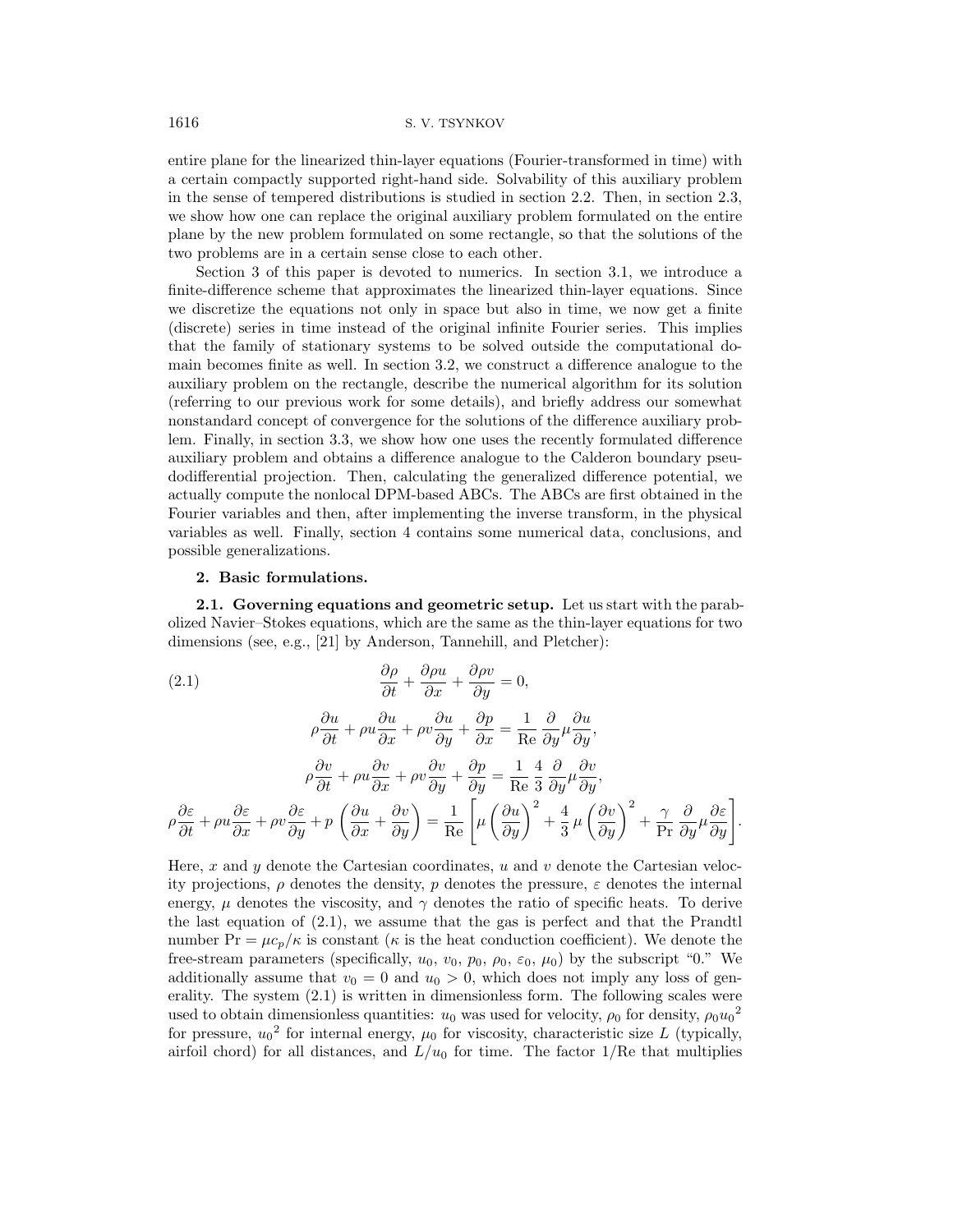the viscous terms in (2.1) arises from the nondimensionalization; here Re =  $\frac{\rho_0 u_0 L}{\mu_0}$  is the Reynolds number.

Note that in our previous work [8, 12, 13] we used the full Navier–Stokes equations to construct the ABCs for steady-state problems. In this paper, we are going to use the thin-layer system (2.1). This system appears to apply quite well to the description of certain viscous flows [21], in particular, the far-field flows that we are studying hereafter. Moreover, for the thin-layer system (2.1), we can justify some results on the solvability of its linearized counterpart on  $R^2$  (see section 2.2), which is important for the general justification of our construction of ABCs. Finally, the usage of equations (2.1) instead of the full Navier–Stokes equations saves an appreciable amount of computer resources, as will be seen from further consideration.

Let us now assume that the actual values of u, v, p,  $\rho$ ,  $\varepsilon$ ,  $\mu$  in the far field only slightly deviate from the corresponding free-stream parameters. For dimensionless quantities, this means

(2.2) 
$$
\rho = 1 + \tilde{\rho}, \ u = 1 + \tilde{u}, \ v = \tilde{v}, \ \mu = 1 + \tilde{\mu}, \ p = (\gamma M_0^2)^{-1} + \tilde{p},
$$

$$
\varepsilon = ((\gamma - 1)\gamma M_0^2)^{-1} + \tilde{\varepsilon},
$$

where

$$
\tilde{\rho} \ll 1, \quad \tilde{u} \ll 1, \quad \tilde{v} \ll 1, \quad \tilde{\mu} \ll 1, \quad \tilde{p} \ll (\gamma M_0^2)^{-1},
$$

$$
\tilde{\varepsilon} \ll ((\gamma - 1)\gamma M_0^2)^{-1}.
$$

Here,  $M_0 = u_0 (\gamma p_0 / \rho_0)^{-1/2}$  is the Mach number at infinity, which is always assumed to be less than unity. By substituting (2.2) into (2.1) and retaining only the firstorder terms with respect to small perturbations  $\tilde{u}$ ,  $\tilde{v}$ ,  $\tilde{p}$ ,  $\tilde{\rho}$ ,  $\tilde{\epsilon}$ ,  $\tilde{\mu}$ , we obtain the following system of linear partial differential equations with constant coefficients:

(2.3a) 
$$
\mathbf{C}\frac{\partial \mathbf{u}}{\partial t} + \mathbf{D}\frac{\partial \mathbf{u}}{\partial x} + \mathbf{F}\frac{\partial \mathbf{u}}{\partial y} + \mathbf{H}\frac{\partial^2 \mathbf{u}}{\partial y^2} = \mathbf{0},
$$

where

(2.3b) 
$$
\mathbf{u} = \begin{bmatrix} u \\ v \\ p \\ \rho \end{bmatrix}
$$
,  $\mathbf{C} = \begin{bmatrix} 0 & 0 & 0 & 1 \\ 1 & 0 & 0 & 0 \\ 0 & 1 & 0 & 0 \\ 0 & 0 & 1 & -M_0^{-2} \end{bmatrix}$ ,  $\mathbf{D} = \begin{bmatrix} 1 & 0 & 0 & 1 \\ 1 & 0 & 1 & 0 \\ 0 & 1 & 0 & 0 \\ 0 & 0 & 1 & -M_0^{-2} \end{bmatrix}$ ,  
 $\mathbf{F} = \begin{bmatrix} 0 & 1 & 0 & 0 \\ 0 & 0 & 0 & 0 \\ 0 & 0 & 1 & 0 \\ 0 & 0 & 0 & 0 \end{bmatrix}$ ,  $\mathbf{H} = -\frac{1}{\text{Re}} \begin{bmatrix} 0 & 0 & 0 & 0 & 0 \\ 1 & 0 & 0 & 0 & 0 \\ 0 & 4/3 & 0 & 0 & 0 \\ 0 & 0 & \gamma \text{Pr}^{-1} & -\text{Pr}^{-1} M_0^{-2} \end{bmatrix}$ .

The system  $(2.3)$  is the linearization of equations  $(2.1)$  against the free-stream background. We omit the tilde  $\tilde{ }$  in (2.3), since we are going to deal only with linear equations in perturbations henceforth. We also note that the equation of state  $\varepsilon = \frac{1}{\gamma - 1} \frac{p}{\rho}$  (more precisely, its lineari energy from (2.3).

We have mentioned that equations (2.3) will be used for the description of fluid motion in the far field. Let us now define a general geometric setup for the problem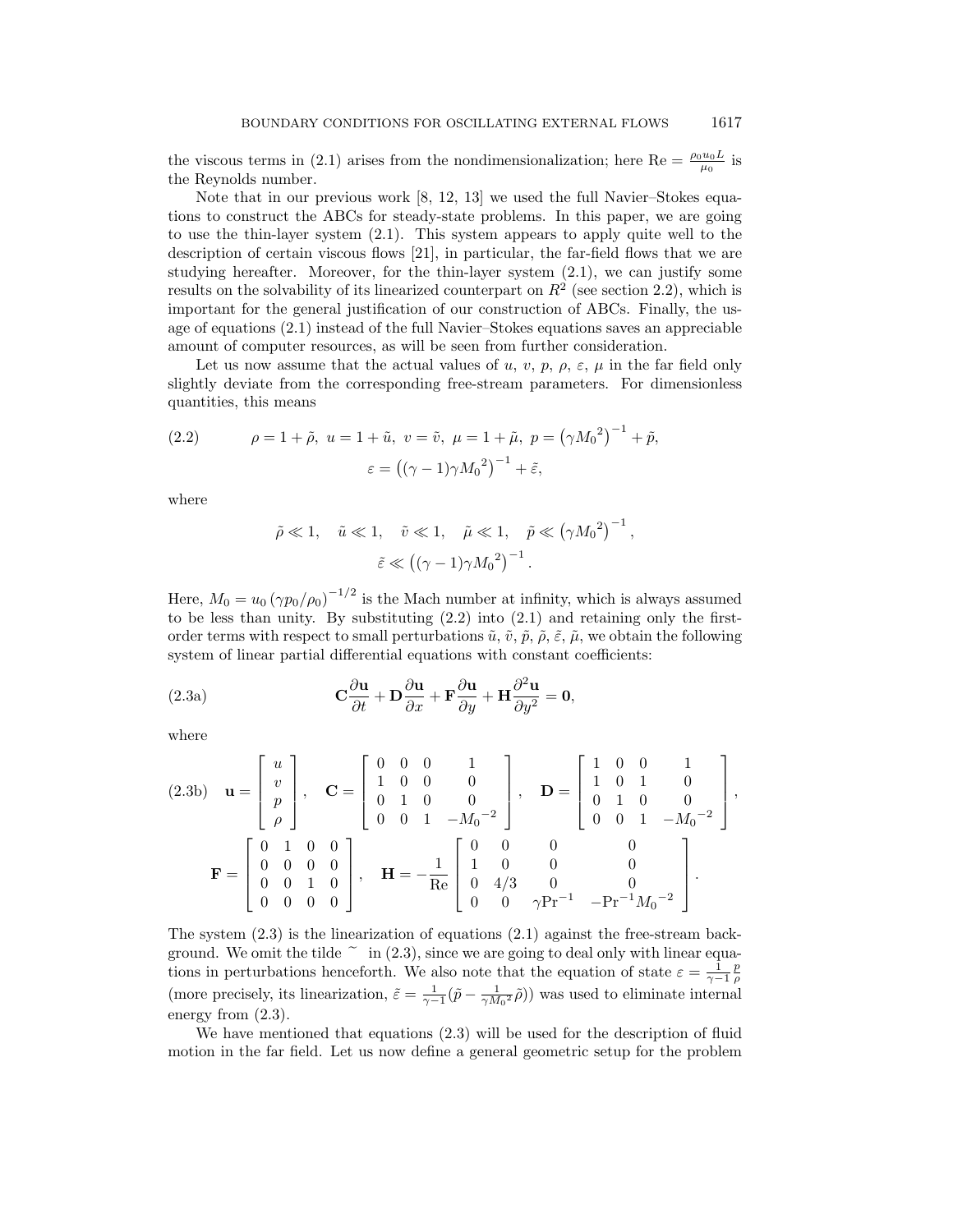

FIG. 2.1. Configuration of domains.

under consideration. The original Navier–Stokes equations are integrated on a grid (e.g., of the C type) generated around the airfoil; this grid covers the finite computational domain which is denoted  $D_{in}$  hereafter (see Figure 2.1). We henceforth assume that the linearization  $(2.3)$  is valid outside the computational domain  $D_{in}$ , i.e., on its complement  $D_{ex}$  (see Figure 2.1). Clearly, this assumption is true for large computational domains, i.e., far enough from the immersed body. As we approach the airfoil, the validity of linearization in  $D_{ex}$  can always be verified a posteriori, i.e., by analyzing the corresponding computational results (as done, e.g., in [12, 13] for the steady-state case).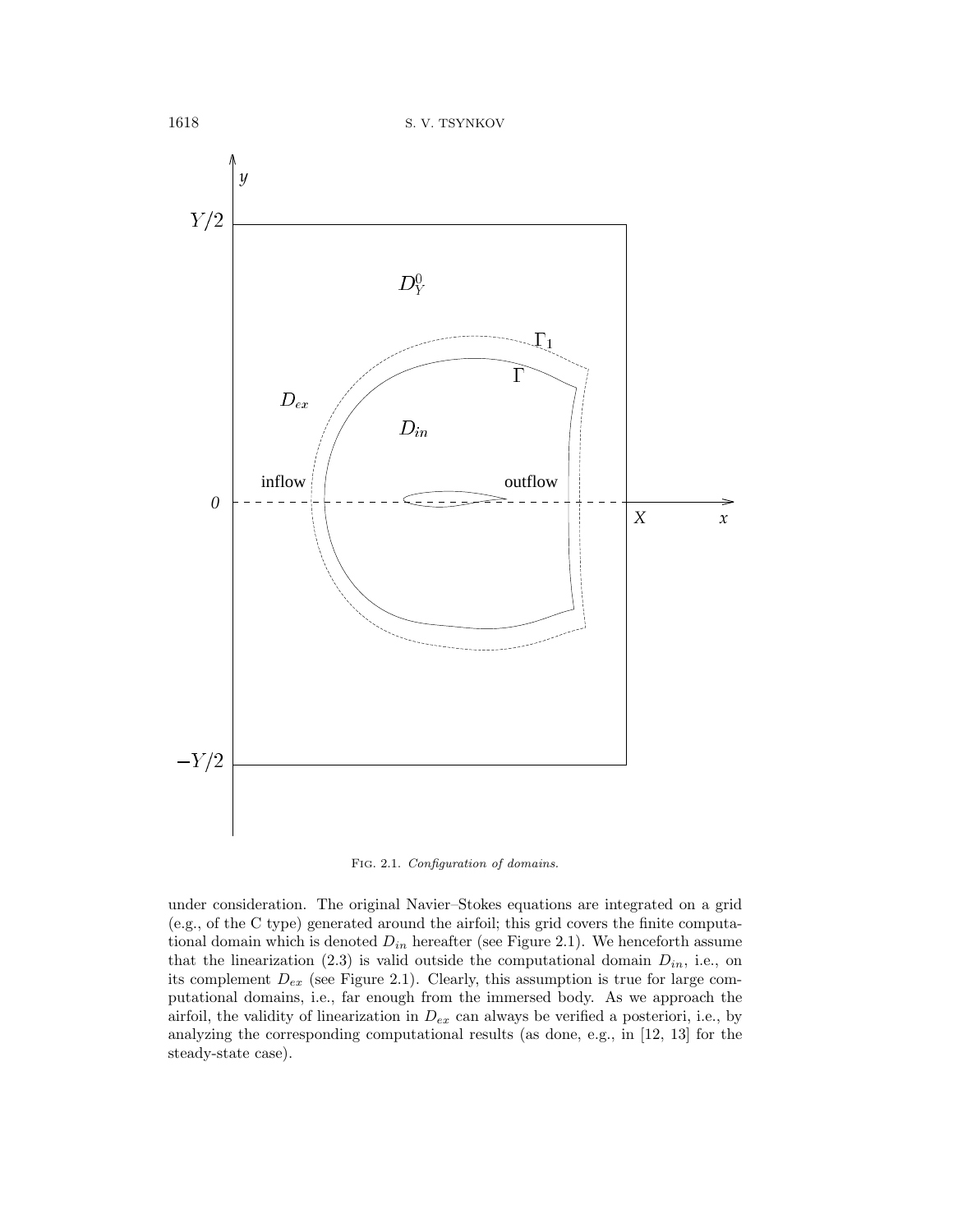To integrate the Navier–Stokes equations on the grid inside  $D_{in}$ , we use some finite-dimensional approximation of these equations. The actual type of the resulting discrete operator (i.e., finite-difference, finite-element, etc.) is not that important from the standpoint of constructing the ABCs; for definiteness, we assume that the Navier– Stokes equations are integrated by means of a finite-difference scheme. To begin with, we also suppose that this scheme is fully explicit in time. We may always think that we already know the solution for the time level  $t^l$  on the entire grid; in particular,  $l = 0$ implies the initial data. When we advance one time step, i.e., calculate the solution for the level  $t^{l+1}$  by means of the scheme, we cannot obtain this solution for the whole grid because some nodes located near the external boundary of  $D_{in}$  will be missing. The actual location of missing nodes depends on the specific structure of the scheme stencil. For example, a typical central-difference second-order approximation to the spatial part of the Navier–Stokes operator on a structured grid requires a  $3 \times 3$  stencil. Using such spatial approximation combined with an explicit integration procedure in time, we can obtain the solution on the level  $t^{l+1}$  at all nodes, except for those that belong to the outermost coordinate row of the grid (designated  $\Gamma_1$  on Figure 2.1). To advance the next time step  $(t^{l+2})$  we will have to somehow determine these missing values of the solution on the level  $t^{l+1}$ . This will be done by representing the solution to (2.3) in the form of a generalized potential for each Fourier mode. Thus, using the solution to  $(2.3)$  in  $D_{ex}$ , we close the system of difference equations inside the computational domain  $D_{in}$ ; the closure we obtain is actually the desired ABCs.

In the case of implicit schemes, we also need the ABCs that will close the system of difference equations inside  $D_{in}$ . Indeed, while integrating the Navier–Stokes equations by means of an implicit scheme, one has to solve a certain discrete system on the upper time level  $(t^{l+1})$ , whereas the data from the lower time level(s) play the role of forcing terms. The above system will obviously be subdefinite unless we specify additional relations that connect the values of unknowns at the grid nodes located near the external boundary. In particular, for the previously mentioned example of a structured grid and central differences on the  $3 \times 3$  spatial stencil, these additional relations, i.e., the ABCs, should connect the values of the solution at the penultimate (the curve  $\Gamma$  on Figure 2.1) and outermost rows of grid nodes (see also [8, 12, 13]). By including the missing relations that are provided by the ABCs into the system solved on the upper time level, we close this system and then advance the next time step.

Let us now provide an exact formulation of the problem. First, we select those nodes of the grid where the solution can no longer be determined by the scheme, but must be obtained by means of special additional relations, i.e., by means of the ABCs. We designate this set of nodes  $\nu_1$ . Second, we select those nodes of the grid where we need to know the solution in order to obtain it on  $\nu_1$  with the help of the ABCs. The latter set is designated  $\nu$ . Both  $\nu$  and  $\nu_1$  will depend on the structure of the specific stencil. In particular, for the  $3\times3$  stencil on a structured grid,  $\nu$  and  $\nu_1$  correspond to the penultimate and outermost rows of grid nodes, respectively (see also [8, 12, 13]). Without loss of generality, we assume that the artificial boundary  $\Gamma$  (see Figure 2.1) is formed by the penultimate row of nodes  $\nu$ , so that all nodes  $\nu_1$  that form the curve  $\Gamma_1$  (see Figure 2.1) already belong to  $D_{ex}$  (i.e., to the "linear zone").

Then, we designate the time period by  $T$ . Clearly, we can further consider our problem for the time interval  $[0, T]$  without loss of generality. We will also need the following brief notations:  $D_{ex}^T = D_{ex} \times [0, T], D_{in}^T = D_{in} \times [0, T], \Gamma_{ex}^T = \Gamma \times [0, T],$ and  $\Gamma_1^T = \Gamma_1 \times [0, T]$ . The closure of the finite-difference system in  $D_{in}^T$ , which we are looking for and which should be provided by the ABCs, is actually a set of relations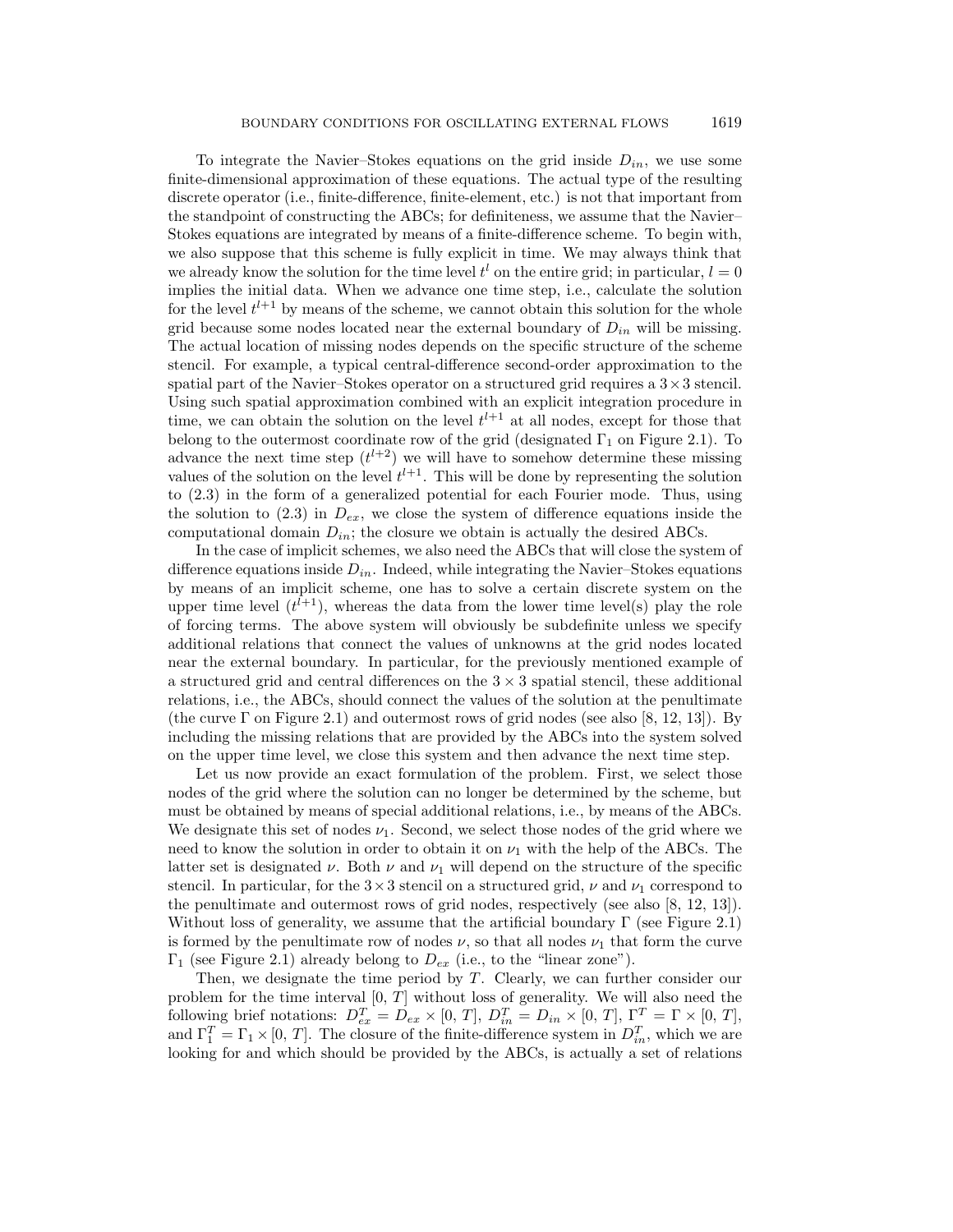expressing  $\mathbf{u}|_{\Gamma_1^T}$  in terms of some data specified on  $\Gamma^T$ . As previously mentioned, these relations will be based on the solution to the linearized system (2.3) in  $D_{ex}^T$ . The latter system is supplemented (on  $D_{ex}^T$ ) by the periodicity condition in time:

$$
\mathbf{u}|_{t=0} = \mathbf{u}|_{t=T}, \quad (x, y) \in D_{ex},
$$

and the free-stream condition at infinity:

(2.5) 
$$
\mathbf{u} \longrightarrow \mathbf{0}, \text{ as } x^2 + y^2 \longrightarrow \infty, \quad t \in [0, T].
$$

The choice of data on  $\Gamma^T$  that "drive" the ABCs is closely connected to the concept of *clear trace* delineated in  $[9, 10]$ . The question of the possible proper constructions of clear traces for (2.3) may require a special thorough investigation in addition to the general analysis from [9, 10]; such an investigation is not a direct subject of this paper. Therefore, we will not comment on this question in our further discussion; we only point out the actual construction we use. Namely, let us first represent the vector function  $\mathbf{u}(x, y, t)$  in the form of a Fourier series in time for any space point  $(x, y)$ ,

(2.6) 
$$
\mathbf{u}(x, y, t) = \sum_{n=-\infty}^{n=\infty} \hat{\mathbf{u}}^n(x, y) e^{int \frac{2\pi}{T}},
$$

where

(2.7) 
$$
\hat{\mathbf{u}}^{n}(x, y) = \frac{1}{T} \int_{0}^{T} \mathbf{u}(x, y, t) e^{-int \frac{2\pi}{T}} dt, \quad n = 0, \pm 1, \pm 2, \dots
$$

Instead of considering  $(2.3a)-(2.4)-(2.5)$  on  $D_{ex}^T$ , we henceforth consider on  $D_{ex}$  the family of "stationary" systems

(2.8) 
$$
i\omega_n \mathbf{C} \hat{\mathbf{u}}^n + \mathbf{D} \frac{\partial \hat{\mathbf{u}}^n}{\partial x} + \mathbf{F} \frac{\partial \hat{\mathbf{u}}^n}{\partial y} + \mathbf{H} \frac{\partial^2 \hat{\mathbf{u}}^n}{\partial y^2} = \mathbf{0}, \quad n = 0, \pm 1, \pm 2, \dots,
$$

parameterized by the frequency  $\omega_n = 2\pi n/T$ ,  $n = 0, \pm 1, \pm 2, \ldots$ , and supplemented at infinity by the boundary conditions

(2.9) 
$$
\hat{\mathbf{u}}^{n}(x, y) \longrightarrow \mathbf{0}, \text{ as } x^{2} + y^{2} \longrightarrow \infty, n = 0, \pm 1, \pm 2, ...,
$$

which directly follow from  $(2.5)$ . The matrices **C**, **D**, **F**, and **H** in the system  $(2.8)$ are the same as in (2.3b).

For each frequency  $\omega_n$ , we consider the pair of functions  $(\hat{\mathbf{u}}_r^n, \frac{\partial \hat{\mathbf{u}}_r^n}{\partial \zeta})$  specified on Γ as the data that "drive" the ABCs; here,  $\zeta$  is the normal to Γ. (Note that if the interior solution is already computed by means of the scheme inside  $D_{in}^T$ , then  $\hat{\mathbf{u}}_{\Gamma}^n$  and  $\frac{\partial \hat{\mathbf{u}}_{\Gamma}^{n}}{\partial \zeta}$  are available.)

Our ultimate goal will be to provide a full classification of all those and only those functions  $(\hat{\mathbf{v}}_{\Gamma}^n, \frac{\partial \hat{\mathbf{v}}_{\Gamma}^n}{\partial \zeta})$  that generate on  $D_{ex}$  a solution  $\hat{\mathbf{u}}^n(x, y)$  to  $(2.8)$ – $(2.9)$  with the trace on Γ that coincides with the "source" function itself, i.e.,

(2.10) 
$$
\left(\hat{\mathbf{u}}^n, \frac{\partial \hat{\mathbf{u}}^n}{\partial \zeta}\right)\Big|_{\Gamma} = \left(\hat{\mathbf{v}}^n_{\Gamma}, \frac{\partial \hat{\mathbf{v}}^n_{\Gamma}}{\partial \zeta}\right).
$$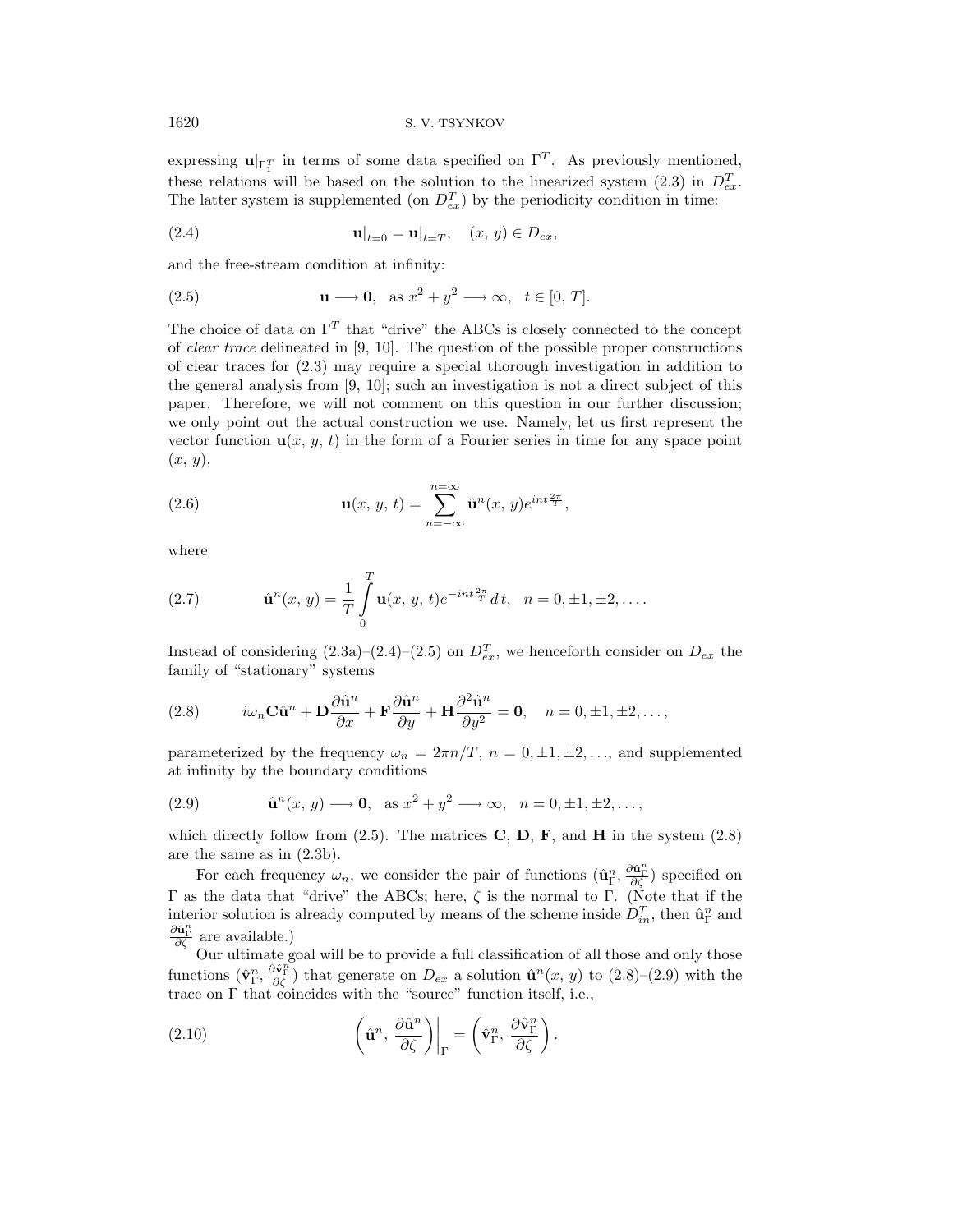(More precisely, we do that in the discrete framework; see section 3.) As will be seen from further consideration, the corresponding set of functions  $(\hat{\mathbf{v}}_r^n, \frac{\partial \hat{\mathbf{v}}_r^n}{\partial \zeta})$  can be described as an image of a certain boundary projection operator. In other words, these functions  $(\hat{\mathbf{v}}_r^n, \frac{\partial \hat{\mathbf{v}}_r^n}{\partial \zeta})$  will satisfy some boundary operator equation with projection. (The equation of this type was mentioned in section 1 as the one equivalent to the linearized exterior problem.) Let us designate the corresponding projection operator by  $\mathbf{P}_{\Gamma}^n$ ; we actually construct this operator in section 3. Then, specifying a function  $(\hat{\mathbf{u}}_{\Gamma}^n, \frac{\partial \hat{\mathbf{u}}_{\Gamma}^n}{\partial \zeta})$  from inside  $D_{in}$ , we apply  $\mathbf{P}_{\Gamma}^n$  and consider the projection  ${\bf P}_{\Gamma}^n(\hat{\bf u}_\Gamma^n, \frac{\partial \hat{\bf u}_\Gamma^n}{\partial \zeta}) = (\hat{\bf v}_\Gamma^n, \frac{\partial \hat{\bf v}_\Gamma^n}{\partial \zeta})$  as the right-hand side in (2.10) for the problem (2.8)–(2.9)–  $(2.10)$ . Representing the solution to  $(2.8)$ – $(2.9)$ – $(2.10)$  in the form of a generalized potential [9, 10, 11], we find its trace on  $\Gamma_1$  (i.e., on  $\nu_1$ ), which in turn enables us to obtain the missing boundary relations that close the system of difference equations inside  $D_{in}^T$ . These relations, i.e., the ABCs, are derived using the inverse Fourier transform. They can be symbolically written as

(2.11) 
$$
\mathbf{u}_{\nu_1} = \left( \mathbf{P}_{ex}^n \circ \mathbf{P}_{\Gamma}^n \circ \mathbf{R} \left( \hat{\mathbf{u}}_{\nu}^n, \frac{\partial \hat{\mathbf{u}}_{\nu}^n}{\partial \zeta} \right) \right)^{\sim} \bigg|_{\nu_1}, \quad t \in [0, T],
$$

where the operator  $\bf{R}$  represents some (smooth) interpolation of the discrete functions along the curve  $\Gamma$ , and the operator  $\mathbf{P}_{ex}^n$  involves the calculation of the generalized potential to solve  $(2.8)$ – $(2.9)$ – $(2.10)$ . The specific structure of all operators from  $(2.11)$ will be delineated in section 3, where we actually construct their discrete counterparts.

Let us make a few important remarks. First, to formally close the system solved  $\inf D_{in}^T$ , we have to obtain additional relations between the values of the unknowns on  $\Gamma^T$  and on  $\Gamma_1^T$ . Such relations would provide ABCs that are completely independent of any specific numerical procedure employed inside  $D_{in}^T$ . However, to simplify our task and at the same time only slightly compromise the above-mentioned independence, we take into account that we almost always integrate the Navier–Stokes equations step by step in time (explicitly or implicitly). Therefore, we do not need to construct such ABCs that would connect the values of the solution at  $\nu$  and at  $\nu_1$  for the entire interval [0, T]. In fact, it suffices to determine u, v, p, and  $\rho$  at  $\nu_1$  only for  $t = T$ (i.e., at the upper time level), since for all previous moments these values have already been determined when calculating previous time steps. Moreover, the formulation  $(2.8)$ – $(2.9)$ – $(2.10)$ , where the right-hand side from  $(2.10)$  belongs to the projection image,  $(\hat{\mathbf{v}}_{\Gamma}^n, \frac{\partial \hat{\mathbf{v}}_{\Gamma}^n}{\partial \zeta}) \in \text{Im } \mathbf{P}_{\Gamma}^n$ , assumes that these data are the result of operating by  $\mathbf{P}_{\Gamma}^n$  on the Fourier transform  $(\hat{\mathbf{u}}_{\Gamma}^n, \frac{\partial \hat{\mathbf{u}}_{\Gamma}^n}{\partial \zeta})$  of some time-periodic function. However, in conducting the step-by-step integration in time, the actual data  $(\mathbf{u}_{\Gamma}, \frac{\partial \mathbf{u}_{\Gamma}}{\partial \zeta})$  may not be periodic until we achieve a true oscillatory regime. Therefore, as mentioned in section 1, any time we use the ABCs we implement a certain generalized treatment of the external flow as being already time-periodic. Namely, instead of the true boundary data  $(\mathbf{u}_{\Gamma}, \frac{\partial \mathbf{u}_{\Gamma}}{\partial \zeta})$  at  $\Gamma^T$ , we use the best approximation of this data by periodic functions in the sense of least squares. This approach will be delineated in section 3, which is devoted to numerics.

Second, to treat the problem  $(2.8)-(2.9)-(2.10)$  on  $D_{ex}$ , we will need additional truncation. Recall that we have already truncated the original infinite domain and obtained  $D_{in}$ ; now we also truncate  $D_{ex}$  in order to get the new linear problem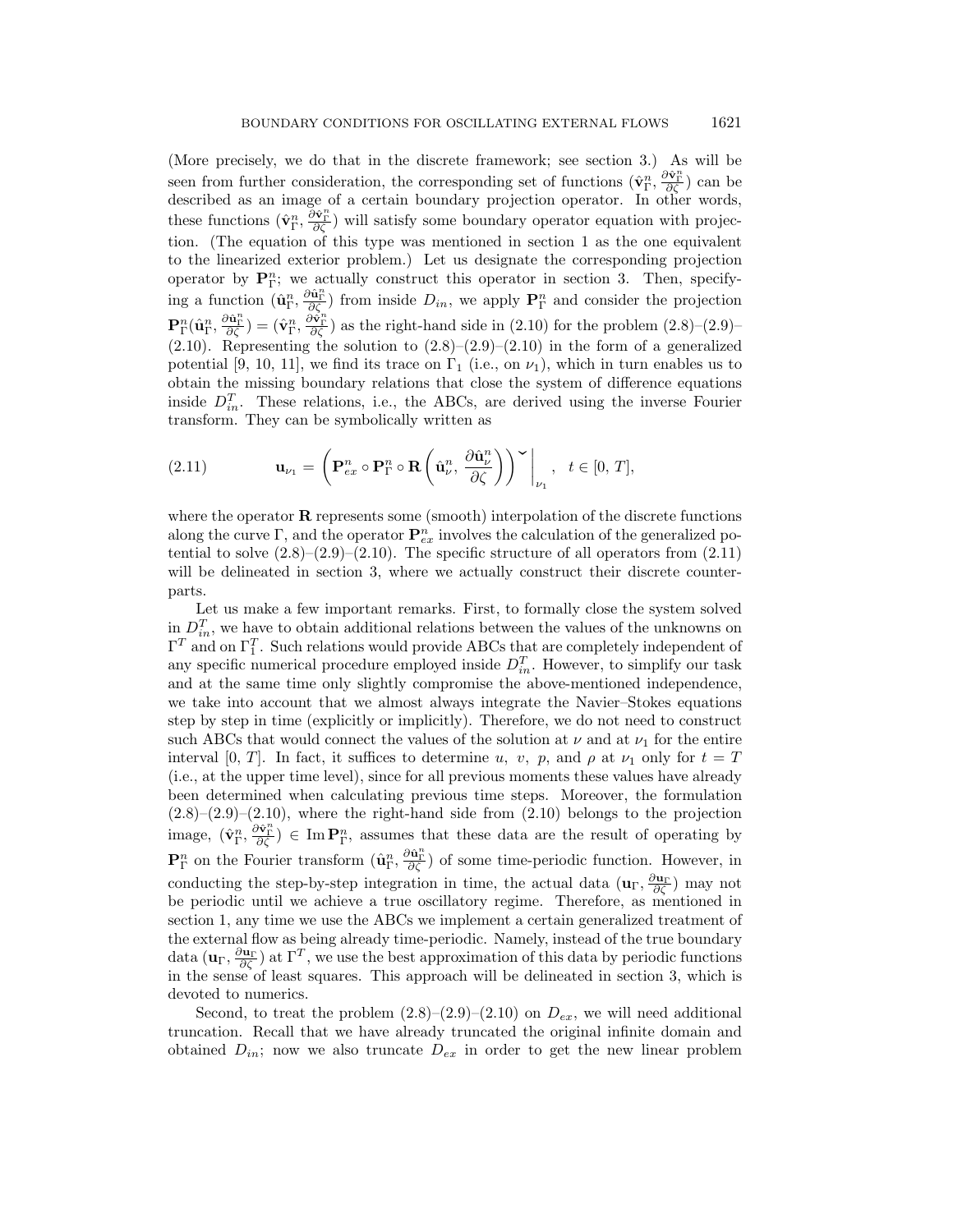formulated on a finite domain and, therefore, available for solution on the computer. This issue is addressed in section 2.3.

Third, we certainly will not solve  $(2.8)$ – $(2.9)$ – $(2.10)$  every time we need to obtain a closed system inside  $D_{in}$  (i.e., each time step). Instead, using the linearity of the problem, we will specify some basis in the space of boundary data and solve (2.8)–  $(2.9)$ – $(2.10)$  once for each basis function. This approach will enable us to obtain the ABCs in matrix form, which is very convenient for practical computing (see also [8, 12, 13]).

Ultimately, we will deal only with the finite-difference formulations and, consequently, with the finite Fourier series (instead of the infinite series (2.6); see section 3). In so doing, the discretization in time for the linearized exterior problem in  $D_{ex}^T$  should not necessarily coincide with the one used for the Navier–Stokes scheme inside  $D_{in}^T$ . A more convenient method may be to use interpolation in time, which was previously proposed in [19].

Finally, let us mention that since we need to know the solution on Γ for the whole period T to restore the solution on  $\nu_1$ , the first few time steps (until the total time reaches T) will require some special treatment. It might be based on the usage of either a larger grid or some other external boundary conditions for the initial stage of integration in time.

We now proceed to the actual construction of the operators involved in (2.11). This construction will be essentially the same for all wavenumbers  $n$ . As mentioned before, the computation of the ABCs (2.11) consists of two stages. (In practice, these two stages can be combined into one, but for the purpose of analysis it is convenient to consider them separately.) First, we apply the projection  $\mathbf{P}_{\Gamma}^{n}$  to provide the proper boundary data (right-hand side of  $(2.10)$ ) for the problem  $(2.8)$ – $(2.9)$ – $(2.10)$ . Then find the solution to  $(2.8)$ – $(2.9)$ – $(2.10)$  in the form of a generalized potential (operator **P**<sup>n</sup><sub>cx</sub></sub>). The computation of the generalized potential  $\mathbf{P}_{ex}^n$  (and projection  $\mathbf{P}_{\Gamma}^n$ ) requires solving the special auxiliary problem (AP). The AP is described in sections 2.2 and 2.3 for the continuous formulation and in section 3.2 for the difference formulation. This AP is actually the main element of the DPM-based approach. The Green (i.e., inverse) operator of the AP plays in the theory of generalized potentials approximately the same role as convolution with the fundamental solution plays in classical potential theory [9, 10]. The AP is formulated on the entire plane  $(x, y)$  for the inhomogeneous counterpart of the system (2.8) with a certain compactly supported right-hand side  $\hat{\mathbf{f}}^n = (\hat{f}_1^n, \hat{f}_2^n, \hat{f}_3^n, \hat{f}_4^n)$  (to be specified later on). Namely, we will need to solve the following system:

(2.12) 
$$
i\omega_n \mathbf{C} \hat{\mathbf{u}}^n + \mathbf{D} \frac{\partial \hat{\mathbf{u}}^n}{\partial x} + \mathbf{F} \frac{\partial \hat{\mathbf{u}}^n}{\partial y} + \mathbf{H} \frac{\partial^2 \hat{\mathbf{u}}^n}{\partial y^2} = \hat{\mathbf{f}}^n, \quad (x, y) \in R^2,
$$

supp $\hat{\mathbf{f}}^{n}(x, y) \subset D_{in}$ , and we will require that the solution be unique in the class of functions vanishing at infinity. In other words, the system (2.12) is supplemented by the boundary condition

(2.13) 
$$
\hat{\mathbf{u}}^n(x, y) \longrightarrow \mathbf{0}, \text{ as } x^2 + y^2 \longrightarrow \infty,
$$

which is the same as (2.9).

Once we are able to solve the AP  $(2.12)$ – $(2.13)$ , then we can properly formulate the problem  $(2.8)$ – $(2.9)$ – $(2.10)$  and obtain its solution in the form of a generalized potential. This is actually a very brief description of our DPM-based approach; it will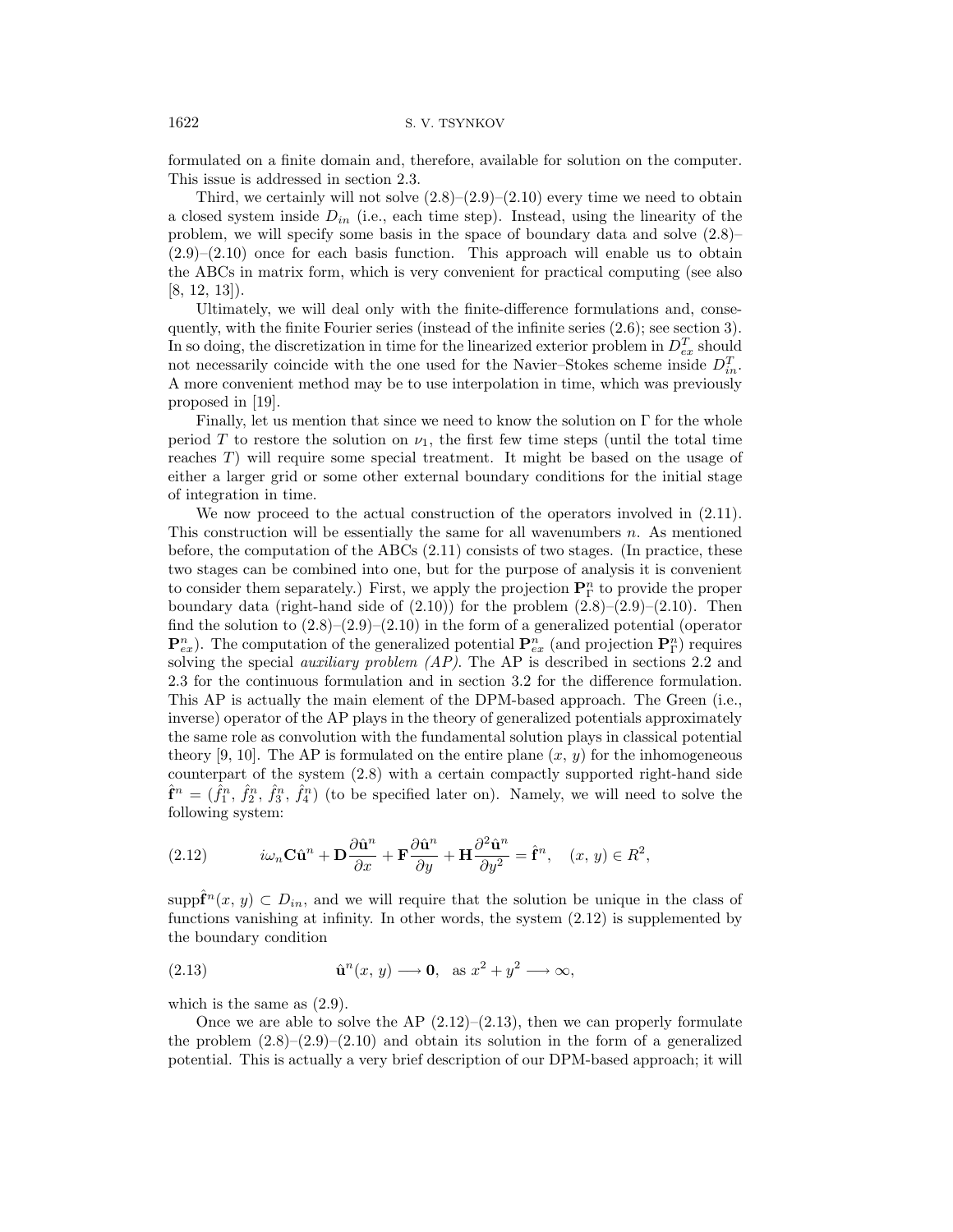be delineated in section 3 for the discrete formulation of the problem. Now we will investigate the solvability of the AP  $(2.12)$ – $(2.13)$ .

**2.2. Solvability of the linearized problem on the entire plane.** We will look for the solution to  $(2.12)$ – $(2.13)$  in the space of tempered distributions  $\mathcal{G}'$  (see  $[22]$  by Hörmander or  $[23]$  by Vladimirov), which is a conjugate space to the space G of all infinitely smooth functions that are defined on  $R^2$ , and decrease at infinity with all their derivatives faster than any power of  $(x^2 + y^2)^{-1/2}$ . Take the Fourier transform

(2.14a) 
$$
\hat{\mathbf{u}}^n(\xi, \eta) = \frac{1}{2\pi} \int_{-\infty}^{\infty} \int_{-\infty}^{\infty} \hat{\mathbf{u}}^n(x, y) e^{-i\xi x - i\eta y} dx dy,
$$

(2.14b) 
$$
\hat{\mathbf{f}}^n(\xi, \eta) = \frac{1}{2\pi} \int_{-\infty}^{\infty} \int_{-\infty}^{\infty} \hat{\mathbf{f}}^n(x, y) e^{-i\xi x - i\eta y} dx dy
$$

of both sides of (2.12), and represent the result in the form of a matrix equation

$$
(2.15) \t\t\t\t\t\mathbf{Q}\hat{\mathbf{u}} = \hat{\hat{\mathbf{f}}}.
$$

Note that in the system (2.15) and henceforth in this subsection, we drop the superscript n to simplify the notations. The symbol  $Q$  from  $(2.15)$  is given by

(2.16) 
$$
\mathbf{Q} = i\omega \mathbf{C} + i\xi \mathbf{D} + i\eta \mathbf{F} - \eta^2 \mathbf{H}
$$

$$
= \begin{bmatrix} i\xi & i\eta & 0 & i(\omega + \xi) \\ i(\omega + \xi) + \frac{\eta^2}{\text{Re}} & 0 & i\xi & 0 \\ 0 & i(\omega + \xi) + \frac{4}{3}\frac{\eta^2}{\text{Re}} & i\eta & 0 \\ 0 & 0 & i(\omega + \xi) + \frac{\gamma \eta^2}{\text{Re Pr}} - \frac{i}{M_0^2}(\omega + \xi) - \frac{\eta^2}{\text{Re Pr} M_0^2} \end{bmatrix}
$$

1  $\overline{1}$  $\vert$  $\|$  $\overline{1}$  $\overline{1}$ .

We first show that the system  $(2.15)$  is solvable in  $\mathcal{G}'$ . For the time being, we do not need any restrictive assumptions regarding  $\hat{\mathbf{f}}$ ; as previously mentioned,  $\hat{\mathbf{f}}$  is compactly supported, supp $\hat{f} \subset D_{in}$ , and without loss of generality, we may think that  $\hat{\mathbf{f}}$  is absolutely integrable on  $R^2$  ( $\hat{\mathbf{f}} \in L^1(R^2)$ ). Then, its Fourier transform  $\hat{\mathbf{f}}$  is bounded and continuous on  $R^2$ ; consequently, if we formally write down the solution to (2.15) as

$$
\hat{\mathbf{u}} = \mathbf{Q}^{-1}\hat{\mathbf{f}},
$$

then the properties of the right-hand side in (2.17) are fully determined by the inverse symbol  $\mathbf{Q}^{-1}$ . Indeed, it is well known [23] that if the right-hand side of (2.17) is locally absolutely integrable on  $R^2$ , then it defines the tempered distribution, i.e., the generalized function from  $\mathcal{G}'$ . The latter will coincide (in the sense of distributions) with the classical function  $\mathbf{Q}^{-1}(\xi, \eta) \hat{\mathbf{f}}(\xi, \eta)$  everywhere on  $R^2$ , except for the set of singularities of  $\mathbf{Q}^{-1}(\xi, \eta) \hat{\hat{\mathbf{f}}}(\xi, \eta)$  (if any). Since in our case the function  $\hat{\hat{\mathbf{f}}}(\xi, \eta)$  is continuous and bounded on  $R^2$ , then it suffices to determine whether the function  $\mathbf{Q}^{-1}(\xi, \eta)$  belongs to  $L^1_{loc}(R^2)$ .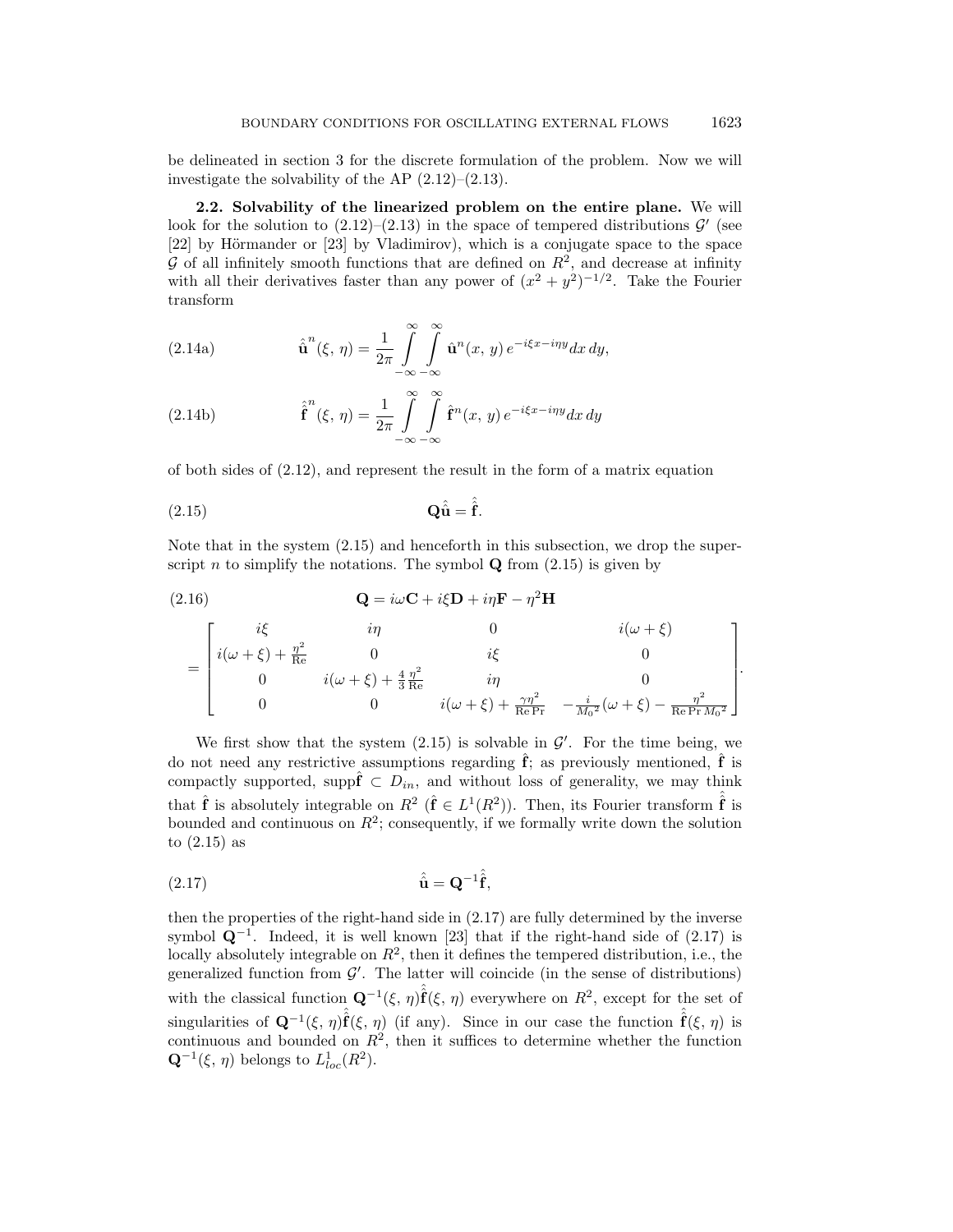To do this, we have to find all singularities of  $\mathbf{Q}^{-1}(\xi, \eta)$ . Calculating the determinant of  $\mathbf{Q}(\xi, \eta)$ , we obtain

(2.18)  
\n
$$
Q(\xi, \eta) = \left[ -(\omega + \xi)^4 + \frac{(\omega + \xi)^2}{M_0^2} (\xi^2 + \eta^2) + \frac{(\omega + \xi)^2 \eta^4}{Re^2} \left( \frac{4}{3} + \frac{7}{3} \frac{\gamma}{Pr} \right) - \frac{4}{3} \frac{\xi^2 \eta^4}{M_0^2 Pr \operatorname{Re}^2} - \frac{\eta^6}{M_0^2 Pr \operatorname{Re}^2} \right] + i \left[ \frac{(\omega + \xi)^3 \eta^2}{Re} \left( \frac{7}{3} + \frac{\gamma}{Pr} \right) - \frac{(\omega + \xi)\xi^2 \eta^2}{M_0^2 \operatorname{Re}} \left( \frac{4}{3} + \frac{1}{Pr} \right) - \frac{(\omega + \xi)\eta^4}{M_0^2 \operatorname{Re}} \left( 1 + \frac{1}{Pr} \right) - \frac{4}{3} \gamma \frac{(\omega + \xi)\eta^6}{Pr \operatorname{Re}^3} \right].
$$

Here,  $\xi$ ,  $\eta$  are the variables and  $\omega$ ,  $M_0$ , Re, Pr,  $\gamma$  are parameters. We emphasize that both variables  $\xi$  and  $\eta$  are supposed to be real (see (2.14)); however, the coefficients of  $Q(\xi, \eta)$  are, generally speaking, complex. Thus, to find singular points of the symbol (2.16), one has to find the real roots of  $Q(\xi, \eta)$  (see (2.18)), which actually implies finding common real roots of two polynomials,  $\Re Q(\xi, \eta)$  and  $\Im Q(\xi, \eta)$ . First, the point  $\xi = -\omega$ ,  $\eta = 0$  is clearly one of such common roots. Then, we note that  $\Im Q(\xi, \eta)$  turns into zero on the two entire straight lines,  $\xi = -\omega$  and  $\eta = 0$ . Moreover,  $\Re Q(\xi, \eta)$  has no other roots on the line  $\xi = -\omega$ , except for  $\eta = 0$ . Further, substituting  $\eta = 0$  into the equation  $\Re Q(\xi, \eta) = 0$  (see (2.18)) and assuming that  $\xi \neq -\omega$ , we find the following two roots of  $\Re Q(\xi, \eta) = 0$  that belong to the line  $\eta = 0$ :  $\xi_1 = \frac{\omega M_0}{1-M_0}$ ,  $\xi_2 = -\frac{\omega M_0}{1+M_0}$ . We also observe that if  $\omega = 0$  (which corresponds to the steady-state flows), then all three roots,  $(-\omega, 0)$ ,  $(\frac{\omega M_0}{1-M_0}, 0)$ , and  $(-\frac{\omega M_0}{1+M_0}, 0)$ , merge into one.

In an attempt to find other real roots (if any) of  $Q(\xi, \eta)$  (see (2.18)), we divide the equation  $\Im Q(\xi, \eta) = 0$  by  $(\omega + \xi)\eta^2/\text{Re}$ . (It is possible, since we have already proven that no other zeros exist on the two lines  $\xi = -\omega$  and  $\eta = 0$  except for those already found.) The resulting equation,

(2.19) 
$$
(\omega + \xi)^2 \left(\frac{7}{3} + \frac{\gamma}{\text{Pr}}\right) - \frac{\xi^2}{M_0^2} \left(\frac{4}{3} + \frac{1}{\text{Pr}}\right) - \frac{\eta^2}{M_0^2} \left(1 + \frac{1}{\text{Pr}}\right) - \frac{4}{3} \gamma \frac{\eta^4}{\text{Pr} \, \text{Re}^2} = 0,
$$

is of the fourth order, and taking into account that the equation  $\Re Q(\xi, \eta) = 0$  (see (2.18)) is of the sixth order, we conclude that the polynomial  $Q(\xi, \eta)$  may have no more than a finite number of isolated real roots in total (three of which have already been found). We emphasize here that this property (finite number of isolated real roots) presents an essential difference between the problem under investigation and classical acoustics problems in which the viscous terms in the governing equations are usually neglected. Namely, for the acoustics equations (i.e., linearized Euler equations), the singular points of the symbol are no longer isolated. They usually form a curve on the plane  $R^2$ . This circumstance may cause noticeable difficulties when justifying uniqueness of the solution. The difficulties are similar to those that arise in studying the Helmholtz equation, which may be referred to as describing acoustics in the stationary medium. We do not deal with Helmholtz-like equations in this paper; we only note that contrary to the acoustics case the system (2.12) is presumably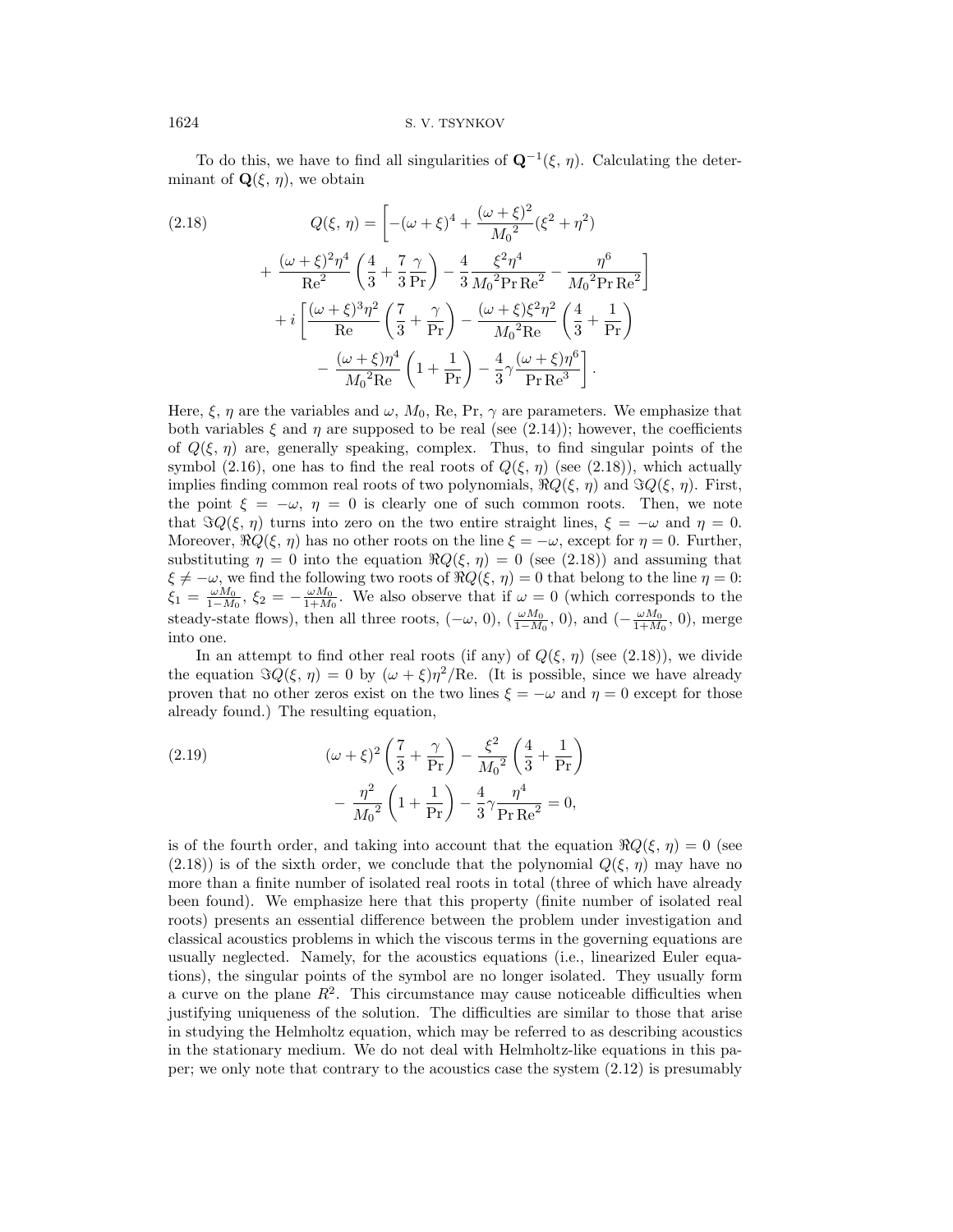easier from the standpoint of analyzing the uniqueness, since the corresponding proof appears elementary (see Proposition 2.4 below).

Equation (2.19) is of the second order with respect to  $\xi$ . Therefore, we can resolve it for each  $\eta$  and obtain explicit function(s)  $\xi_{\Im} = \xi_{\Im}(\eta)$ . Because we are interested only in real solutions, we have to consider a few different cases.

First, we assume that  $\omega \neq 0$ . Then, we rewrite (2.19) as

$$
(2.20) \quad \xi^2 \left(\frac{7}{3} + \frac{\gamma}{\text{Pr}} - \frac{1}{M_0^2} \left(\frac{4}{3} + \frac{1}{\text{Pr}}\right)\right) + 2\omega\xi \left(\frac{7}{3} + \frac{\gamma}{\text{Pr}}\right) + \omega^2 \left(\frac{7}{3} + \frac{\gamma}{\text{Pr}}\right) - \frac{\eta^2}{M_0^2} \left(1 + \frac{1}{\text{Pr}}\right) - \frac{4}{3}\gamma \frac{\eta^4}{\text{Pr Re}^2} = 0
$$

and observe that if  $M_0^2 = (\frac{4}{3} + \frac{1}{\text{Pr}})(\frac{7}{3} + \frac{\gamma}{\text{Pr}})^{-1}$ , then equation (2.20) degenerates and therefore has a unique real solution  $\xi_{\Im}^{(0)} = \xi_{\Im}^{(0)}(\eta)$  for any  $\eta$ . If  $M_0^2 > (\frac{4}{3} + \frac{1}{P_\text{F}})$ .  $(\frac{7}{3} + \frac{\gamma}{\text{Pr}})^{-1}$ , then we can easily make sure that the discriminant

(2.21) 
$$
D = 4\omega^2 \left(\frac{7}{3} + \frac{\gamma}{\text{Pr}}\right)^2 - 4\left(\frac{7}{3} + \frac{\gamma}{\text{Pr}} - \frac{1}{M_0^2} \left(\frac{4}{3} + \frac{1}{\text{Pr}}\right)\right)
$$

$$
\left(\omega^2 \left(\frac{7}{3} + \frac{\gamma}{\text{Pr}}\right) - \frac{\eta^2}{M_0^2} \left(1 + \frac{1}{\text{Pr}}\right) - \frac{4}{3}\gamma \frac{\eta^4}{\text{Pr Re}^2}\right)
$$

is always positive, which means that equation (2.19) has two different real solutions,  $\xi_{\Im}^{(1)} = \xi_{\Im}^{(1)}(\eta)$  and  $\xi_{\Im}^{(2)} = \xi_{\Im}^{(2)}(\eta)$ , for any  $\eta$ . If  $M_0^2 < (\frac{4}{3} + \frac{1}{\text{Pr}})(\frac{7}{3} + \frac{\gamma}{\text{Pr}})^{-1}$ , then the condition  $D \geq 0$  (see (2.21)) imposes certain restrictions on  $\eta$ . Namely, we have

(2.22) 
$$
-\left[\frac{3\Pr\mathrm{Re}^2}{8\gamma}\left(-\frac{1}{M_0^2}\left(1+\frac{1}{\Pr}\right)+\sqrt{D_1}\right)\right]^{1/2} \leq \eta \leq \left[\frac{3\Pr\mathrm{Re}^2}{8\gamma}\left(-\frac{1}{M_0^2}\left(1+\frac{1}{\Pr}\right)+\sqrt{D_1}\right)\right]^{1/2},
$$

where

$$
D_1 = \frac{1}{M_0^4} \left( 1 + \frac{1}{\text{Pr}} \right)^2 - \frac{16}{3} \frac{\gamma \omega^2}{\text{Pr Re}^2 M_0^2} \left( \frac{7}{3} + \frac{\gamma}{\text{Pr}} \right) \left( \frac{4}{3} + \frac{1}{\text{Pr}} \right) \cdot \left( \frac{7}{3} + \frac{\gamma}{\text{Pr}} - \frac{1}{M_0^2} \left( \frac{4}{3} + \frac{1}{\text{Pr}} \right) \right)^{-1}.
$$

Therefore, in this case the real solutions to (2.19),  $\xi_{\Im}^{(1)} = \xi_{\Im}^{(1)}(\eta)$  and  $\xi_{\Im}^{(2)} = \xi_{\Im}^{(2)}(\eta)$ , exist only for  $\eta$  within the above range; see inequality (2.22).

Now consider the case  $\omega = 0$  (which corresponds to the steady-state problem). From (2.19), we easily derive

$$
(2.23) \qquad \xi^2 \left(\frac{7}{3} + \frac{\gamma}{\text{Pr}} - \frac{1}{M_0^2} \left(\frac{4}{3} + \frac{1}{\text{Pr}}\right)\right) = \frac{\eta^2}{M_0^2} \left(1 + \frac{1}{\text{Pr}}\right) + \frac{4}{3} \gamma \frac{\eta^4}{\text{Pr Re}^2}.
$$

Clearly, equation (2.23) has real solutions,  $\xi_{\Im}^{(1)} = \xi_{\Im}^{(1)}(\eta)$  and  $\xi_{\Im}^{(2)} = \xi_{\Im}^{(2)}(\eta)$ , only for  $M_0^2 > (\frac{4}{3} + \frac{1}{\text{Pr}})(\frac{7}{3} + \frac{\gamma}{\text{Pr}})^{-1}$ . Otherwise, we conclude that the equation  $\Im Q(\xi, \eta) = 0$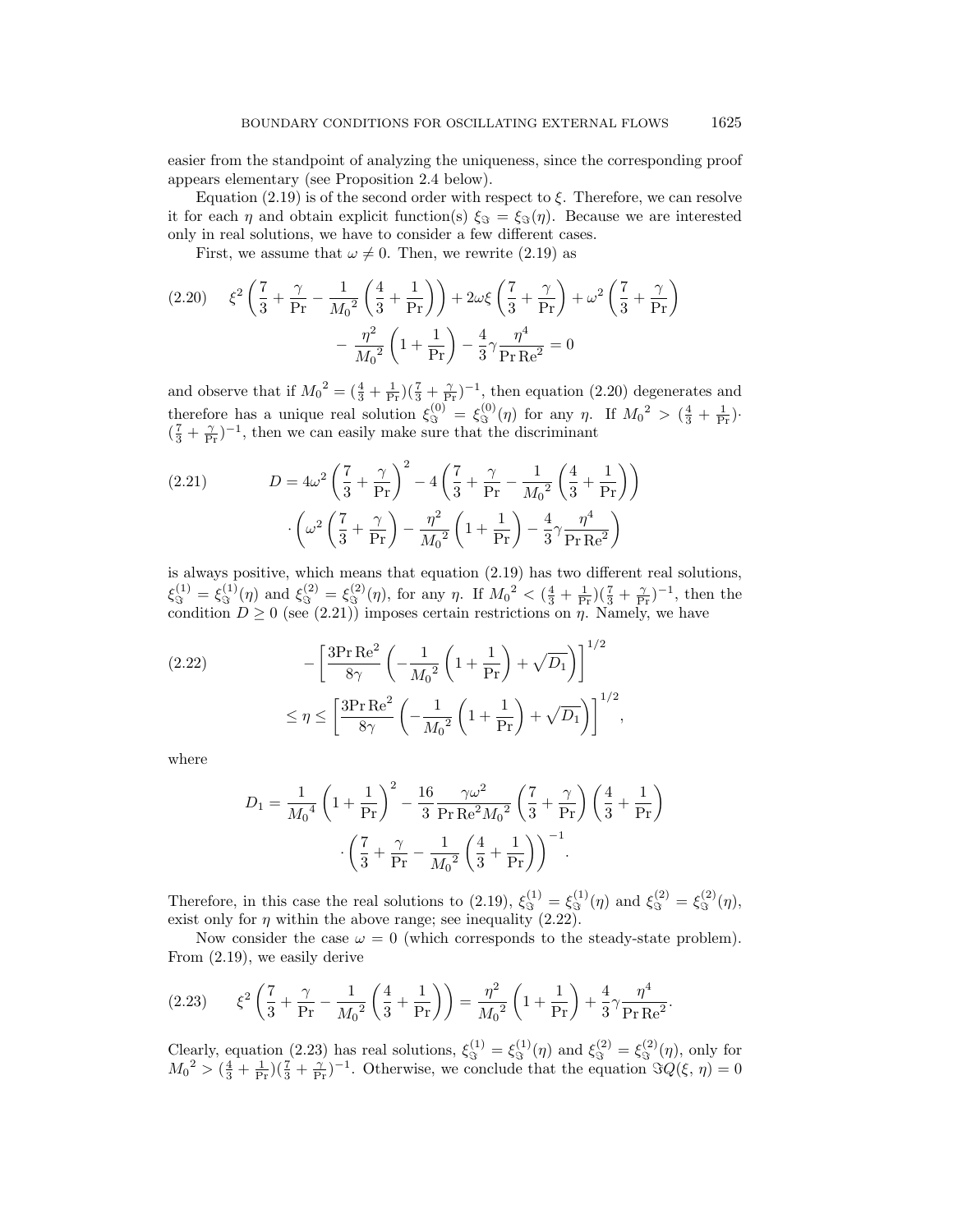for  $\omega = 0$  has no other real roots except for  $\xi = 0, \eta = 0$ , and therefore, the same is true for the equation  $Q(\xi, \eta) = 0$ .

In practice, we have calculated explicit symbolic expressions for the functions  $\xi_{\Im}^{(0)} = \xi_{\Im}^{(0)}(\eta)$ ,  $\xi_{\Im}^{(1)} = \xi_{\Im}^{(1)}(\eta)$ , and  $\xi_{\Im}^{(2)} = \xi_{\Im}^{(2)}(\eta)$  using *Mathematica*; see [24] by Wolfram. (These expressions are not presented here because they are fairly cumbersome.) Then, substituting the functions  $\xi_{\Im}^{(0)} = \xi_{\Im}^{(0)}(\eta)$ ,  $\xi_{\Im}^{(1)} = \xi_{\Im}^{(1)}(\eta)$ , and  $\xi_{\Im}^{(2)} = \xi_{\Im}^{(2)}(\eta)$  into the second equation,  $\Re Q(\xi, \eta) = 0$ , we obtain the algebraic equations with respect to only one variable,  $\eta$ . Clearly, the above equations (which are different for the different solutions,  $\xi_{\Im}^{(0)} = \xi_{\Im}^{(0)}(\eta)$ ,  $\xi_{\Im}^{(1)} = \xi_{\Im}^{(1)}(\eta)$ ,  $\xi_{\Im}^{(2)} = \xi_{\Im}^{(2)}(\eta)$  may have real root(s) if and only if the original equation  $Q(\xi, \eta) = 0$  has other real zero(s) besides those that have already been found,  $(-\omega, 0)$ ,  $(\frac{\omega M_0}{1-M_0}, 0)$ , and  $(-\frac{\omega M_0}{1+M_0}, 0)$ . Therefore, we have finally reduced the question about the real zeros of the equation  $Q(\xi, \eta) = 0$  to the question about the real root(s) of certain algebraic equations of one variable.

Unfortunately, the resulting equations (after the substitution of  $\xi_{\Im}^{(0)} = \xi_{\Im}^{(0)}(\eta)$ ,  $\xi_{\Im}^{(1)} = \xi_{\Im}^{(1)}(\eta)$ ,  $\xi_{\Im}^{(2)} = \xi_{\Im}^{(2)}(\eta)$  into  $\Re Q(\xi, \eta) = 0$ ) appear too complicated for obtaining general expressions for their real root(s). However, we may implement the following seminumerical approach, which provides fairly convincing results.

First, note that the case  $\omega = 0$  seems to be the simplest one. This case actually admits rigorous analysis without making any simplifying assumptions. As previously mentioned, equation (2.23) has no real solutions for  $M_0^2 < (\frac{4}{3} + \frac{1}{P_F})(\frac{7}{3} + \frac{\gamma}{P_F})^{-1}$  (which implies that the determinant (2.18) has no real roots); for  $M_0^2 = (\frac{4}{3} + \frac{1}{\text{Pr}})(\frac{7}{3} + \frac{\gamma}{\text{Pr}})^{-1}$ , equation (2.23) degenerates; any pair  $(\xi, \eta)$  of the kind  $\xi$  arbitrary,  $\eta = 0$ , is its root. Substituting this root into  $\Re Q(\xi, \eta) = 0$  (see (2.18)), we obtain  $\xi^4(1/M_0^2 - 1) = 0$ , which yields  $\xi = 0$ . Therefore, we have not found any new real zero. For  $M_0^2$  $(\frac{4}{3} + \frac{1}{Pr})(\frac{7}{3} + \frac{\gamma}{Pr})^{-1}$ , equation (2.23) has two different real solutions for any  $\eta$ ; moreover,  $\xi_{\Im}^{(1)} = \xi_{\Im}^{(1)}(\eta) = -\xi_{\Im}^{(2)} = -\xi_{\Im}^{(2)}(\eta)$ . Since all powers of  $\xi$  in  $\Re Q(\xi, \eta)$  are even, we do not need to separately consider  $\xi_{\Im}^{(1)} = \xi_{\Im}^{(1)}(\eta)$  and  $\xi_{\Im}^{(2)} = \xi_{\Im}^{(2)}(\eta)$ . Substituting  $\xi_{\Im}^{(1,2)} = \xi_{\Im}^{(1,2)}(\eta)$  into  $\Re Q(\xi, \eta) = 0$ , we obtain the eighth-order equation with respect to  $\eta$ :  $a\eta^8 + b\eta^6 + c\eta^4 = 0$ , where the coefficients a, b, and c are obviously real. The explicit expressions for a, b, and c were obtained by means of *Mathematica* [24]; we do not present them here because of cumbersomeness. However, using these expressions, we can prove that  $a > 0$ ,  $b > 0$ , and  $c > 0$ . Then, it becomes clear that there are no other real roots, except for the one we have already found,  $\eta = 0$  (which also yields  $\xi = 0$ ). Indeed, the equation  $a\eta^4 + b\eta^2 + c = 0$  for  $a > 0$ ,  $b > 0$ , and  $c > 0$  may have only essentially complex roots  $\eta$ . Therefore, we conclude that for  $\omega = 0$  the symbol  $(2.16)$  has only one singular point,  $\xi = 0, \eta = 0$ .

Recall that all equations under study generally depend on five real parameters,  $\omega$ ,  $M_0$ , Re, Pr, and  $\gamma$ . To simplify our task, we fix the values of some of these parameters. Namely, let us set  $\gamma = 1.4$  (two-atom gas) and Pr = 0.72 (air). This choice of values for the ratio of specific heats and for the Prandtl number, respectively, is most frequently used since it is closely related to numerous practical problems; we will not consider any other numerical values for these two parameters. We now investigate another simple case:  $\omega \neq 0$ ,  $M_0^2 = (\frac{4}{3} + \frac{1}{Pr})(\frac{7}{3} + \frac{\gamma}{Pr})^{-1}$ . Then, we have

$$
\xi^{(0)}_{\Im}(\eta) = -\frac{\omega}{2} + \left(\frac{\eta^2}{M_0^2} \left(1 + \frac{1}{\mathrm{Pr}}\right) + \frac{4}{3} \gamma \frac{\eta^4}{\mathrm{Pr} \operatorname{Re}^2}\right) \left(\left(\frac{7}{3} + \frac{\gamma}{\mathrm{Pr}}\right) 2\omega\right)^{-1}.
$$

Substituting this expression into  $\Re Q(\xi, \eta)$ , we obtain a 16th-order polynomial with respect to  $\eta$ . This polynomial contains only even degrees from 0 to 16. It is possible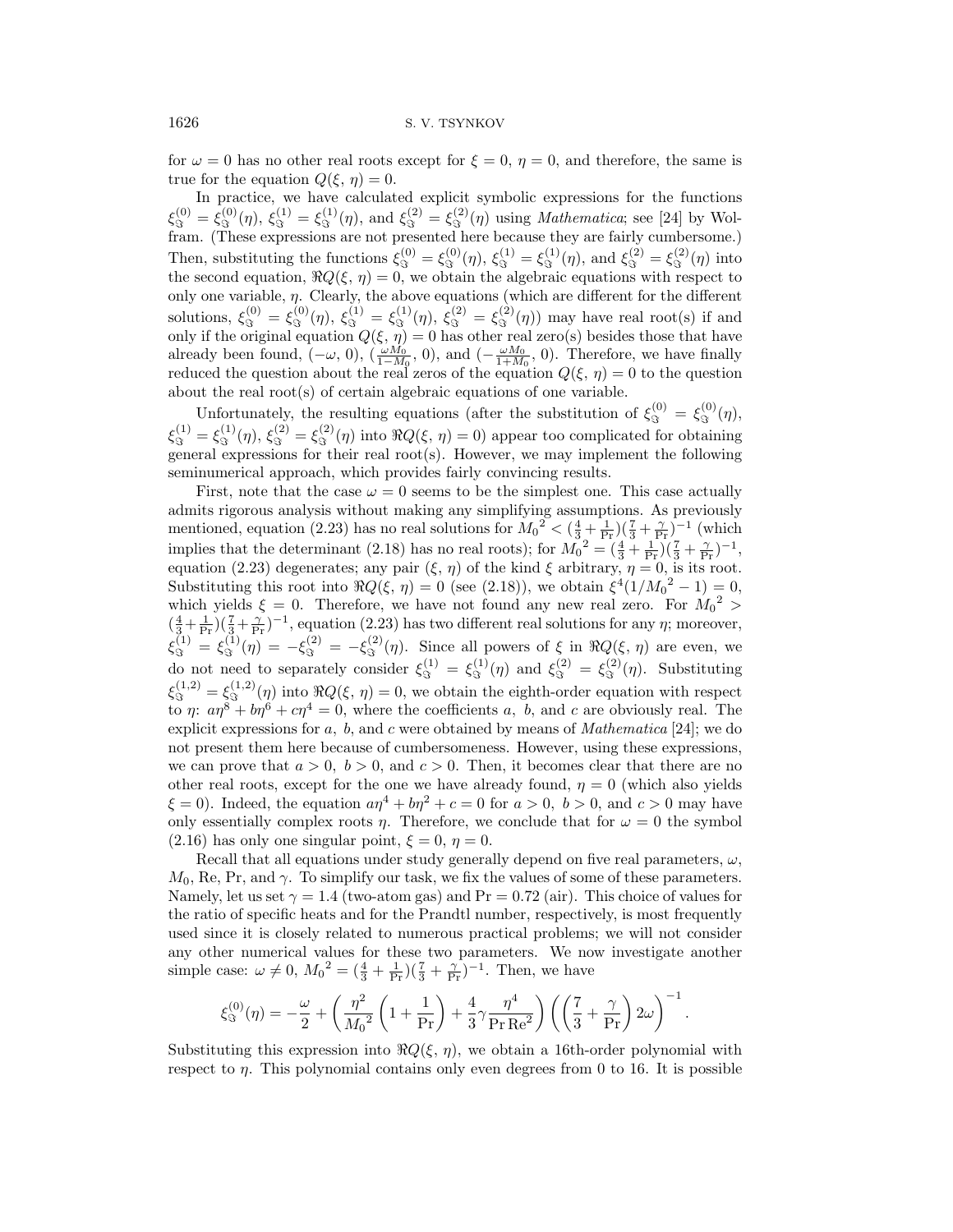to make sure (with the help of Mathematica [24]) that the coefficients of the above polynomial are positive  $\forall \omega, \omega \neq 0$ , and  $\forall \text{Re}$ ; consequently, the corresponding 16thorder equation has no real roots. Therefore, the determinant (2.18) has no other real zeros in this case either.

We have finally come to the most complicated case, which so far allows us only approximate investigation. Let  $M_0^2 < (\frac{4}{3} + \frac{1}{P_{\rm F}})(\frac{7}{3} + \frac{\gamma}{P_{\rm F}})^{-1}$ . Then, we have to clarify whether the functions  $\Re Q(\xi_{\Im}^{(1)}(\eta), \eta)$  and/or  $\Re Q(\xi_{\Im}^{(2)}(\eta), \eta)$  turn into zero for  $\eta$ within the range given in the inequality  $(2.22)$ . Both functions are actually of a general algebraic type (they contain noninteger powers), which means we have only a remote possibility of accurately (analytically) showing that they have no real roots, particularly because these functions depend on many parameters. At least at this point, we are unable to construct the corresponding rigorous proof, so we use the approach based on certain graphical study.

To start, we select some representative discrete set of the parameters involved. The range for the Mach number is known, so we simply choose a few points within this range. As for the Reynolds number, the representative values for the graphical analysis we will conduct may be chosen to be of the order of a few thousand. Indeed, we are not studying Stokes's flows corresponding to very low Re. As for typical laminar solutions for the flows around an airfoil, they apparently cease to exist starting from Reynolds numbers of around a few thousand. Moreover, for many practically interesting turbulent flows with true molecular Reynolds numbers of around a few million, one can successfully model turbulence in the far field by introducing a new effective value of the Reynolds number, which also appears to be of the order of a few thousand [13]. Finally, recall that the periodicity of flow in time is caused by some external influence, and [7] reports that the maximum effect of (i.e., response to) such an influence corresponds to non-dimensional frequencies of around one. Therefore, we will not consider frequencies much less than unity, or frequencies much higher than unity. Note that the upper bound for the band of frequencies originates from the numerics, since we are going to pass from the series (2.6) to the finite Fourier series while actually solving the problem on the computer (see section 3).

We also note that the limits for  $\eta$  (see (2.22)) do not depend on the sign of  $\omega$ . Moreover, since  $\xi_{\Im}^{(1)}(\eta, M_0, \text{Re}, \text{Pr}, \gamma, |\omega|) = -\xi_{\Im}^{(2)}(\eta, M_0, \text{Re}, \text{Pr}, \gamma, -|\omega|), \xi_{\Im}^{(2)}(\eta,$  $M_0$ , Re, Pr,  $\gamma$ ,  $|\omega|$ ) =  $-\xi_{\Im}^{(1)}(\eta, M_0, \text{Re}, \text{Pr}, \gamma, -|\omega|)$  (see (2.20)), and all powers of  $\xi$ and  $(\omega + \xi)$  in  $\Re Q(\xi, \eta)$  are even, it suffices to investigate the behavior of only one of the above functions for both positive and negative values of  $\omega$ . We do this by plotting the corresponding graphs for the following specific values of the parameters involved:  $\omega = \pm 0.5, \pm 1, \pm 10, \pm 50; M_0 = 0.4, 0.7; \text{Re} = 1000, 2000, 5000; \gamma \text{ and Pr are still}$ 1.4 and 0.72, respectively. The graphs drawn with the help of Mathematica [24] in different scales show that neither of the above curves intersects the real axis. (We do not present these plots here because they are not of any interest except to show that the corresponding curve has no zeros). Relying on this approximate graphical investigation, we may expect that at least within some range of the parameters involved, the symbol (2.16) has no other real singular points, except for those that have already been found.

We use an analogous graphical approach for the case  $M_0^2 > (\frac{4}{3} + \frac{1}{\text{Pr}})(\frac{7}{3} + \frac{\gamma}{\text{Pr}})^{-1}$ . We have no prescribed range for  $\eta$  in this case. However, it is clear that the asymptotics of the functions  $\Re Q(\xi_{\Im}^{(1,2)}(\eta), \eta)$  for large  $\eta$  is  $\eta^8$ , so it suffices to study the behavior of the above functions only on some finite interval of  $\eta$ . We used Mathe*matica* [24] to plot the corresponding graphs for the same values of  $\omega$ , Re,  $\gamma$ , Pr as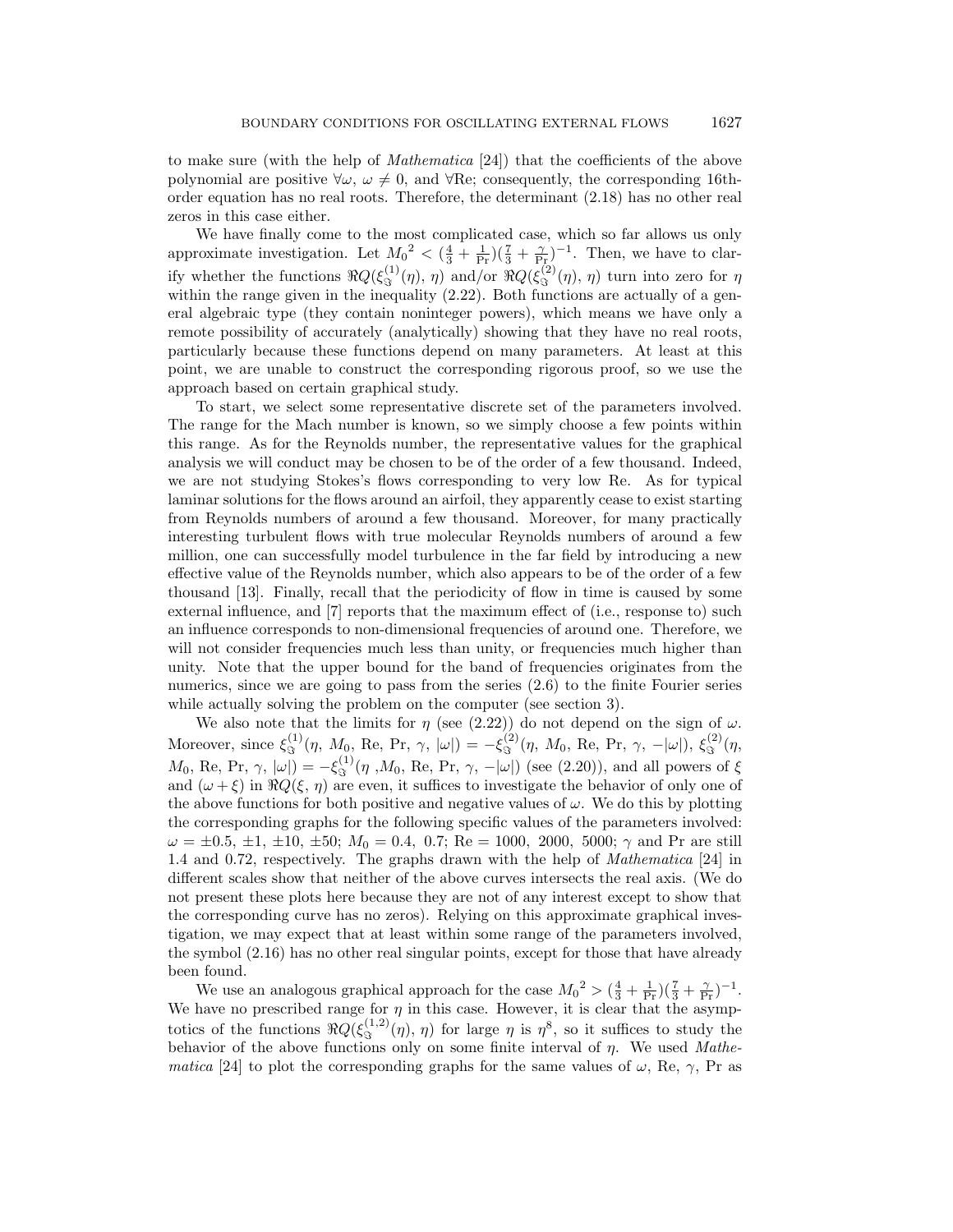mentioned before, and for  $M_0 = 0.8, 0.9$ . The graphs (drawn in different scales for different  $\eta$ -intervals, up to  $-10^5 < \eta < 10^5$ ) show that neither of the curves has real zeros in this case either.

Summarizing, we conclude that at least for a certain reasonable range of the parameters involved,  $M_0$ , Re, Pr,  $\gamma$ ,  $\omega$ , we have justified the following proposition.

**PROPOSITION** 2.1. The symbol  $\mathbf{Q}(\xi, \eta)$  (see (2.16)) has only three real singular points on the  $(\xi, \eta)$ -plane:  $(-\omega, 0)$ ,  $(\frac{\omega M_0}{1-M_0}, 0)$ , and  $(-\frac{\omega M_0}{1+M_0}, 0)$ . For  $\omega = 0$ , these three points merge into one.

To determine whether the inverse symbol  $\mathbf{Q}^{-1}(\xi, \eta)$  belongs to  $L^1_{loc}(R^2)$ , it suffices to investigate the behavior (integrability) of this matrix function near the three singularities. This investigation actually means that we have to check integrability of each of the sixteen elements of  $\mathbf{Q}^{-1}(\xi, \eta)$ . These elements are given by  $(\mathbf{Q}^{-1})_{j,i} = \delta_{i,j}/Q$ ,  $1 \leq i, j \leq 4$ , where  $\delta_{i,j}$  are the corresponding cofactors.

Let us first concentrate on the singularity  $\xi = -\omega, \eta = 0$  for  $\omega \neq 0$ . We replace the above expressions for the elements of the inverse symbol by their equivalents,  $(Q^{-1})_{j,i} = (\delta_{i,j}\bar{Q})/(Q\bar{Q})$  ( $\bar{Q}$  means complex conjugate), to make the denominator purely real. Since both the denominator  $Q\bar{Q}$  and the numerator  $\delta_{i,j}\bar{Q}$  are the sums of monomials of the type const  $\cdot (\omega + \xi)^k \eta^l \xi^m$  (here const depends on  $M_0$ , Re, Pr,  $\gamma$ ,  $\omega$ , and k, l, m are nonnegative integers), then it is sufficient to make sure that any expression of the type

$$
(2.24) \qquad \qquad \frac{\left|\text{const} \cdot (\omega + \xi)^k \eta^l \xi^m\right|}{Q\bar{Q}}
$$

that originates from  $(\delta_{i,j}\overline{Q})/(Q\overline{Q})$ ,  $1 \leq i, j \leq 4$ , is integrable near  $\xi = -\omega, \eta = 0$ . Since  $\omega \neq 0$ , then the factors  $\xi^m$  do not contribute to the asymptotics of the expression (2.24) near  $\xi = -\omega$ ,  $\eta = 0$  (which is an essential difference in comparison with the case  $\omega = 0$ ; see below). Therefore, we may investigate this asymptotics by constructing Newton's diagram (see [25] by Walker) with respect to only two variables,  $\omega + \xi$ and  $\eta$ . Namely, we show in Figure 2.2 the set of points  $(k, l)$  that correspond to all monomials const  $(\omega + \xi)^k \eta^l \xi^m$  involved in  $Q\overline{Q}$ . The Newton diagram [25] is a lower part of the convex hull of the above set. The diagram is shown by the dashed line in Figure 2.2. Those points  $(k, l)$  which belong to the Newton diagram are, generally speaking, those that determine the asymptotics of  $QQ$  near  $\xi = -\omega, \eta = 0$ .

More precisely, not only is the asymptotic behavior of  $Q\overline{Q}$  near the singularity determined by the lowest degree monomials (see Newton's diagram in Figure 2.2), but it may also depend on some higher-order terms if the form

(2.25) 
$$
A_Q^{(\omega)} \stackrel{def}{=} \frac{\xi^4}{M_0^4} (\omega + \xi)^4 + \frac{16}{9} \frac{\xi^4}{\text{Re}^4 \text{Pr}^2 M_0^4} \eta^8 + \frac{\xi^4}{\text{Re}^2 M_0^4} \left[ \left( \frac{4}{3} + \frac{1}{\text{Pr}} \right)^2 - \frac{8}{3\text{Pr}} \right] (\omega + \xi)^2 \eta^4
$$

(which corresponds to the previously mentioned lowest-degree terms that constitute the Newton diagram) degenerates under some conditions. However, in this specific case, the form  $A_Q^{(\omega)}$  of (2.25) is positive definite (because  $\left[\left(\frac{4}{3} + \frac{1}{\text{Pr}}\right)^2 - \frac{8}{3\text{Pr}}\right]$  is positive for any Pr). Therefore, after some natural change of variables (see below), the asymptotics of the denominator  $Q\bar{Q}$  becomes uniform with respect to the polar angle, which implies that while investigating the integrability of  $\mathbf{Q}^{-1}(\xi, \eta)$ , one may simply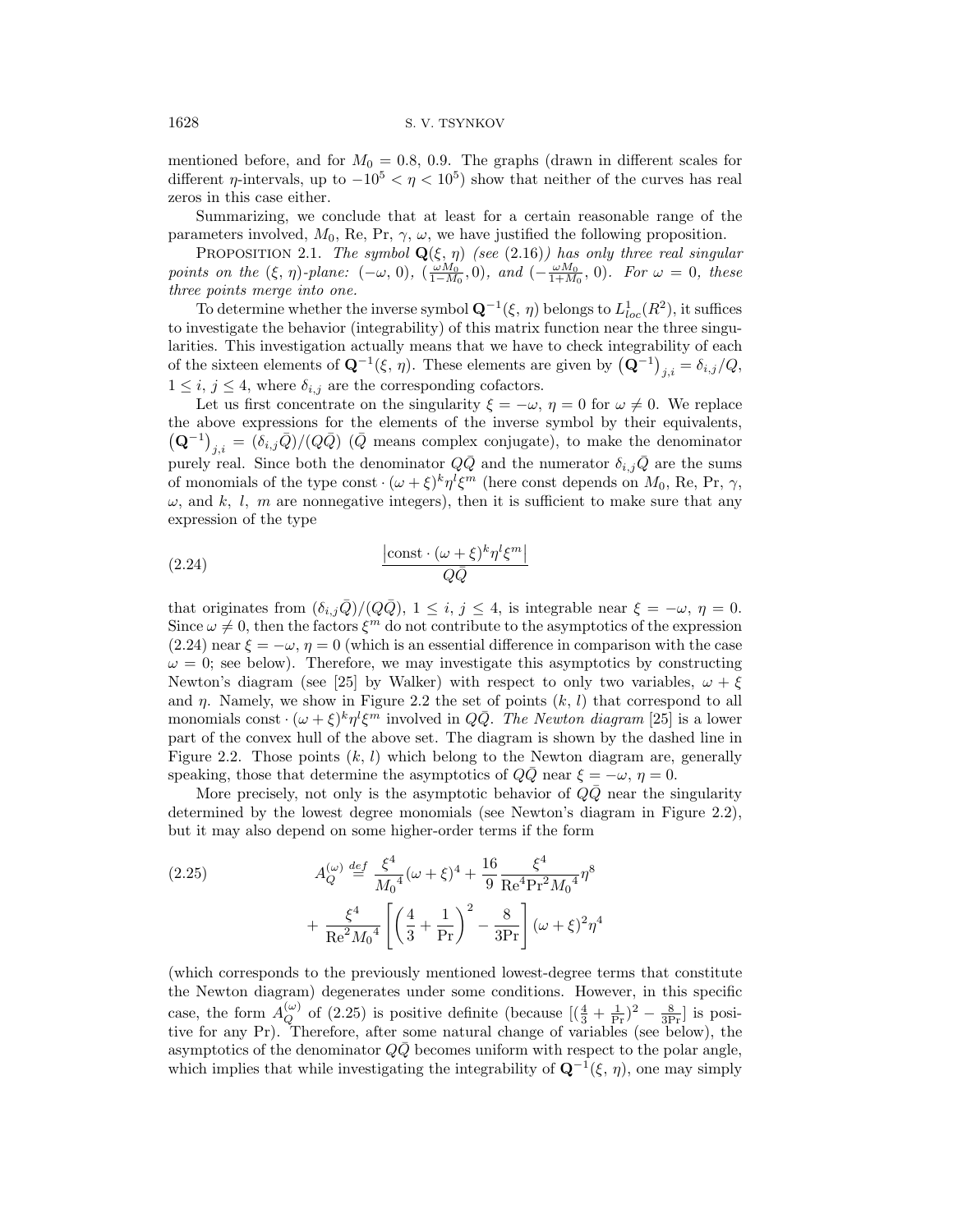

FIG. 2.2. Powers involved in the denominator  $Q\bar{Q}$  ( $\bullet$ ) and Newton's diagram for  $Q\bar{Q}$ ;  $\xi = -\omega$ ,  $\eta = 0 \ (\omega \neq 0).$ 

neglect all higher-order terms ("bullets" above the dashed line on Figure 2.2) and consider the expression

(2.26) 
$$
\frac{\left|\text{const} \cdot (\omega + \xi)^k \eta^l \xi^m\right|}{A_Q^{(\omega)}}
$$

instead of (2.24). Furthermore, we may only increase the ratio (2.26) by neglecting the third term ( $\sim (\omega + \xi)^2 \eta^4$ ) in the denominator (2.25). Indeed, it is easy to see that in doing so, we only decrease the denominator but still preserve its positive definiteness. Finally, let us eliminate the factors  $\xi^m$ , for simplicity. We have already mentioned that  $\xi^m$  do not contribute to the asymptotics of (2.26) near  $\xi = -\omega, \eta = 0 \ (\omega \neq 0)$ . Therefore, to estimate the integrals, we may replace these factors by appropriate constants, e.g.,

$$
\frac{|\text{const} \cdot (\omega + \xi)^k \eta^l \xi^m|}{\frac{\xi^4}{M_0^4} (\omega + \xi)^4 + \frac{16}{9} \frac{\xi^4}{\text{Re}^4 \text{Pr}^2 M_0{}^4} \eta^8} \leq \frac{|\text{const} \cdot (\omega + \xi)^k \eta^l| |\xi|_{max}^m}{\frac{\xi_{min}^4}{M_0{}^4} (\omega + \xi)^4 + \frac{16}{9} \frac{\xi_{min}^4}{\text{Re}^4 \text{Pr}^2 M_0{}^4} \eta^8},
$$

where minimum and maximum are found on a sufficiently small neighborhood of  $\xi = -\omega, \eta = 0.$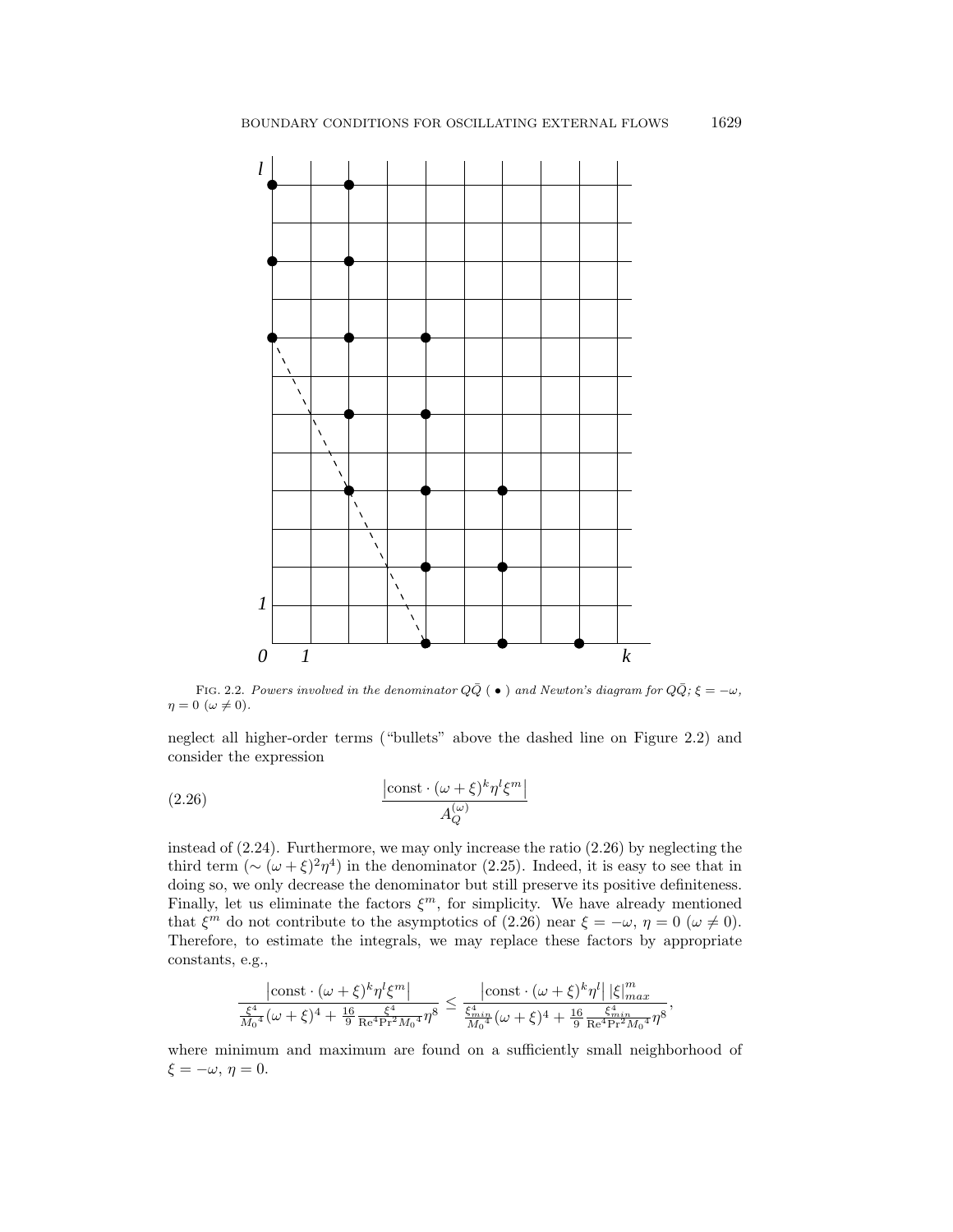### 1630 S. V. TSYNKOV

Thus, we have reduced the original question of integrability of  $\delta_{i,j}Q/(Q\bar{Q})$  to checking the integrability of the function

(2.27) 
$$
\frac{|\text{const} \cdot (\omega + \xi)^k \eta^l|}{a(\omega + \xi)^4 + b\eta^8}, \ a > 0; \ b > 0; \ k, l \text{ nonnegative integers},
$$

on some neighborhood of  $\xi = -\omega$ ,  $\eta = 0$ . Because of the symmetry, it suffices to integrate (2.27) only on one quadrant, for example,  $\omega + \xi \geq 0$ ,  $\eta \geq 0$ . Moreover, since we are studying local integrability, we also introduce some upper limits for  $\omega + \xi$  and we are studying focal integrability, we also introduce some upper finites for  $\omega + \zeta$  and<br>for  $\eta$ , e.g.,  $\omega + \xi \le 1$ ,  $\eta \le 1$ . Let us now change the variables,  $\sqrt{a}(\omega + \xi)^2 = \zeta$ ,  $\sqrt{b\eta^4} = \chi$ , and proceed to the following integral:

(2.28) 
$$
\cosh \int_{0}^{1} \int_{0}^{1} \frac{\zeta^{(k-1)/2} \chi^{(l-3)/4}}{\zeta^2 + \chi^2} d\zeta \, d\chi.
$$

Further, make another change of variables, from the Cartesian  $(\zeta, \chi)$  to polar  $(\varrho, \theta)$  coordinates, and for simplicity, truncate our rectangular domain:  $\{0 \le \zeta \le 1, 0 \le \chi \le 1\}$  $\mapsto \{\zeta^2 + \chi^2 \leq 1\}$ , which obviously does not influence the result (integrable or not integrable). Finally, instead of the integral (2.28), we obtain

$$
(2.29) \qquad \text{const} \int_{0}^{1} \frac{\varrho^{1+(k-1)/2+(l-3)/4}}{\varrho^2} \int_{0}^{\pi/2} (\cos \theta)^{(k-1)/2} (\sin \theta)^{(l-3)/4} d\theta \, d\varrho.
$$

From (2.29) one can easily derive the conditions sufficient for the integral to exist. Namely, they are

(2.30a) 
$$
\frac{k-1}{2} + \frac{l-3}{4} > \epsilon,
$$

$$
\frac{k-1}{2} > \epsilon - 1,
$$

$$
\frac{l-3}{4} > \epsilon - 1,
$$

where  $\epsilon$  is an arbitrarily small positive number.

We now have to make sure that all the conditions (2.30) are satisfied for all cofactors  $\delta_{i,j}$ ,  $1 \leq i, j \leq 4$ . First, we note that since k and l are always nonnegative integers, then two conditions (2.30b) and (2.30c) are met automatically. Then, to check the fulfillment of (2.30a), one has to accurately calculate all monomials involved in all cofactors  $\delta_{i,j}$ ,  $1 \leq i, j \leq 4$ , and to analyze the powers  $(k, l)$  for  $(\omega + \xi)^k \eta^l$ . This step was done with the help of Mathematica [24]. In Figure 2.3, we have collected all the relevant powers  $(k, l)$  for all cofactors  $\delta_{i,j}$ ,  $1 \leq i, j \leq 4$ . We also show in Figure 2.3 the range of powers  $(k, l)$  which satisfies conditions  $(2.30)$  (grey area). Using Figure 2.3, one can easily conclude that all monomials involved satisfy conditions (2.30); therefore, the inverse symbol  $\mathbf{Q}^{-1}(\xi, \eta)$  is absolutely integrable near the singular point  $\xi = -\omega, \eta = 0 \ (\omega \neq 0).$ 

The integrability of  $\mathbf{Q}^{-1}(\xi, \eta)$  for  $\omega = 0$  near the singular point  $\xi = 0, \eta = 0$  is investigated by the same method. We only note that since  $\xi$  and  $\omega + \xi$  are now the same, both of them do contribute to the asymptotics of  $\mathbf{Q}^{-1}(\xi, \eta)$  near  $\xi = 0, \eta = 0$ . Therefore, the sets of monomials involved, as well as the Newton diagram, for  $Q\bar{Q}$ will differ noticeably from those relevant to the case  $\omega \neq 0$ . Indeed, the asymptotic behavior of the denominator  $Q\bar{Q}$  near  $\xi = 0, \eta = 0$  is now determined by the following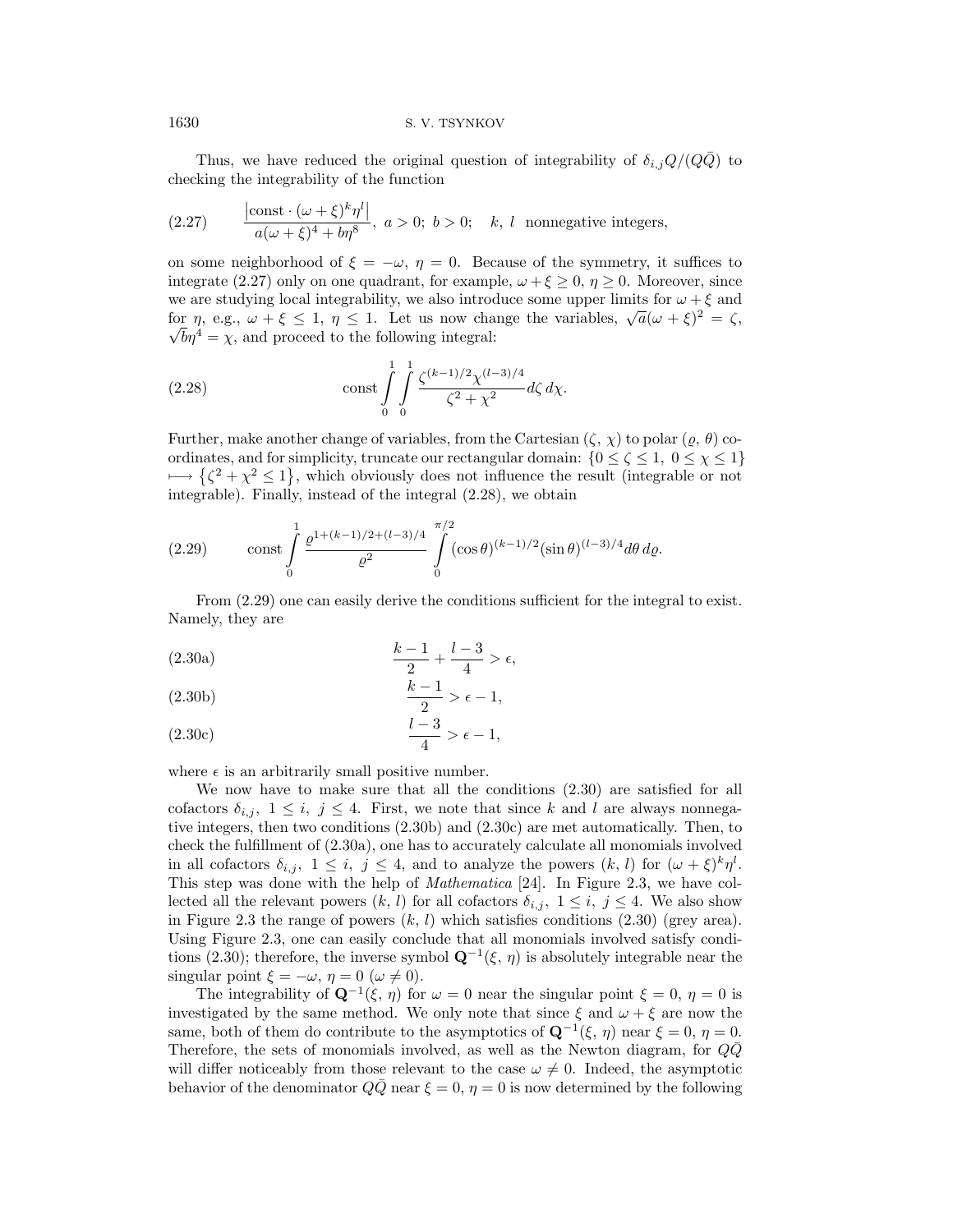

FIG. 2.3. Powers of the monomials in cofactors ( $\bullet$ );  $\xi = -\omega$ ,  $\eta = 0$  ( $\omega \neq 0$ ). Grey area corresponds to integrability conditions (2.30).

form (compare to  $(2.25)$ ):

(2.31) 
$$
A_Q^{(0)} = \left(1 + \frac{1}{M_0^4} - \frac{2}{M_0^2}\right) \xi^8 + \frac{\eta^{12}}{M_0^4 \text{Pr}^2 \text{Re}^4} + \left(\frac{2}{M_0^4} - \frac{2}{M_0^2}\right) \xi^6 \eta^2 + \frac{1}{M_0^4 \xi^4 \eta^4 + \frac{1}{M_0^4 \text{Re}^2} \left[\left(1 + \frac{1}{\text{Pr}}\right)^2 - \frac{2}{\text{Pr}}\right] \xi^2 \eta^8,
$$

which corresponds to the Newton diagram presented in Figure 2.4.

As in the case  $\omega \neq 0$ , the form  $A_Q^{(0)}$  (2.31) also appears positive definite, since all five coefficients in the expression  $(2.31)$  are positive  $\forall \text{Re}, \text{Pr}, M_0 < 1$ . However, the Newton diagram shown in Figure 2.4 consists of two straight intervals, whereas the one in Figure 2.2 contains only one interval. This difference is essential, because now each of the aforementioned two intervals (see the two-segment dashed polygonal line on Figure 2.4) will determine its own domain of integrability for the expressions

$$
\frac{|\text{const} \cdot \xi^k \eta^l}{A_Q^{(0)}}
$$

on the  $(k, l)$ -plane; here k and l are the powers in the numerator of  $(2.32)$ . Since

 $\frac{1}{\sqrt{2}}$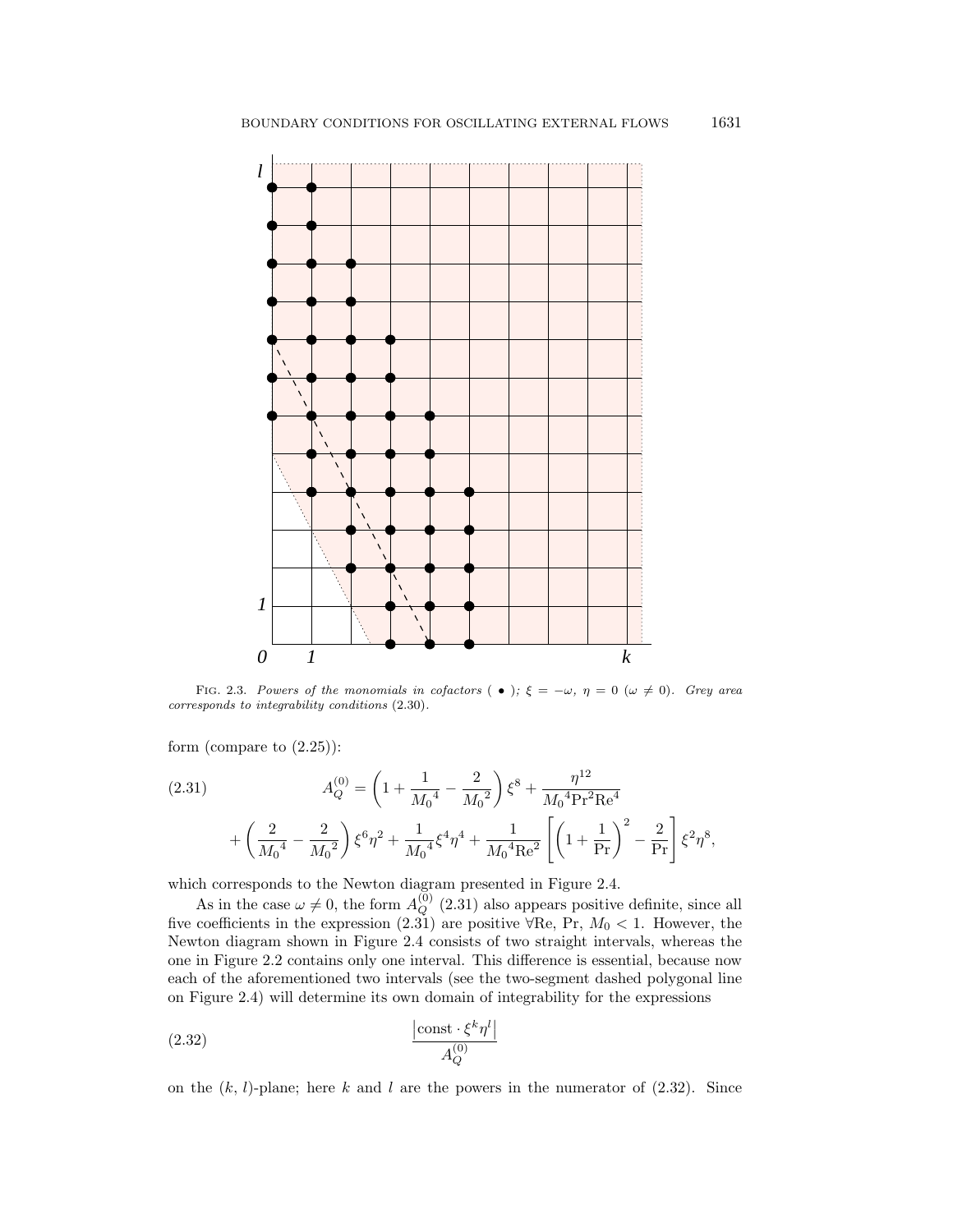

FIG. 2.4. Powers involved in the denominator  $Q\overline{Q}$  ( $\bullet$ ) and Newton's diagram for  $Q\overline{Q}$ ;  $\xi = 0$ ,  $\eta = 0 \ (\omega = 0).$ 

the form  $A_Q^{(0)}$  is not simply positive definite, but all powers involved are even, and each coefficient in the expression (2.31) is positive, we can find the corresponding domain of integrability on the  $(k, l)$ -plane independently for each of the two parts of the Newton diagram; see Figure 2.4.

To do this for either part of the diagram, we neglect those terms in the denominator which correspond to another part (in so doing, the denominator may only decrease). Then, we formally divide both the numerator and the denominator by the common factor  $\xi^4$  and, using the changes of variables analogous to those implemented above, come to the following set of conditions sufficient for the integrability of the function (2.32) near  $\xi = 0, \eta = 0$ :

(2.33a) 
$$
\frac{k-1}{2} + \frac{l-7}{4} > \epsilon,
$$

$$
\frac{k-1}{2} > \epsilon - 1,
$$

$$
\frac{l-7}{4} > \epsilon - 1,
$$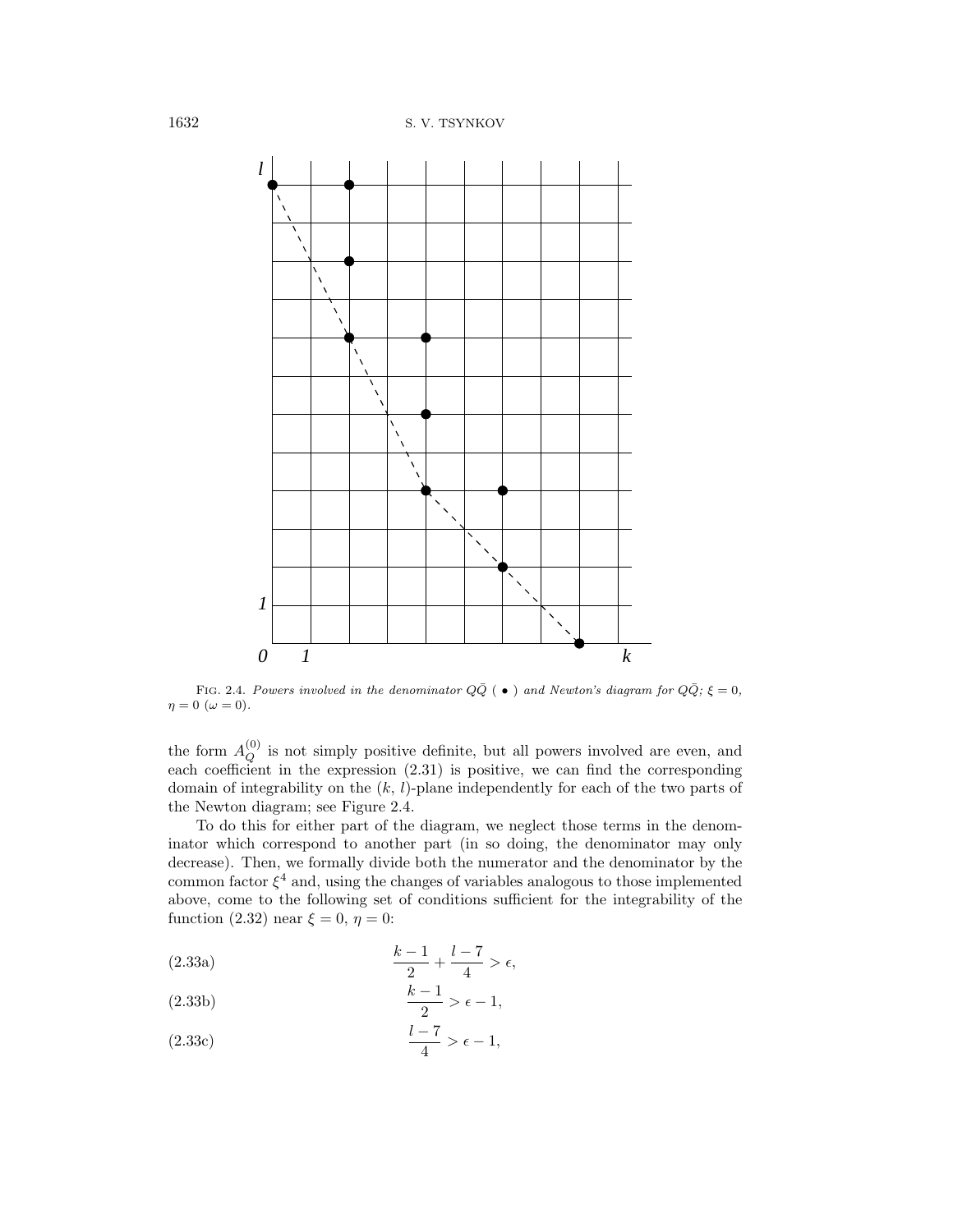

FIG. 2.5. Powers of the monomials in cofactors ( $\bullet$ );  $\xi = 0$ ,  $\eta = 0$  ( $\omega = 0$ ). Light-grey area corresponds to integrability conditions (2.33); middle-grey area corresponds to integrability conditions (2.34); dark-grey area is common to both (2.33) and (2.34).

and

(2.34a) 
$$
\frac{k-5}{2} + \frac{l-1}{2} > \epsilon,
$$

$$
\frac{k-5}{2} > \epsilon - 1,
$$

$$
\frac{l-1}{2} > \epsilon - 1.
$$

Note that the three conditions (2.33) correspond to the upper part of the Newton diagram, and conditions of (2.34) correspond to its lower part (see Figure 2.4).

In Figure 2.5, we show (by "bullets") all powers  $(k, l)$  involved in all cofactors  $\delta_{i,j}, 1 \leq i, j \leq 4$ , for the case  $\omega = 0$ . Grey areas on this figure correspond to the range of the coefficients  $(k, l)$  that satisfy the integrability conditions  $(2.33), (2.34)$ . Note that the conditions (2.33c) and (2.34b) impose some additional restrictions on  $l$  and  $k$  for the upper and lower components, respectively, of the Newton diagram in Figure 2.5. We do not have such restrictions in the case  $\omega \neq 0$ ; see (2.30). One can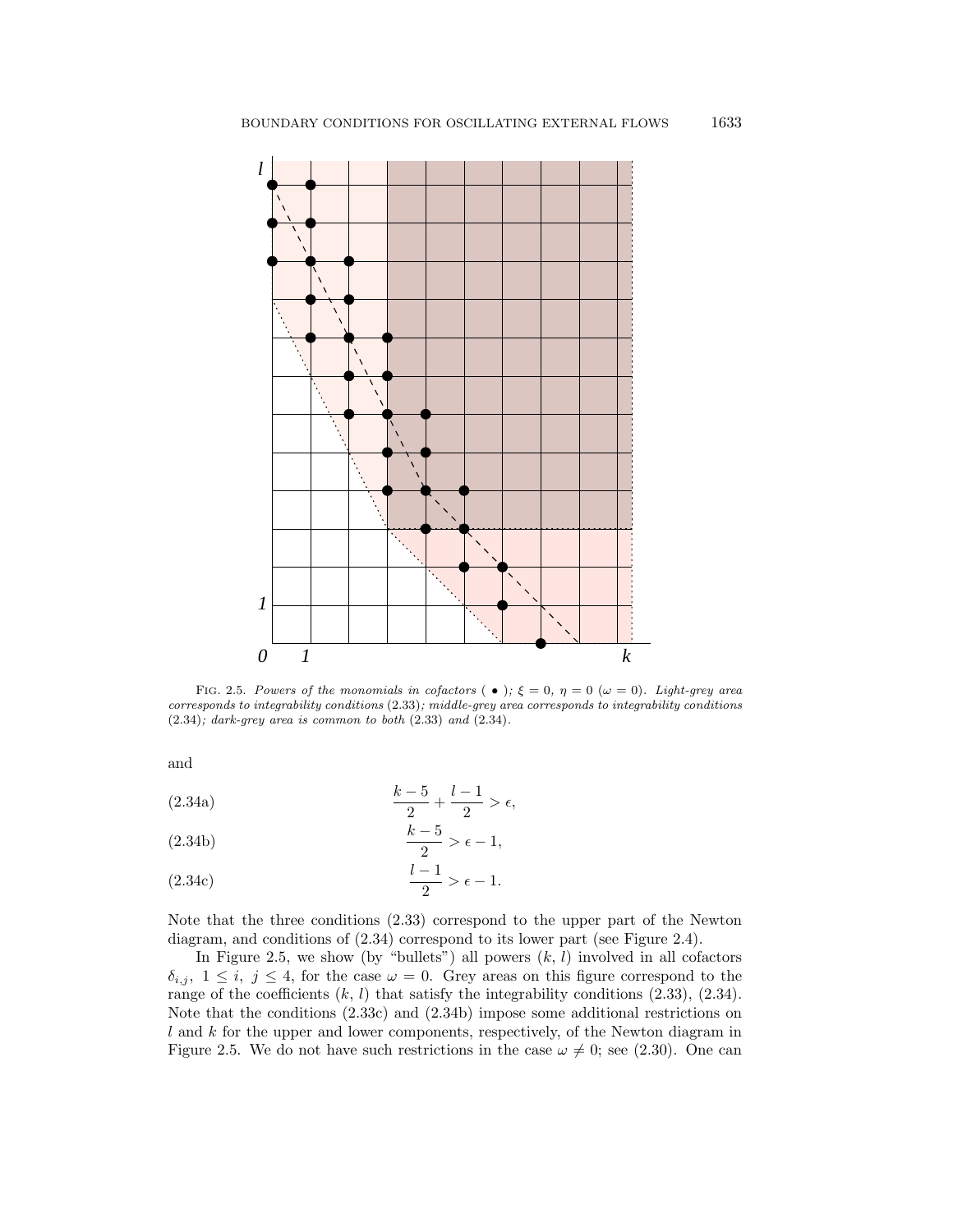easily see from Figure 2.5 that all elements of  $\mathbf{Q}^{-1}$ ,  $(\delta_{i,j}\bar{Q})/(Q\bar{Q})$ ,  $1 \leq i, j \leq 4$ , are absolutely integrable near  $\xi = 0$ ,  $\eta = 0$  in the case  $\omega = 0$  as well.

Finally, we only have to show that  $\mathbf{Q}^{-1}(\xi, \eta)$  is absolutely integrable on some neighborhood of each of the singular points  $(\frac{\omega M_0}{1-M_0}, 0)$  and  $(-\frac{\omega M_0}{1+M_0}, 0)$  for  $\omega \neq 0$ . Clearly, if we simply ensure that  $|Q^{-1}(\xi, \eta)|$  is integrable on the same neighborhood,<br>then the integrability of  $Q^{-1}(\xi, \eta)$  follows. To do this, first note that  $\text{mod } Q(\xi, \eta)$ . then the integrability of  $\mathbf{Q}^{-1}(\xi, \eta)$  follows. To do this, first note that grad  $Q(\xi, \eta) \neq \mathbf{0}$ at either of these two points. Indeed, it is easy to see from  $(2.18)$  that  $\frac{\partial Q}{\partial \xi} \neq 0$  at both  $(\frac{\omega M_0}{1-M_0}, 0)$  and  $(-\frac{\omega M_0}{1+M_0}, 0)$   $\forall M_0 < 1$ . Then, refer to work by Vainberg [26], where the author proves exactly the same statement we need, namely, the integrability of  $|Q^{-1}(\xi, \eta)|$  on some neighborhood of an isolated real zero of the polynomial  $Q(\xi, \eta)$ <br>when  $\text{mod } O(\xi, \eta)$  (e.g.t. this point when grad  $Q(\xi, \eta) \neq \mathbf{0}$  at this point.

Thus, we can finally formulate the following proposition.

PROPOSITION 2.2. The inverse symbol  $\mathbf{Q}^{-1}(\xi, \eta)$  (see (2.16)) is absolutely integrable on any finite domain of  $R^2$ ; i.e.,  $\mathbf{Q}^{-1}(\xi, \eta) \in L^1_{loc}(R^2)$ .

In accordance with [23], Proposition 2.2 immediately implies the existence.

PROPOSITION 2.3 (existence). For any compactly supported  $\hat{\mathbf{f}} \in L^1(R^2)$ , the system  $(2.15)$  with  $\hat{\hat{f}}$  defined by formula  $(2.14b)$  is solvable in  $\mathcal{G}'$ .

The solution to the AP  $(2.12)$ – $(2.13)$  that we are looking for can now be found by means of the inverse Fourier transform (again, the superscript  $n$  is omitted below):

(2.35) 
$$
\hat{\mathbf{u}}(x, y) = \frac{1}{2\pi} \int_{-\infty}^{\infty} \int_{-\infty}^{\infty} \hat{\hat{\mathbf{u}}}(\xi, \eta) e^{i\xi x + i\eta y} d\xi d\eta.
$$

Using the brief notation, we may rewrite  $(2.35)$  as  $\hat{\mathbf{u}} = (\hat{\hat{\mathbf{u}}})^{\sim} = (\mathbf{Q}^{-1}\hat{\hat{\mathbf{f}}})^{\sim}$ . However, in so doing we still do not know whether the function  $\hat{u}(x, y)$  of (2.35) satisfies the boundary condition (2.13). Let us first prove the following proposition.

**PROPOSITION** 2.4 (uniqueness). If the solution  $\hat{u}$  of the system (2.12) satisfies boundary condition (2.13), then it is unique in the class of distributions vanishing at infinity.

Proof. Any function  $\hat{u}$  that solves (2.12) is actually an inverse Fourier transform of some solution to the system (2.15),  $\hat{\mathbf{u}} = (\hat{\hat{\mathbf{u}}})^{\tilde{\mathbf{u}}}$ . In turn, any distribution  $\hat{\mathbf{u}} \in \mathcal{G}'$  that solves (2.15) (see (2.17)) should coincide with the regular function  $\mathbf{Q}^{-1}(\xi, \eta) \hat{\mathbf{f}}(\xi, \eta)$ everywhere on  $R^2$ , except at the three singular points of  $\mathbf{Q}(\xi, \eta)$  (since  $\hat{\mathbf{f}}(\xi, \eta)$  has no singular points). Therefore, any other solution to  $(2.15)$  may differ from  $\hat{\hat{\mathbf{u}}}$  only by a distribution with the support belonging to the three-point set

$$
\left\{(-\omega,\,0),\,\,\left(\frac{\omega M_0}{1-M_0},\,0\right),\,\,\left(-\frac{\omega M_0}{1+M_0},\,0\right)\right\}.
$$

Such a distribution may only be a finite sum of  $\delta$ -functions and their derivatives [23]. Therefore, if  $\hat{u} = (\hat{u})^{\checkmark}$  vanishes at infinity, then any other solution to (2.12) will differ from  $\hat{\mathbf{u}}$  by an inverse Fourier transform of a finite sum of  $\delta$ -functions and their derivatives, and, consequently, it will not vanish at infinity since Fourier transforms of  $\delta$ -functions and their derivatives are polynomials [23]. Thus, Proposition 2.4 is justified. $\Box$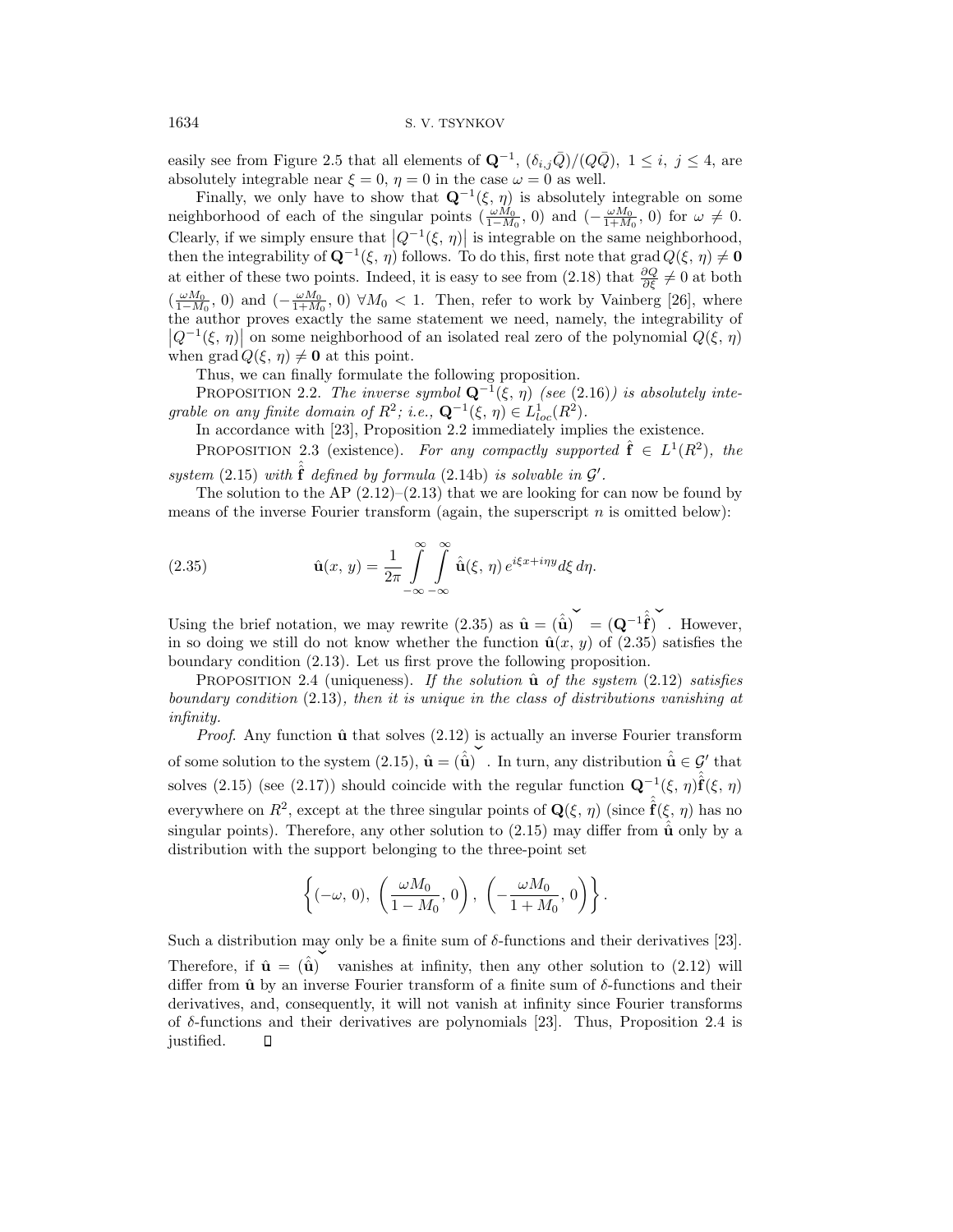Let us now select a finite ball  $B, B \subset R^2$ . By  $B - \epsilon$  and  $B + \epsilon$  we denote the balls with the radii  $r_B - \epsilon$  and  $r_B + \epsilon$ , respectively, where  $r_B$  is the radius of  $B(\epsilon > 0)$ . We require that

$$
B-\epsilon\supset \left\{(-\omega,\,0),\,\,\left(\frac{\omega M_0}{1-M_0},\,0\right),\,\,\left(-\frac{\omega M_0}{1+M_0},\,0\right)\right\}
$$

and construct a partition of unity,  $1 = g_B + g_{\bar{B}}$ , where the functions  $g_B$  and  $g_{\bar{B}}$  are infinitely smooth and bounded on  $R^2$ . By definition, the function  $g_B$  is identically zero outside the ball  $B + \epsilon$ ; therefore,  $g_{\bar{B}}$  is identically zero inside the ball  $B - \epsilon$ . Note that such functions always exist (see, e.g., [23]). Obviously,  $\hat{\mathbf{u}} = (\mathbf{Q}^{-1}\hat{\hat{\mathbf{f}}})^{\check{\mathbf{r}}} =$  $(\mathbf{Q}^{-1}g_B\hat{\mathbf{f}})^{\sim}+(\mathbf{Q}^{-1}g_B\hat{\mathbf{f}})^{\sim}$ . We will separately analyze each term on the right-hand side of the above sum. First, it is clear that  $\mathbf{Q}^{-1}g_B\hat{\mathbf{f}} \in L^1(R^2)$  because  $\hat{\hat{\mathbf{f}}}$  is bounded and  $\mathbf{Q}^{-1} \in L^1_{loc}(R^2)$ . Therefore,  $(\mathbf{Q}^{-1}g_B\hat{\mathbf{f}}) \rightarrow 0$  while  $\sqrt{x^2 + y^2} \rightarrow \infty$ . For the second term  $(\mathbf{Q}^{-1}g_B\hat{\mathbf{f}})^{\sim}$ , we cannot yet construct a general proof of its decay at infinity. The difficulties here arise from the fact that  $\mathbf{Q}^{-1} \in L^1_{loc}(R^2)$  but  $\mathbf{Q}^{-1} \notin L^1(R^2)$ ; i.e., it is not absolutely integrable near infinity. Therefore, a general proof may require an appropriate regularization of the corresponding oscillatory integral. However, we retain this question for a future investigation. For the time being, we can formulate the following two statements. Each will address the vanishing of the solution at infinity for some particular case (or in a weaker formulation).

First, assume that  $\hat{\mathbf{f}} \in L^2(R^2)$ , which is actually not restrictive for our purposes. Then,  $\hat{\mathbf{f}} \in L^2(R^2)$  (we may treat the Fourier transform here in the sense of Plancherel). As mentioned before,  $\mathbf{Q}^{-1} \notin L^1(R^2)$ ; however,  $\mathbf{Q}^{-1}g_B^-$  can be shown to be bounded on  $R^2$ . Therefore,  $\mathbf{Q}^{-1}g_{\bar{B}}\hat{\hat{\mathbf{f}}} \in L^2(R^2)$ , which immediately yields  $(\mathbf{Q}^{-1}g_{\bar{B}}\hat{\hat{\mathbf{f}}})^{\sim} \in L^2(R^2)$ . Thus, in this case the solution  $\hat{u}$  to the system  $(2.12)$  is represented as a sum of two terms,  $\hat{\mathbf{u}}^{(1)} + \hat{\mathbf{u}}^{(2)}$ , where  $\hat{\mathbf{u}}^{(1)} \longrightarrow 0$  while  $\sqrt{x^2 + y^2} \longrightarrow \infty$  (true vanishing in the sense of (2.13)) and  $\hat{\mathbf{u}}^{(2)} \in L^2(R^2)$ , which may be treated as a "generalized decay." We also note here that the statement on uniqueness proven in Proposition 2.4 also applies to the functions from  $L^2(R^2)$ , since the polynomials obviously do not belong to  $L^2(R^2)$ .

Second, if we impose some additional restrictions on  $\hat{\mathbf{f}}$ , namely, if we require that  $\hat{\mathbf{f}}$  be sufficiently smooth on  $R^2$  so that  $\hat{\mathbf{f}}$  ∈  $L^1(R^2)$ , then we obtain a true decay for the second term as well,  $(\mathbf{Q}^{-1}g_{\bar{B}}\hat{\hat{\mathbf{f}}})^{\sim} \longrightarrow 0$  while  $\sqrt{x^2 + y^2} \longrightarrow \infty$ . Therefore, for a more particular class of the right-hand sides, we may affirm that the problem  $(2.12)$ – $(2.13)$  is uniquely solvable in  $\mathcal{G}'$ . We note that for many different cases (see [9]) such a restriction of the class of admissible right-hand sides does not influence the construction of the DPM-based numerical algorithm.

**2.3. Truncation of the linearized problem.** As mentioned in section 2.1, the domain  $D_{ex}$  must be truncated in order to numerically solve  $(2.8)$ – $(2.9)$ – $(2.10)$ . In the framework of DPM, it suffices to construct an equivalent finite substitute for the auxiliary problem  $(2.12)$ – $(2.13)$ . Below, this is done after introducing some simplifying assumptions in regard to both the smoothness of the solution we are looking for as well as the rate of its decay at infinity. This enables us to avoid unnecessary complications that are not essential for the purpose of constructing the numerical algorithm.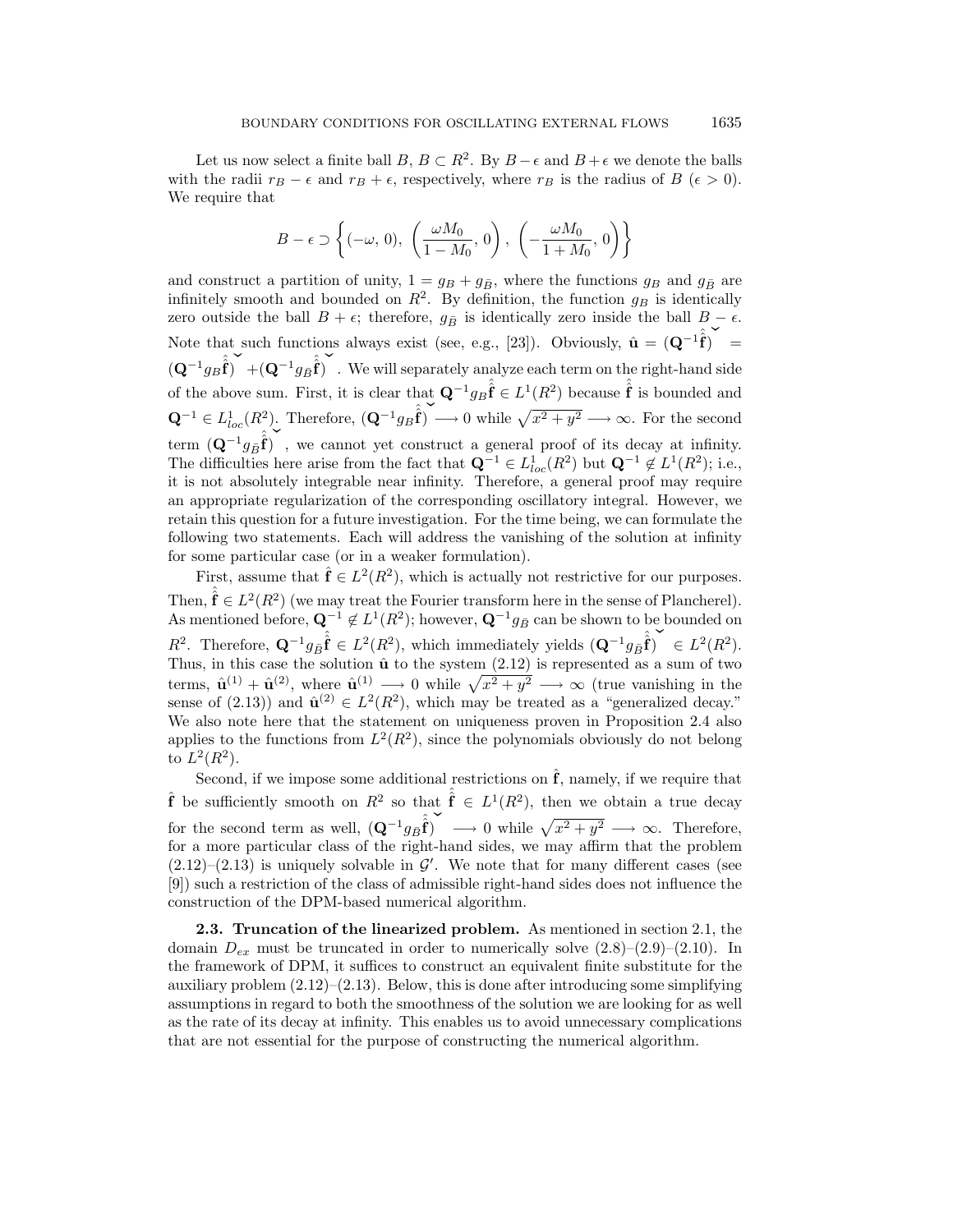### 1636 S. V. TSYNKOV

For reasons of numerical convenience and effectiveness, we will use a different method for solving the AP, rather than the one from section 2.2. Using this new solution technique, we will equivalently reformulate the AP on a new finite domain. Namely, let us again take the Fourier transform of both sides of the system (2.12); however, now we do so only in one Cartesian direction,  $y$  (compare to  $(2.14)$ ):

(2.36a) 
$$
\hat{\mathbf{u}}(x, \eta) = \frac{1}{\sqrt{2\pi}} \int_{-\infty}^{\infty} \hat{\mathbf{u}}(x, y) e^{-i\eta y} dy,
$$

(2.36b) 
$$
\hat{\mathbf{f}}(x, \eta) = \frac{1}{\sqrt{2\pi}} \int_{-\infty}^{\infty} \hat{\mathbf{f}}(x, y) e^{-i\eta y} dy.
$$

(Again, we drop the subscript  $n$  hereafter in this subsection to simplify the notations. Moreover, we retain here the same notations,  $\hat{\hat{\mathbf{u}}}$  and  $\hat{\hat{\mathbf{f}}}$ , as in section 2.2; however, the left-hand sides of the expressions (2.14) and (2.36) are obviously not the same.) Then, we obtain the following family of systems of ordinary differential equations (ODEs):

(2.37) 
$$
\frac{d\hat{\mathbf{u}}(x,\,\eta)}{dx} + \mathbf{Q}(\eta)\hat{\mathbf{u}}(x,\,\eta) = \tilde{\mathbf{f}}(x,\,\eta),
$$

where

$$
(2.38a) \quad \mathbf{Q}(\eta) = \mathbf{D}^{-1} \begin{bmatrix} 0 & i\eta & 0 & i\omega \\ i\omega + \frac{\eta^2}{\text{Re}} & 0 & 0 & 0 \\ 0 & i\omega + \frac{4}{3}\frac{\eta^2}{\text{Re}} & i\eta & 0 \\ 0 & 0 & i\omega + \frac{\gamma\eta^2}{\text{Re Pr}} & -\frac{i\omega}{M_0^2} - \frac{\eta^2}{\text{Re Pr} M_0^2} \end{bmatrix}
$$

and

(2.38b) 
$$
\tilde{\mathbf{f}}(x,\,\eta) = \mathbf{D}^{-1}\hat{\mathbf{f}}(x,\,\eta).
$$

The matrix **D** from (2.38) is defined in (2.3b). Note that **Q** from (2.38a) and **Q** from (2.16) are not the same. The family (2.37) is parameterized by the continuous variable  $\eta, -\infty < \eta < \infty$ , and x in (2.37) is an independent variable. Recall that the solution  $\hat{\mathbf{u}}(x, y)$  we are going to calculate should vanish at infinity (see (2.13)). Consequently, we will generally impose the following boundary condition on the solution of (2.37):

(2.39a) 
$$
\hat{\mathbf{u}}(x, \eta) \longrightarrow 0
$$
, as  $|x| \longrightarrow \infty$ .

However, in particular cases (see below and [8] for details) the condition (2.39a) may appear too restrictive, namely, the cases when  $\mathbf{Q}(\eta)$  has purely imaginary (or zero) eigenvalues. Therefore, for some selected values of  $\omega$  and  $\eta$ , we will only require

(2.39b) 
$$
\left| \hat{\mathbf{u}}(x, \eta) \right| \le \text{const}, \text{ as } |x| \longrightarrow \infty.
$$

Note that we do not consider solutions that grow polynomially; the latter solutions correspond to the case when  $\mathbf{Q}(\eta)$  has multiple purely imaginary eigenvalues and does not have a basis composed of eigenvectors.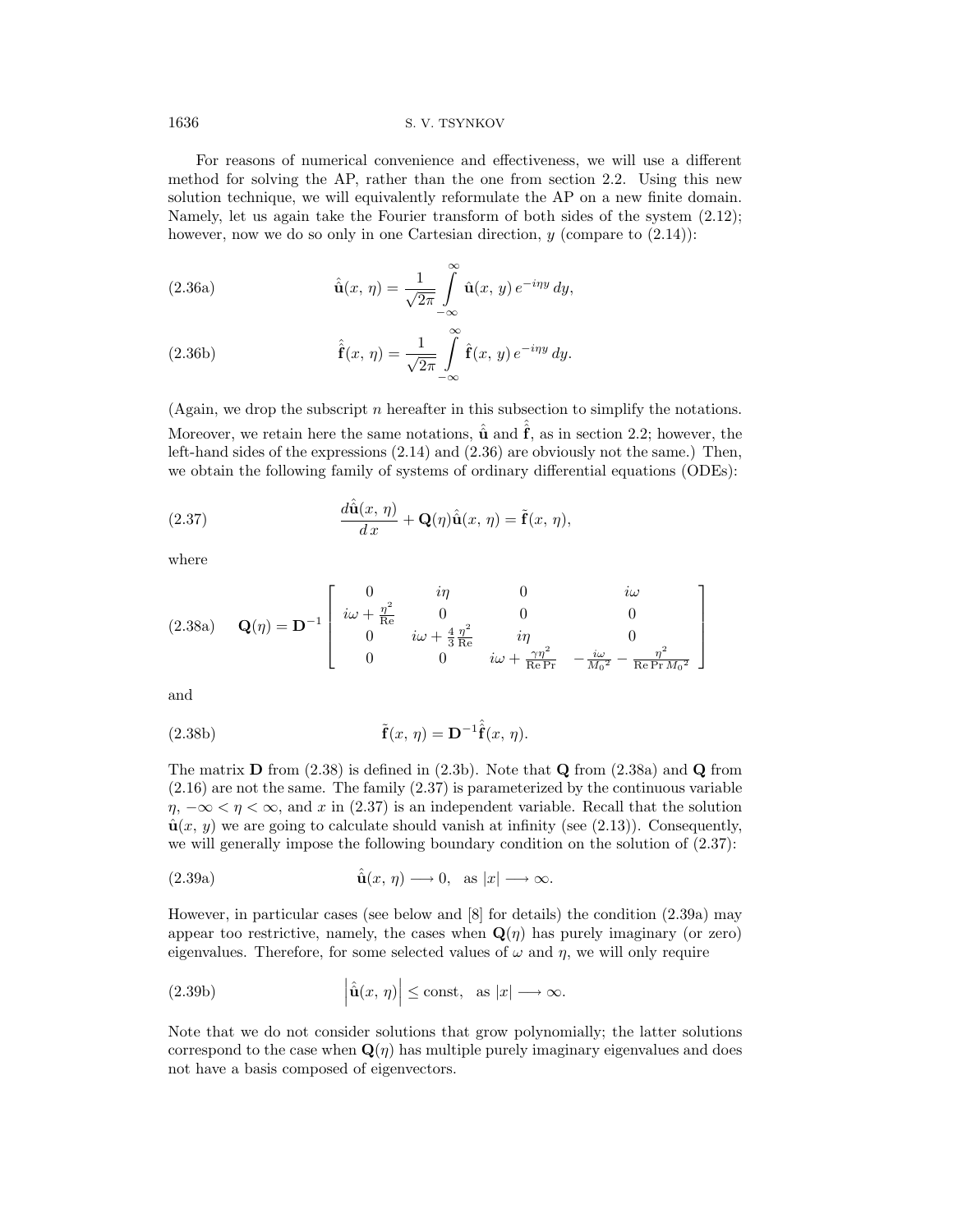Once we are able to find (for all  $\eta$ ) a solution to the system (2.37) that would satisfy boundary conditions (2.39) at infinity, then the solution to the AP  $(2.12)$ – $(2.13)$ can be restored by means of a one-dimensional inverse Fourier transform:

(2.40) 
$$
\hat{\mathbf{u}}(x, y) = \frac{1}{\sqrt{2\pi}} \int_{-\infty}^{\infty} \hat{\mathbf{u}}(x, \eta) e^{i\eta y} d\eta.
$$

Let us designate the inverse operator for the one-dimensional problem  $(2.37)$ – $(2.39)$ by  $\mathbf{G}_x(\eta)$ . That is, the solution  $\hat{\mathbf{u}}(x, \eta)$  to this problem is given by

(2.41) 
$$
\hat{\mathbf{u}}(x, \eta) = \mathbf{G}_x(\eta) \hat{\mathbf{f}}(x, \eta).
$$

The operator  $\mathbf{G}_x(\eta)$  is obviously linear. Combining the formulas (2.36), (2.40), and  $(2.41)$ , we obtain the following formula for the solution of the AP  $(2.12)$ – $(2.13)$ :

(2.42a) 
$$
\hat{\mathbf{u}}(x, y) = \frac{1}{2\pi} \int_{-\infty}^{\infty} \mathbf{G}_x(\eta) \int_{-\infty}^{\infty} \hat{\mathbf{f}}(x, s) e^{-i(s-y)\eta} ds d\eta.
$$

Now, we will show how one can pass from the AP  $(2.12)$ – $(2.13)$  to the new AP formulated on the strip  ${-\infty < x < \infty} \times {-\frac{Y}{2}} \leq y \leq \frac{Y}{2}$  and periodic in the y direction, Y being the value of the period. In doing so, we expect that when the period Y grows,  $Y \longrightarrow +\infty$ , the solution to the new periodic AP will uniformly converge to the solution of the original AP  $(2.12)–(2.13)$  on any strip { $-\infty < x <$  $\{\infty\} \times \{-\tilde{y} \leq y \leq \tilde{y}\}\$  where  $\tilde{y}$  is fixed and always less than  $\frac{Y}{2}$ . Note that the same approach was used in [8] for the steady-state problems.

Hereafter, we assume that all functions involved are defined on the infinite strip  ${-\infty < x < \infty} \times {-\frac{Y}{2} \leq y \leq \frac{Y}{2}}$ . The width of the strip Y is initially supposed to be greater than the diameter of suppf<sup> $\hat{f}$ </sup> (later, we will consider the limit  $Y \longrightarrow +\infty$ ). We assume periodicity of the solution to the new AP in the  $y$  direction. Then, the solution that vanishes as  $|x| \longrightarrow \infty$  is given by

(2.42b) 
$$
\hat{\mathbf{u}}_{Y}(x, y) = \sum_{k=-\infty}^{k=\infty} \mathbf{G}_{x} \left(\frac{2\pi k}{Y}\right) \frac{1}{Y} \int_{-Y/2}^{Y/2} \hat{\mathbf{f}}(x, s) e^{-i\frac{2\pi k}{Y}(s-y)} ds.
$$

In formula (2.42b), we used the Fourier series of a periodic function instead of the Fourier integral used in the formula (2.42a). Our goal is to estimate  $|\hat{\mathbf{u}}(x, y) - \hat{\mathbf{u}}(x, y)|$ from above on a finite (fixed) interval  $(-\check{y}, \check{y})$ ,  $\check{y} < \frac{Y}{2}$ , uniformly with respect to x. Let us introduce a uniform mesh in  $\eta$ , where  $h_{\eta} = 2\pi \bar{Y}$  is the mesh size, and designate  $\eta_k = k h_\eta, k = 0, \pm 1, \pm 2, \ldots$  Let us then fix some interval  $(-\mathcal{A}, \mathcal{A})$ ; we will always choose  $h_{\eta}$  (and consequently, Y) so that  $\mathcal{A} = h_{\eta}(K + 1/2)$ , K being integer. Then,

$$
|\hat{\mathbf{u}}(x, y) - \hat{\mathbf{u}}_{Y}(x, y)|
$$
  
\n
$$
= \frac{1}{2\pi} \left| \int_{-\infty}^{\infty} \mathbf{G}_{x}(\eta) \int_{-\infty}^{\infty} \hat{\mathbf{f}}(x, s) e^{-i(s-y)\eta} ds d\eta - \sum_{k=-\infty}^{k=\infty} h_{\eta} \mathbf{G}_{x}(\eta_{k}) \int_{-Y/2}^{Y/2} \hat{\mathbf{f}}(x, s) e^{-i\eta_{k}(s-y)} ds \right|
$$
  
\n
$$
\leq \frac{1}{2\pi} \left| \int_{-A}^{A} \dots - \sum_{k=-K}^{k=K} \dots \right| + \frac{1}{2\pi} \left| \int_{|\eta| > A} \dots - \sum_{|k| > K} \dots \right| = \frac{1}{2\pi} |\cdot|_{1} + \frac{1}{2\pi} |\cdot|_{2}.
$$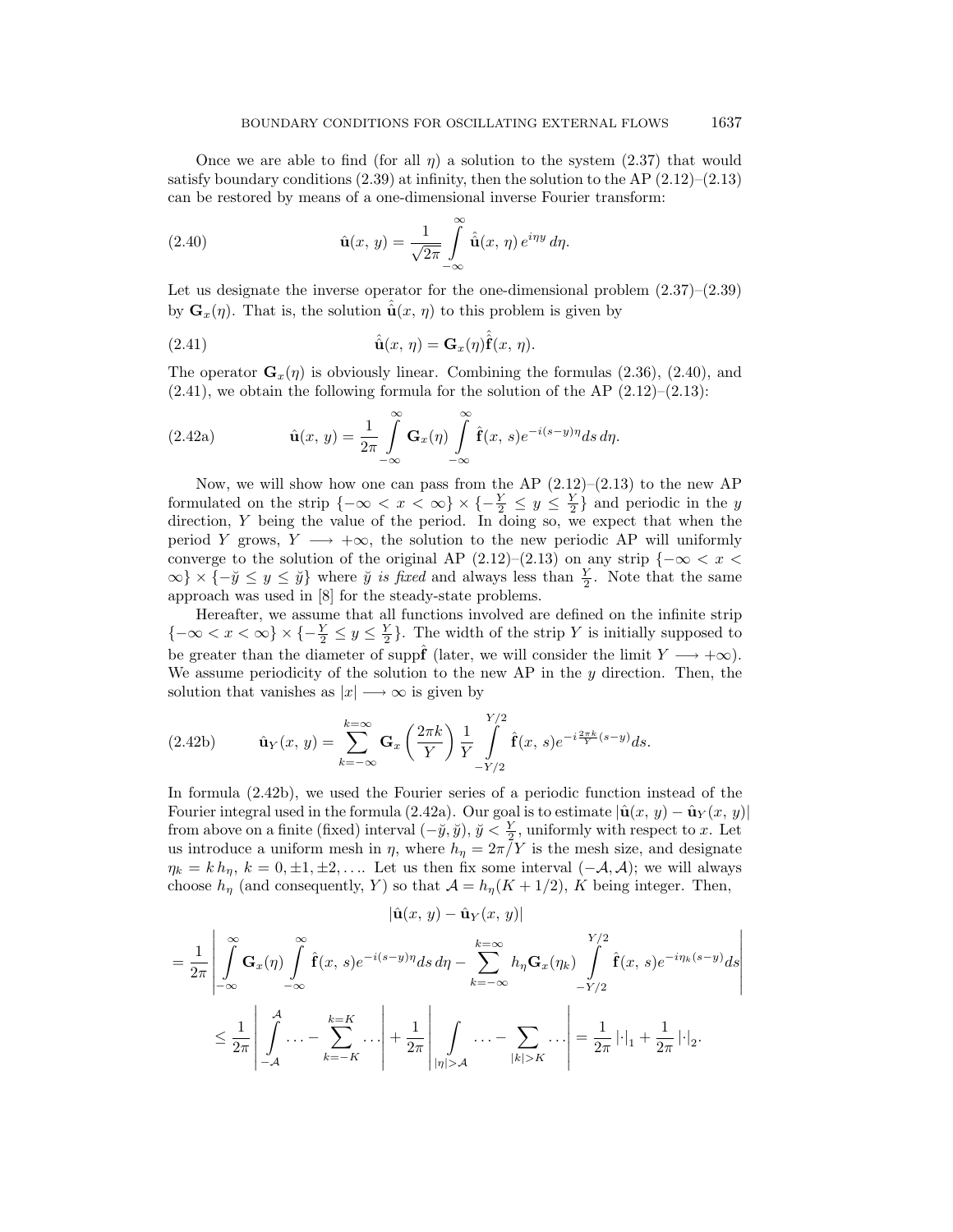## 1638 S. V. TSYNKOV

Let us separately estimate each of the two terms above (the first one corresponds to the finite interval, and the second one corresponds to the complementary infinite interval).

$$
\frac{1}{2\pi} \left| \cdot \right|_1
$$
\n
$$
\leq \frac{1}{2\pi} \sum_{k=-K}^{k=K} \left| \int_{(K-1/2)h_{\eta}}^{(K+1/2)h_{\eta}} \mathbf{G}_x(\eta) \int_{-\infty}^{\infty} \hat{\mathbf{f}}(x, s) e^{-i(s-y)\eta} ds d\eta \right|
$$
\n
$$
= h_{\eta} \mathbf{G}_x(\eta_k) \int_{-Y/2}^{Y/2} \hat{\mathbf{f}}(x, s) e^{-i\eta_k(s-y)} ds \right|
$$
\n
$$
\leq \frac{1}{2\pi} \sum_{k=-K}^{k=K} \left( \left| \int_{(K-1/2)h_{\eta}}^{(K+1/2)h_{\eta}} \mathbf{G}_x(\eta) \int_{-\infty}^{\infty} \hat{\mathbf{f}}(x, s) e^{-i(s-y)\eta} ds d\eta \right|
$$
\n
$$
-h_{\eta} \mathbf{G}_x(\eta_k) \int_{-\infty}^{\infty} \hat{\mathbf{f}}(x, s) e^{-i\eta_k(s-y)} ds \right|
$$
\n
$$
+ h_{\eta} \left| \mathbf{G}_x(\eta_k) \int_{|s| > Y/2} \hat{\mathbf{f}}(x, s) e^{-i\eta_k(s-y)} ds \right|
$$

Clearly, the right-hand side of the previous inequality is actually the sum of errors of the quadrature formula of rectangles for the function

$$
\hat{\hat{\mathbf{u}}}(x,\,\eta)e^{i\eta y} = \mathbf{G}_x(\eta) \int_{-\infty}^{\infty} \hat{\mathbf{f}}(x,\,s)e^{-i\eta(s-y)}ds
$$

(see (2.41)) on elementary segments of the kind  $[(k-1/2)h_{\eta}, (k+1/2)h_{\eta}], k =$  $-K, \ldots, K$ . Indeed, for each  $k, k = -K, \ldots, K$ , the third term that corresponds to the integration over  $|s| > \frac{Y}{2}$  turns into zero for sufficiently large Y's since  $\hat{f}(x, s)$  is compactly supported. Therefore, one can obtain the following estimate:

$$
\frac{1}{2\pi} \left| \cdot \right|_1 \le \text{const} \cdot h_{\eta}^2 \mathcal{A} \max_{\substack{x \in R \\ \eta \in (-\mathcal{A}, \mathcal{A})}} \left| \frac{\partial^2}{\partial \eta^2} \left( \hat{\mathbf{u}}(x, \eta) e^{i\eta y} \right) \right|
$$
  

$$
\le \text{const} \cdot h_{\eta}^2 \mathcal{A} \max_{\substack{x \in R \\ \eta \in (-\mathcal{A}, \mathcal{A})}} \left( \left| \frac{\partial^2 \hat{\mathbf{u}}(x, \eta)}{\partial \eta^2} \right| + 2|y| \left| \frac{\partial \hat{\mathbf{u}}(x, \eta)}{\partial \eta} \right| + y^2 \left| \hat{\mathbf{u}}(x, \eta) \right| \right)
$$
  

$$
= (c_1 + c_2 |y| + c_3 y^2) h_{\eta}^2 \mathcal{A}, \quad c_1, \ c_2, \ c_3 > 0.
$$

Note that if we initially assume that the solution  $\hat{\mathbf{u}}(x, y)$  decreases at infinity sufficiently fast, then the differentiability of its Fourier transform  $\hat{\mathbf{u}}(x, \eta)$  (see the righthand side of the above inequality) follows directly.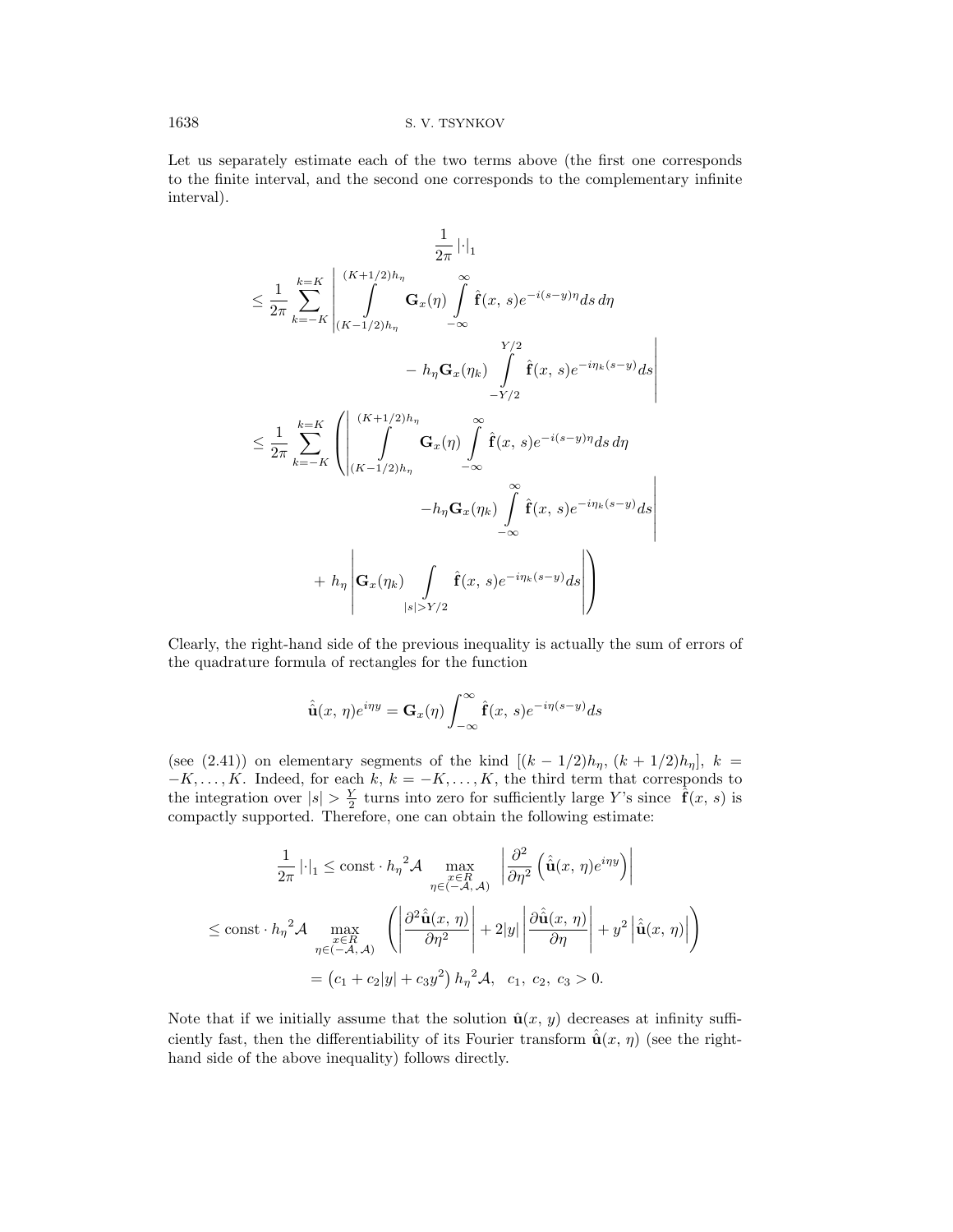For the second expression, we obtain

$$
\frac{1}{2\pi} \left| \cdot \right|_2 \leq \frac{1}{2\pi} \left( \int\limits_{|\eta| > A} \left| \mathbf{G}_x(\eta) \int\limits_{-\infty}^{\infty} \hat{\mathbf{f}}(x, s) e^{-i\eta(s-y)} ds \right| d\eta
$$

$$
+ \sum_{|k| > K} h_{\eta} \left| \mathbf{G}_x(\eta_k) \int\limits_{-Y/2}^{Y/2} \hat{\mathbf{f}}(x, s) e^{-i\eta_k(s-y)} ds \right| \right).
$$

Let us replace the integration limits  $\int_{-Y/2}^{Y/2}$  in the second term on the right-hand side of this inequality by  $\int_{-\infty}^{\infty}$ , as was done while estimating  $\lvert \cdot \rvert_1$ . Then,

$$
\frac{1}{2\pi} \left| \cdot \right|_2 \leq \frac{1}{2\pi} \left( \int\limits_{|\eta| > A} \left| \hat{\mathbf{u}}(x, \eta) \right| d\eta + \sum\limits_{|k| > K} h_{\eta} \left| \hat{\mathbf{u}}(x, \eta_k) \right| \right).
$$

Additionally, let us assume that the solution we are looking for has two absolutely integrable derivatives. Then its Fourier transform decreases faster than  $|\eta|^{-2}$ , and the previous inequality directly implies

$$
\frac{1}{2\pi} \left| \cdot \right|_2 \le \frac{c_4}{\mathcal{A}}, \ \ c_4 > 0.
$$

Combining the two obtained estimates, one easily gets

$$
|\hat{\mathbf{u}}(x, y) - \hat{\mathbf{u}}_Y(x, y)| \le c_0 h_\eta^2 \mathcal{A} + \frac{c_4}{\mathcal{A}},
$$

where  $c_0 \stackrel{def}{=} \max_{y \in (-\check{y}, \check{y})} (c_1 + c_2|y| + c_3y^2), c_0 > 0$ . Clearly, all constants involved in the foregoing estimates depend, generally speaking, on the specific nonperiodic function  $\hat{\mathbf{u}}(x, y)$  that we approximate by the periodic functions  $\hat{\mathbf{u}}_Y(x, y)$ .

Now let  $\epsilon$  be an arbitrary positive number. We will choose sufficiently large  $Y_{\epsilon}$ (i.e., sufficiently small  $h_{\eta_{\epsilon}}$ ) so that the inequality

$$
(2.43)\t\t\t c_0h_\eta^2\mathcal{A} + \frac{c_4}{\mathcal{A}} < \epsilon
$$

is satisfied  $\forall Y > Y_{\epsilon}$ . In other words, we require that for a prescribed  $\epsilon$  and for any  $h_{\eta} < h_{\eta_{\epsilon}}$ , the inequality (2.43) has real positive solutions A of the special kind  $\mathcal{A} = (K + 1/2)h_{\eta}$  (K being integer). The latter requirement is always met once, e.g., the distance between the real roots of the quadratic equation  $c_0h_\eta^2 A^2 - \epsilon A + c_4 = 0$ is greater than  $h_{\eta}$ . This, in turn, yields the inequality  $\epsilon^2 - 4c_0c_4h_{\eta}^2 - c_0^2h_{\eta}^6 > 0$  for  $h_{\eta}$ . This inequality is obviously satisfied for any  $0 \le h_{\eta} \le h_{\eta_{\epsilon}}$ , where  $h_{\eta_{\epsilon}} \in R$  is a unique positive root of the equation  $\epsilon^2 - 4c_0c_4h_\eta^2 - c_0^2h_\eta^6 = 0$ . Since the fulfillment of the inequality (2.43) is sufficient for the estimate

$$
(2.44) \qquad |\hat{\mathbf{u}}(x, y) - \hat{\mathbf{u}}_Y(x, y)| < \epsilon
$$

to be true, then we have shown that  $\forall \epsilon > 0$ , one can always find a sufficiently large period  $Y_{\epsilon}$  so that for any  $Y > Y_{\epsilon}$ , the absolute value of the discrepancy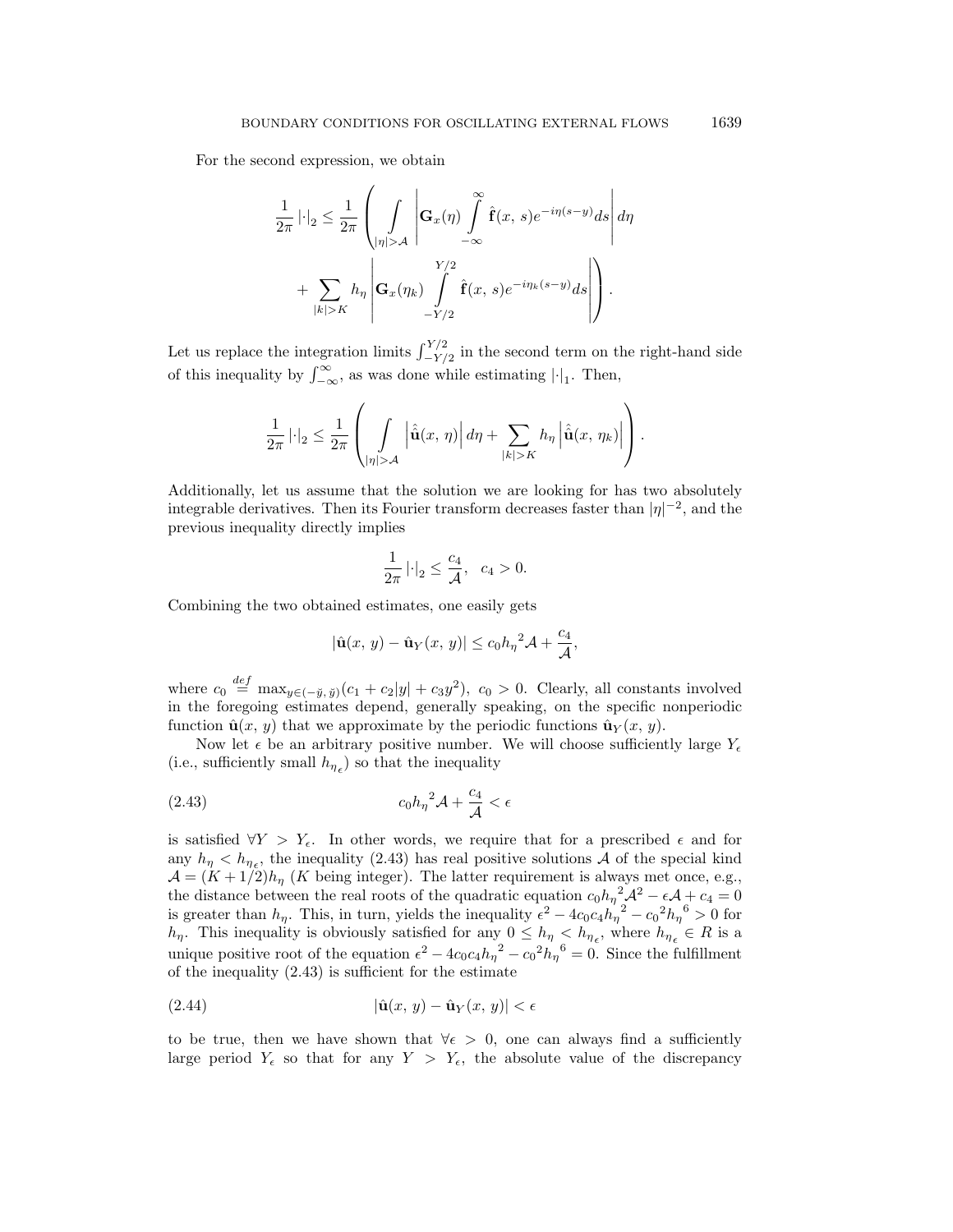between the nonperiodic solution  $\hat{\mathbf{u}}(x, y)$  and its periodic approximation  $\hat{\mathbf{u}}_Y(x, y)$ ,  $|\hat{\mathbf{u}}(x, y) - \hat{\mathbf{u}}(x, y)|$ , does not exceed  $\epsilon$  for all x and for all  $-\check{y} \le y \le \check{y}$ .

Thus, we have reduced the original AP  $(2.12)$ – $(2.13)$  to the new AP formulated on the strip  $\{-\infty < x < \infty\} \times \{-\frac{Y}{2} \leq y \leq \frac{Y}{2}\}$ . In section 3, we show that we will only need to know the solution of the AP in some neighborhood of supp $\hat{\mathbf{f}}$ ; therefore, the approximation of the nonperiodic function  $\hat{\mathbf{u}}(x, y)$  by a periodic one,  $\hat{\mathbf{u}}_Y(x, y)$ , only on a finite interval  $-\check{y} \leq y \leq \check{y}$  is sufficient for our purposes. Let us now show how to pass from the domain  ${-\infty < x < \infty} \times {-\frac{Y}{2}} \leq y \leq \frac{Y}{2}$ , which is still infinite, to a truly finite domain for the new AP.

Instead of  ${-\infty < x < \infty} \times {\frac{-Y}{2}} \leq y \leq \frac{Y}{2}$ , let us now consider a rectangular domain  $D_Y^0 = (0, X) \times (-Y/2, Y/2)$  (see Figure 2.1). This new domain  $D_Y^0$  should completely contain  $\Gamma$  and  $\Gamma_1$ . We will reformulate the new AP so that its solution will be determined only on this finite domain  $D_Y^0$  and will coincide there with the corresponding fragment of the solution found on  $\{-\infty < x < \infty\} \times \{-\frac{Y}{2} \leq y \leq \frac{Y}{2}\}$ before the reformulation. As previously mentioned, we only need to calculate the solution to the AP in some neighborhood of  $D_{in}$ . Therefore, we are always able to choose an appropriate X and Y so that this neighborhood belongs to  $D_Y^0$ , and consequently, we only need to construct special boundary conditions at the lines  $x = 0$ and  $x = X$ , so that the reformulated new AP being solved on  $D_Y^0$  is equivalent to the periodic AP on the strip  $\{-\infty < x < \infty\} \times \{-\frac{Y}{2} \leq y \leq \frac{Y}{2}\}\)$  described above. These boundary conditions at  $x = 0$  and  $x = X$  will be set separately for each wavenumber k,  $k = 0, \pm 1, \pm 2, \ldots$  (see (2.42b)) involved in the Fourier representation of the function  $\hat{\mathbf{u}}_Y(x, y)$ . Namely, for each k,  $k = 0, \pm 1, \pm 2,...$ , we require that the corresponding Fourier mode  $\hat{\mathbf{u}}(x, \eta_k) \equiv \hat{\mathbf{u}}(x, 2\pi k/Y)$  meets the boundary conditions (2.39) at infinity. To exactly transfer the boundary conditions (2.39) from infinity to the finite boundaries  $x = 0$  and  $x = X$ , we use the following consideration. Since (2.37) is the system of ODEs with constant coefficients, and since it is homogeneous outside  $(0, X)$  (recall that supp $\mathbf{f}(x, y) \subset D_{in}$ , and consequently, supp $\mathbf{f}(x, \eta) \subset (0, X)$   $\forall \eta$ , then it obviously has four linearly independent eigensolutions (in the region of homogeneity). Depending on the structure of the set of eigenvalues of the matrix  $\mathbf{Q}(\eta)$ , these eigensolutions may either increase or decrease exponentially or oscillate as  $x \rightarrow +\infty$  and as  $x \rightarrow -\infty$ . The case of decrease corresponds to the boundary conditions (2.39a); the oscillatory case corresponds to the boundary conditions (2.39b). As previously mentioned, we do not consider the last possible case when  $\mathbf{Q}(\eta)$  has multiple purely imaginary (or zero) eigenvalues and does not have a basis composed of eigenvectors, which leads to polynomially growing solutions. Sometimes one can analytically make sure that this case really does not take place. For example, we do so in section 3 in the discrete formulation for some particular values of  $\omega$  and  $\eta$ . In other situations, this question may require some additional numerical investigation as in [8]. At any rate, to satisfy the boundary conditions (2.39), we must prohibit at  $x = 0$  all solutions that do not decrease to the left (i.e., as  $x \rightarrow -\infty$ ), and prohibit at  $x = X$  all solutions that increase to the right (i.e., as  $x \longrightarrow +\infty$ ). The reason for this asymmetry was mentioned before: once we have purely imaginary (or zero) eigenvalues of  $\mathbf{Q}(\eta)$  and, consequently, oscillating or constant-in-space solutions (see (2.39b)), then we cannot always prohibit at both ends of the interval  $(0, X)$  all modes that do not decrease in the corresponding direction. However, it should not affect the result, since the final solution we are looking for,  $\hat{\mathbf{u}}(x, y)$ , decreases at infinity (see section 2.2). Moreover, we have proven in [8]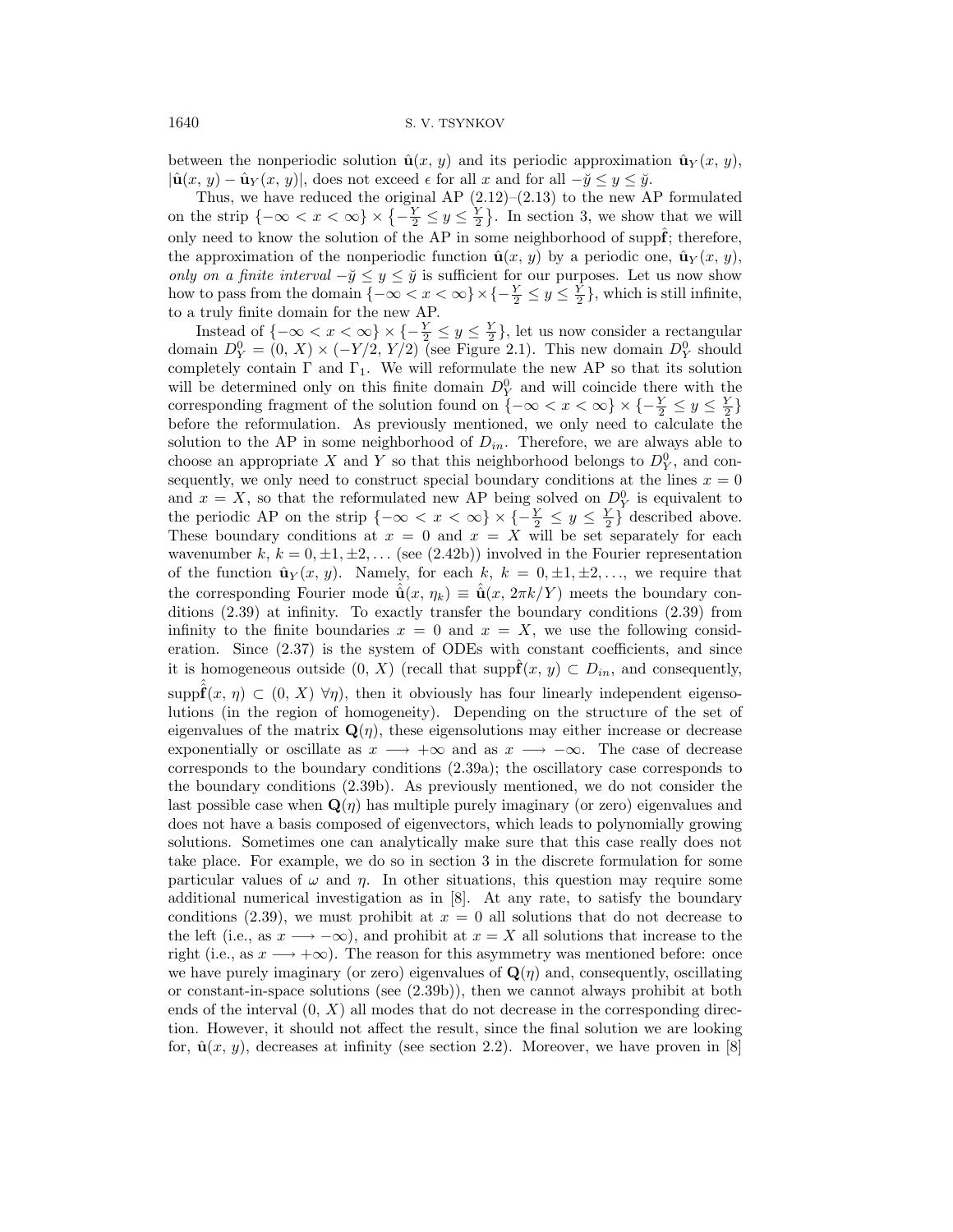that once we have a selected nondecreasing mode in Fourier representation of the solution, then after the inverse Fourier transform, the entire solution will nevertheless decrease. Therefore, we can take into account selected nondecreasing modes (if any) by simply admitting them at one of the two boundaries,  $x = 0$  or  $x = X$ . (If we do not do this, the problem may appear overdetermined.) It seems more natural to admit the nondecreasing Fourier modes (if any) at the downstream boundary  $x = X$ (see [8]).

Now, we calculate the eigenvalues  $\lambda_r(\eta_k)$ ,  $r = 1, \ldots, 4$ , for the matrix  $\mathbf{Q}(\eta_k)$ . Those eigensolutions that increase to the right correspond to eigenvalues  $\Re \lambda_r < 0$ , and those eigensolutions that do not decrease to the left correspond to eigenvalues  $\Re \lambda_r \geq 0$ . Therefore, the following boundary conditions at  $x = 0$  and  $x = X$  may be considered to provide an exact transfer of boundary conditions (2.39) from infinity:

- (2.45a) **S**<sup>−</sup>( $\eta_k$ ) $\hat{\mathbf{u}}(0, \eta_k) = \mathbf{0}, \quad k = 0, \pm 1, \pm 2, \ldots,$
- (2.45b) **S**<sup>+</sup>( $\eta_k$ ) $\hat{\mathbf{u}}(X, \eta_k) = \mathbf{0}, \quad k = 0, \pm 1, \pm 2, \ldots$

Here,  $\mathbf{S}^{-}(\eta_k)$  and  $\mathbf{S}^{+}(\eta_k)$  are the special rank-deficient 4 × 4 matrices that depend on  $\mathbf{Q}(\eta_k)$ , with their ranks equal to the numbers of eigenvalues  $\lambda_r(\eta_k)$  with nonnegative and negative real parts, respectively. These matrices are given by

(2.46a) 
$$
\mathbf{S}^{-}(\eta_k) = \prod_{\Re \lambda_r(\eta_k) < 0} (\mathbf{Q}(\eta_k) - \lambda_r(\eta_k) \mathbf{I}),
$$

(2.46b) 
$$
\mathbf{S}^+(\eta_k) = \prod_{\Re\lambda_r(\eta_k)\geq 0} (\mathbf{Q}(\eta_k) - \lambda_r(\eta_k)\mathbf{I}).
$$

Here, **I** is an identity matrix and products in (2.46) are calculated in accordance with the multiplicities of the eigenvalues. Analogous conditions will be used in section 3 while dealing with the finite-difference formulation of the AP.

Thus, the formulation of the new finite AP is now complete. Namely, we have to solve equations (2.12) for the compactly supported right-hand side  $\hat{\mathbf{f}}$ , supp $\hat{\mathbf{f}} \subset D_{in}$ , on the domain  $D_Y^0$  (see Figure 2.1) with the periodicity boundary conditions in the y direction (Y being the value of the period) and with boundary conditions  $(2.45a)$  $(2.46a)$  at  $x = 0$  and boundary conditions  $(2.45b)$ – $(2.46b)$  at  $x = X$ . In the next section, we proceed to the finite-difference formulation of the problem and describe the numerical algorithm for setting the global DPM-based ABCs.

### **3. Numerical method.**

**3.1. Finite-difference scheme.** Let us introduce a uniform Cartesian grid in  $D_Y^0 \times [0, T]$ , with  $h_x$ ,  $h_y$ , and  $\tau$  being the sizes of the grid in the x, y, and t directions, respectively. We designate this grid  $\mathcal{N}^{0T}$ ,

(3.1) 
$$
\mathcal{N}^{0T} = \{ (x_m, y_j, t_l) \equiv (mh_x, jh_y - Y/2, l\tau) | h_x, h_y, \tau > 0; m = 0, 1, ..., M, M = X/h_x; \quad j = 0, 1, ..., 2J + 1, 2J + 1 = Y/h_y; l = 0, 1, ..., 2L + 1, 2L + 1 = T/\tau \}.
$$

We will construct a second-order finite-difference approximation of the system (2.3a) on the grid  $\mathcal{N}^{0^T}$  (see (3.1)) using the stencil shown in Figure 3.1.

Namely, we use the first-order differences in the  $x$  and  $t$  directions and secondorder central differences in the y direction, and we center the scheme with respect to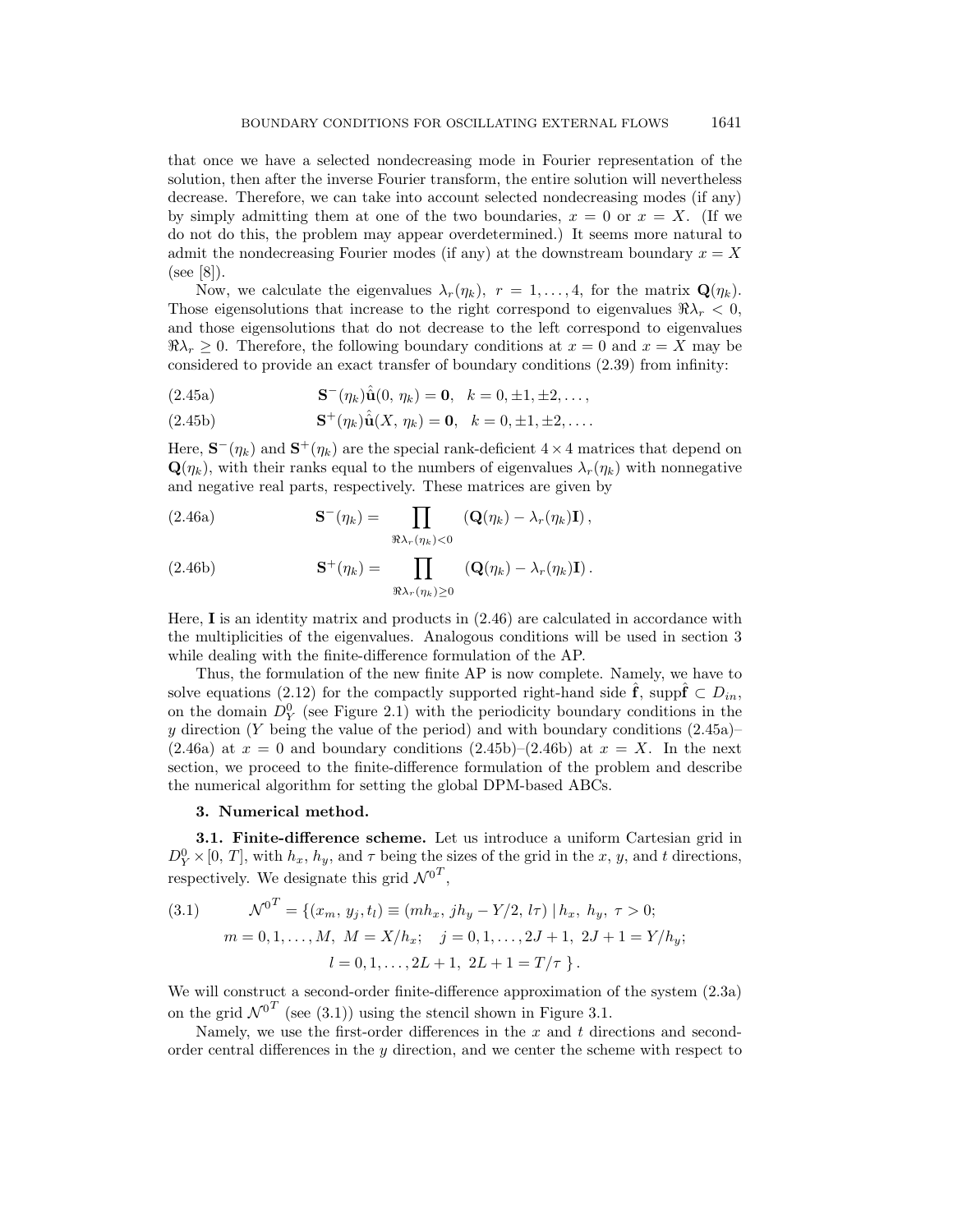

FIG. 3.1. Stencil.

the point  $(m + 1/2, j, l + 1/2)$ , which yields

$$
(3.2)
$$
\n
$$
\frac{1}{2}\mathbf{C}\left(\frac{\mathbf{u}_{m,j}^{l+1} - \mathbf{u}_{m,j}^{l}}{\tau} + \frac{\mathbf{u}_{m+1,j}^{l+1} - \mathbf{u}_{m+1,j}^{l}}{\tau}\right) + \frac{1}{2}\mathbf{D}\left(\frac{\mathbf{u}_{m+1,j}^{l+1} - \mathbf{u}_{m,j}^{l+1}}{h_x} + \frac{\mathbf{u}_{m+1,j}^{l} - \mathbf{u}_{m,j}^{l}}{h_x}\right) \\
+ \frac{1}{4}\mathbf{F}\left(\frac{\mathbf{u}_{m,j+1}^{l} - \mathbf{u}_{m,j-1}^{l}}{2h_y} + \frac{\mathbf{u}_{m+1,j+1}^{l} - \mathbf{u}_{m+1,j-1}^{l}}{2h_y}\right) \\
+ \frac{\mathbf{u}_{m,j+1}^{l+1} - \mathbf{u}_{m,j-1}^{l+1}}{2h_y} + \frac{\mathbf{u}_{m+1,j+1}^{l+1} - \mathbf{u}_{m+1,j-1}^{l+1}}{2h_y}\right) \\
+ \frac{1}{4}\mathbf{H}\left(\frac{\mathbf{u}_{m,j+1}^{l} - 2\mathbf{u}_{m,j}^{l} + \mathbf{u}_{m,j-1}^{l}}{h_y^2} + \frac{\mathbf{u}_{m+1,j+1}^{l} - 2\mathbf{u}_{m+1,j}^{l} + \mathbf{u}_{m+1,j-1}^{l}}{h_y^2}\right) \\
+ \frac{\mathbf{u}_{m,j+1}^{l+1} - 2\mathbf{u}_{m,j}^{l+1} + \mathbf{u}_{m,j-1}^{l+1}}{h_y^2} + \frac{\mathbf{u}_{m+1,j+1}^{l+1} - 2\mathbf{u}_{m+1,j}^{l+1} + \mathbf{u}_{m+1,j-1}^{l}}{h_y^2}\right) = \mathbf{0}.
$$

The finite-difference scheme (3.2) is written for the nodes  $m = 0, \ldots, M - 1, j =$  $0, \ldots, 2J, l = 0, \ldots, 2L$ , with the assumption that we later impose periodicity boundary conditions in time as well as in the  $y$  direction. (Note that the discretization of the type (3.2) has been found to be unconditionally stable in the von Neumann sense for the corresponding scalar advection-diffusion equation.)

Then, using the periodicity conditions (compare to (2.4))

(3.3) 
$$
\mathbf{u}_{m,j}^0 = \mathbf{u}_{m,j}^{2L+1}, \quad m = 0, \dots, M, \quad j = 0, \dots, 2J+1,
$$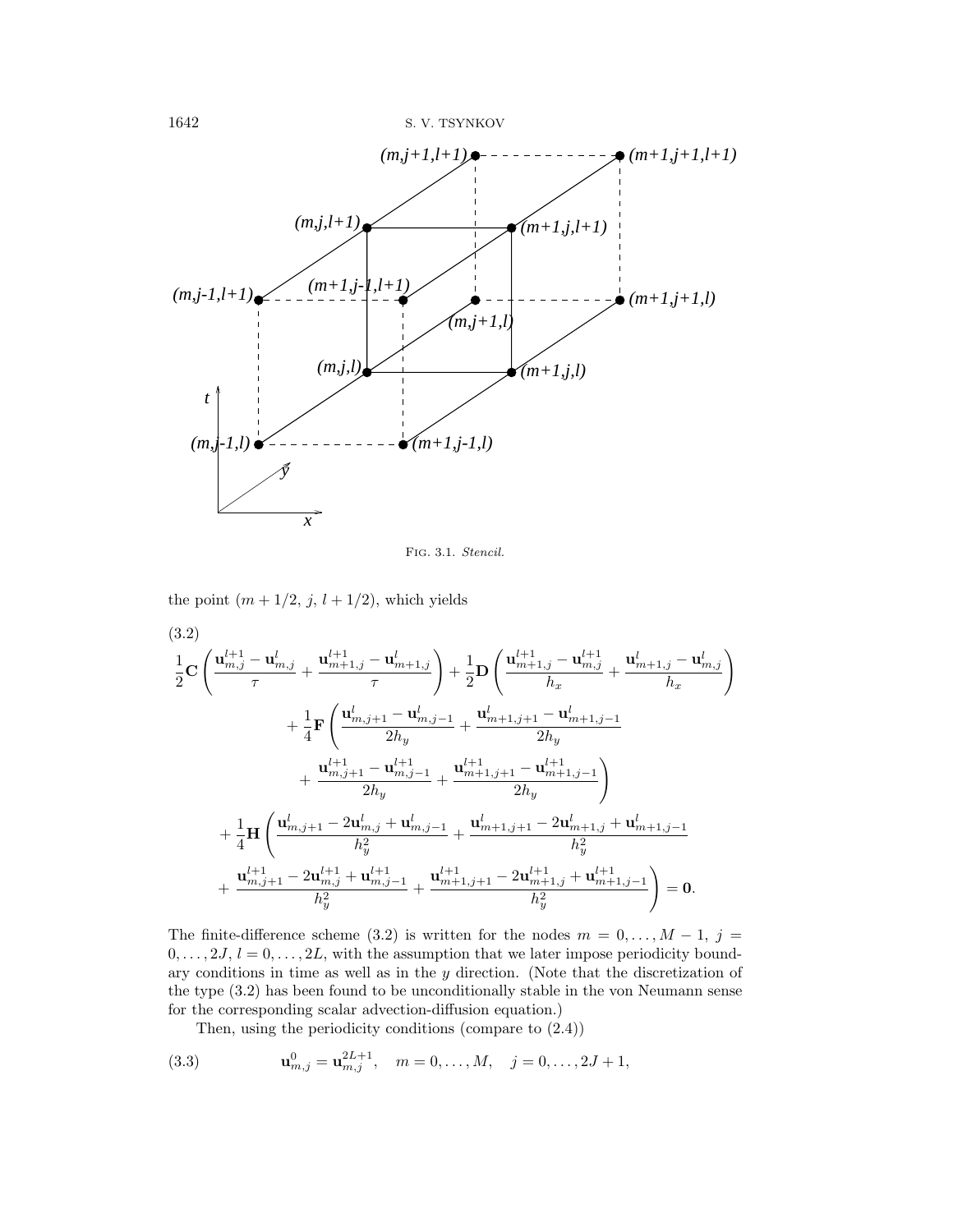we implement the discrete Fourier transform in time (compare to (2.7) (2.6)),

(3.4)  
\n
$$
\hat{\mathbf{u}}_{m,j}^{n} = \frac{1}{2L+1} \sum_{l=0}^{2L} \mathbf{u}_{m,j}^{l} e^{-inl\tau \frac{2\pi}{T}}, \ m = 0, \dots, M, \ j = 0, \dots, 2J+1, \ n = -L, \dots, L,
$$
\n(3.5)  
\n
$$
\mathbf{u}_{m,j}^{l} = \sum_{n=-L}^{L} \hat{\mathbf{u}}_{m,j}^{n} e^{inl\tau \frac{2\pi}{T}}, \ m = 0, \dots, M, \ j = 0, \dots, 2J+1, \ l = 0, \dots, 2L,
$$

and instead of the system (3.2), obtain

(3.6) 
$$
\frac{s_n}{2} \mathbf{C} \left( \hat{\mathbf{u}}_{m,j}^n + \hat{\mathbf{u}}_{m+1,j}^n \right) + c_n \mathbf{D} \frac{\hat{\mathbf{u}}_{m+1,j}^n - \hat{\mathbf{u}}_{m,j}^n}{h_x} + \frac{c_n}{2} \mathbf{F} \left( \frac{\hat{\mathbf{u}}_{m,j+1}^n - \hat{\mathbf{u}}_{m,j-1}^n}{2h_y} + \frac{\hat{\mathbf{u}}_{m+1,j+1}^n - \hat{\mathbf{u}}_{m+1,j-1}^n}{2h_y} \right) + \frac{c_n}{2} \mathbf{H} \left( \frac{\hat{\mathbf{u}}_{m,j+1}^n - 2\hat{\mathbf{u}}_{m,j}^n + \hat{\mathbf{u}}_{m,j-1}^n}{h_y^2} + \frac{\hat{\mathbf{u}}_{m+1,j+1}^n - 2\hat{\mathbf{u}}_{m+1,j}^n + \hat{\mathbf{u}}_{m+1,j-1}^n}{h_y^2} \right) = \mathbf{0}.
$$

Here,

$$
s_n = 2i \sin\left(\frac{1}{2}n\tau \frac{2\pi}{T}\right)/\tau, \quad c_n = \cos\left(\frac{1}{2}n\tau \frac{2\pi}{T}\right), \quad n = -L, \dots, L,
$$

$$
m = 0, \dots, M - 1, \quad j = 0, \dots, 2J.
$$

The finite-difference system (3.6) is a discrete analogue of the continuous system  $(2.8)$  on the two-dimensional grid  $\mathcal{N}^0$ ,

(3.7) 
$$
\mathcal{N}^0 = \{(x_m, y_j) \equiv (mh_x, jh_y - Y/2) | h_x, h_y > 0; m = 0, 1, ..., M, M = X/h_x; j = 0, 1, ..., 2J + 1, 2J + 1 = Y/h_y \};
$$

 $h_x$  and  $h_y$  in (3.7) are the same as in (3.1).

We also note that once  $\tau \longrightarrow 0$ , then  $s_n \longrightarrow i2\pi n/T = i\omega_n$  (see section 2) and  $c_n \longrightarrow 1$ .

**3.2. Difference auxiliary problem.** Let us construct another Cartesian grid in  $D_Y^0$ ,

(3.8) 
$$
\mathcal{M}^0 = \left\{ (x_{m+1/2}, y_j) \equiv \left( (m+1/2)h_x, jh_y - Y/2 \right) | h_x, h_y > 0; \right\}
$$

$$
m = 0, 1, \dots, M-1, M = X/h_x; \quad j = 0, 1, \dots, 2J+1, 2J+1 = Y/h_y \right\}.
$$

Here, the grid sizes are the same as before. The difference AP is formulated for the inhomogeneous counterpart of (3.6) with a certain compactly supported right-hand side. The unknowns for the difference AP are defined on the grid  $\mathcal{N}^0$  (see (3.7)), and the right-hand side is defined on the grid  $\mathcal{M}^0$  (see (3.8)). In doing so, we obviously have the second order of approximation. We will define the specific right-hand side for the AP,  $\hat{\mathbf{f}}_{m+1/2,j}^n$ ,  $m = 0, \ldots, M-1, j = 0, \ldots, 2J$ , later on in section 3.3. For now, we provide an exact formulation of the difference AP assuming that this right-hand side is already known (supp $\hat{\mathbf{f}}_{m+1/2,j}^n \subset D_{in}$ ).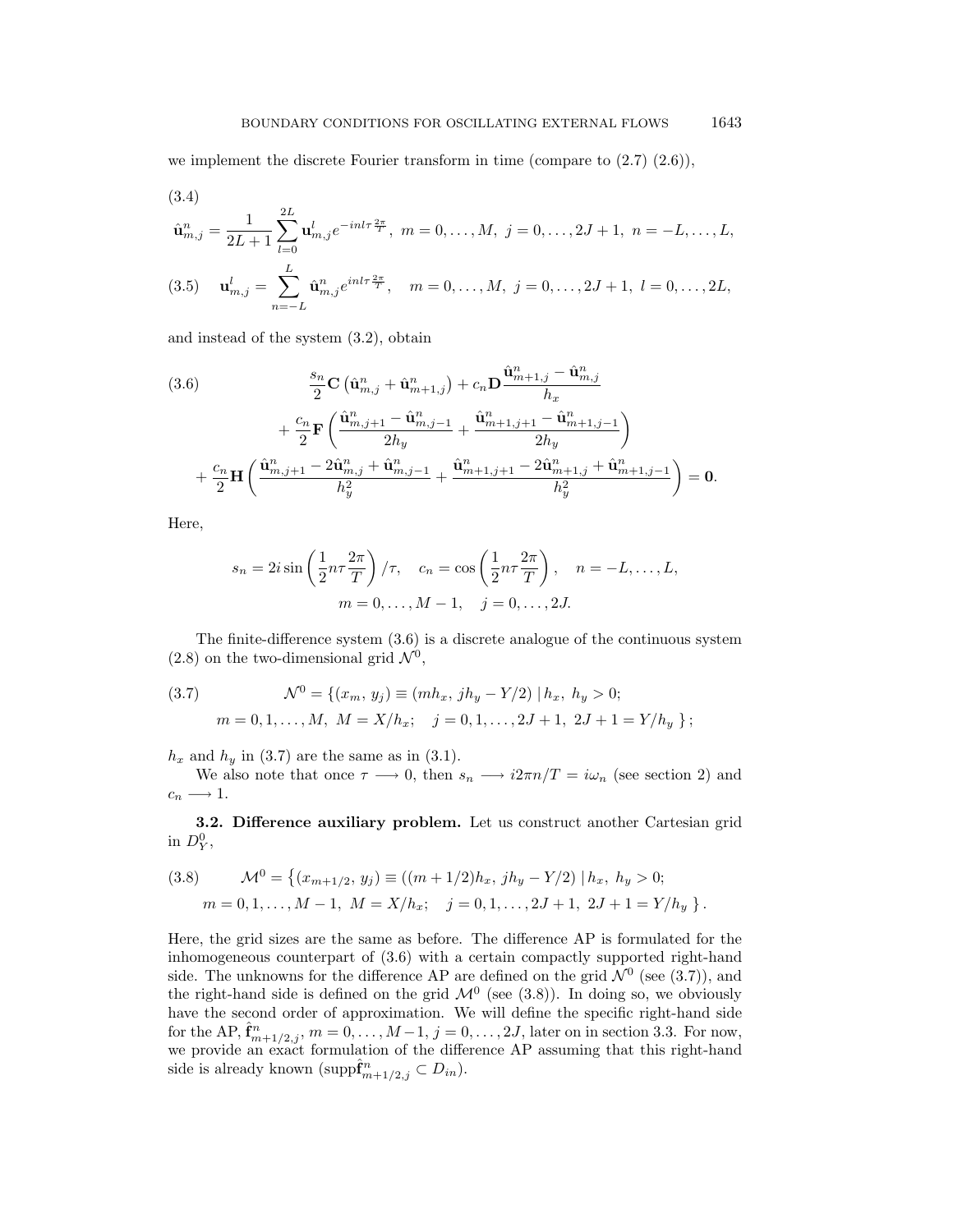In accordance with the results of section 2.3, we impose the periodicity boundary conditions in the y direction,

(3.9) 
$$
\hat{\mathbf{u}}_{m,0}^{n} = \hat{\mathbf{u}}_{m,2J+1}^{n}, \quad m = 0, ..., M,
$$

$$
\hat{\mathbf{u}}_{m,-1}^{n} = \hat{\mathbf{u}}_{m,2J}^{n}, \quad m = 0, ..., M.
$$

Then, we implement the discrete Fourier transform (compare to (2.36))

$$
(3.10a) \quad \hat{\mathbf{u}}_{m,k}^{n} = \frac{1}{2J+1} \sum_{j=0}^{2J} \hat{\mathbf{u}}_{m,j}^{n} e^{-ikj h_y \frac{2\pi}{Y}}, \quad m = 0, \dots, M, \ k = -J, \dots, J,
$$

$$
(3.10b)\ \hat{\hat{\mathbf{f}}}_{m+1/2,k}^{n} = \frac{1}{2J+1} \sum_{j=0}^{2J} \hat{\mathbf{f}}_{m+1/2,j}^{n} e^{-ikjh_y \frac{2\pi}{Y}}, \quad m = 0, \dots, M-1, k = -J, \dots, J,
$$

and instead of the inhomogeneous counterpart to the system (3.6) obtain

(3.11) 
$$
\mathbf{A}_{k}^{n} \hat{\mathbf{u}}_{m+1,k}^{n} + \mathbf{B}_{k}^{n} \hat{\mathbf{u}}_{m,k}^{n} = \hat{\mathbf{f}}_{m+1/2,k}^{n}, \nm = 0, ..., M - 1, k = -J, ..., J,
$$

where the  $4 \times 4$  matrices  $\mathbf{A}_k^n$  and  $\mathbf{B}_k^n$  are given by

(3.12) 
$$
\mathbf{A}_{k}^{n} = \frac{s_{n}}{2}\mathbf{C} + \frac{c_{n}}{h_{x}}\mathbf{D} + \frac{c_{n}r_{k}}{2}\mathbf{F} + \frac{c_{n}t_{k}}{2}\mathbf{H},
$$

$$
\mathbf{B}_{k}^{n} = \frac{s_{n}}{2}\mathbf{C} - \frac{c_{n}}{h_{x}}\mathbf{D} + \frac{c_{n}r_{k}}{2}\mathbf{F} + \frac{c_{n}t_{k}}{2}\mathbf{H}.
$$

Here,

$$
r_k = i \sin\left(kh_y \frac{2\pi}{Y}\right) / h_y, \quad t_k = -4 \sin^2\left(\frac{1}{2}kh_y \frac{2\pi}{Y}\right) / h_y^2,
$$

and **C**, **D**, **F**, and **H** are as defined in (2.3b). For each wavenumber k,  $k = -J, \ldots, J$ , (3.11) is a system of ordinary difference equations and a discrete analogue of (2.37). To find a solution to the difference AP, we will have to solve the system (3.11) for all  $k, k = -J, \ldots, J$ . However, the formulation of the difference AP is still incomplete. To complete it, we have to set some boundary conditions at  $m = 0$  and  $m = M$  (as was done at  $x = 0$  and  $x = X$  for the continuous case in section 2.3). These boundary conditions should guarantee the desirable far-field behavior of the solution (i.e., decay at infinity). They will be formulated separately for each wavenumber  $k, k = -J, \ldots, J$ , i.e., the system  $(3.11)$  will be supplemented for each k by some boundary conditions at  $m = 0$  and  $m = M$ . The idea for constructing these boundary conditions in the discrete case is analogous to the one implemented in constructing boundary conditions (2.45), (2.46) for the continuous system (2.37). Namely, when formally considered on an infinite one-dimensional mesh,  $-\infty < m < \infty$ , the system (3.11) obviously becomes homogeneous at least for  $m \geq M$  and  $m \leq 0$ . The homogeneous system has four linearly independent eigensolutions: those that correspond to  $|\mu_r^n(k)| < 1$  decrease to the right (i.e., as  $m \longrightarrow +\infty$ ), those that correspond to  $|\mu_r^n(k)| > 1$  decrease to the left (i.e., as  $m \longrightarrow -\infty$ ), and those that correspond to  $|\mu_r^n(k)| = 1$  have either constant or oscillatory behavior. Here,  $\mu_r^n(k)$ ,  $r = 1, \ldots, 4$ , are the eigenvalues of the matrix  $\mathbf{Q}_k^n \stackrel{def}{=} (\mathbf{A}_k^n)^{-1} \mathbf{B}_k^n$ . Let us note that while calculating the eigenvalues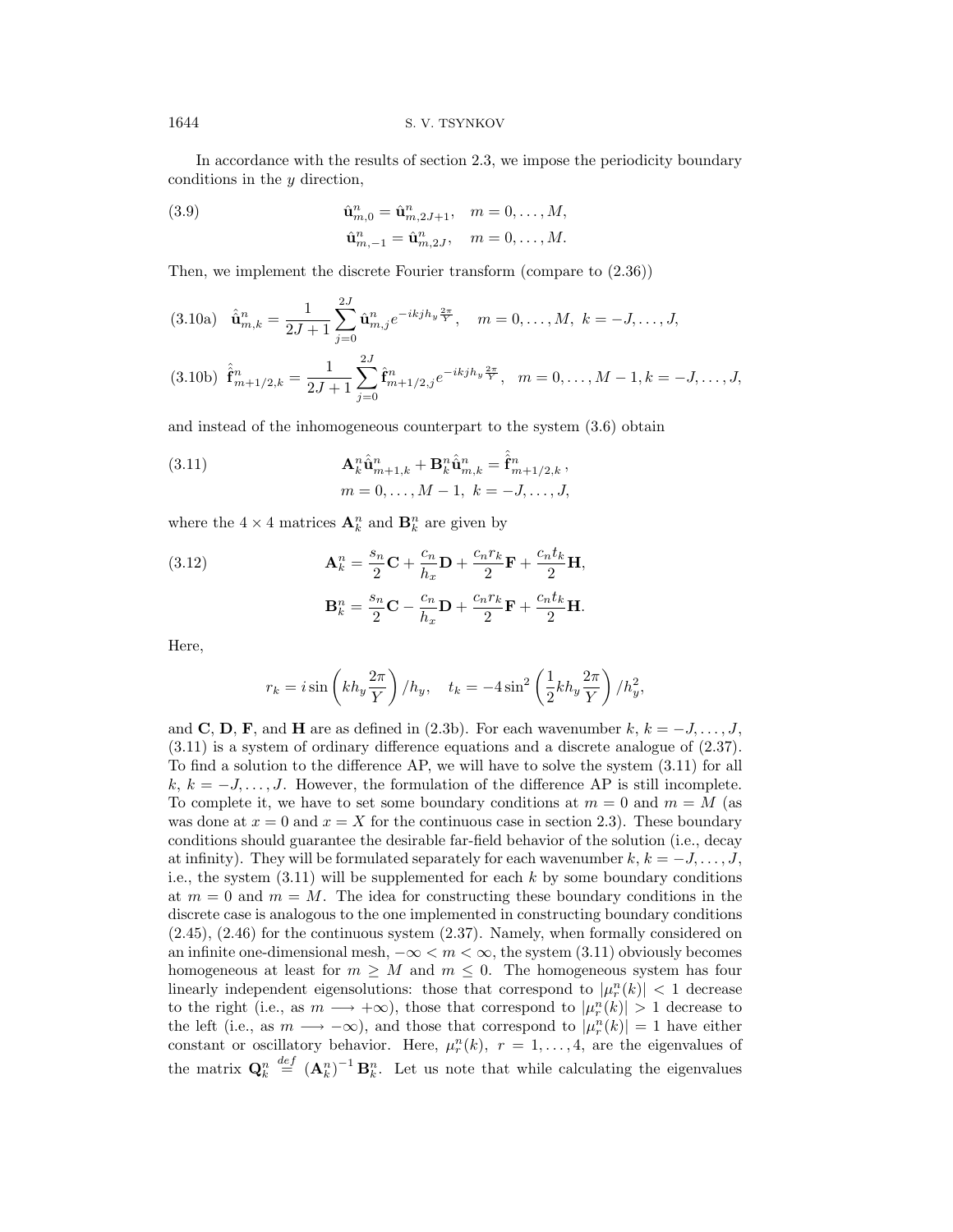$\mu_r(k)$  for the stationary Navier–Stokes equations [8] (the eigenvalues are calculated numerically using standard NAG subroutines), we have found that for all specific sets of the parameters involved (i.e., grid sizes  $h_x$  and  $h_y$  and hydrodynamic parameters  $M_0$ , Re, Pr,  $\gamma$ ) the absolute values of eigenvalues were never equal to unity except for the case of zero wavenumber,  $k = 0$ . For  $k = 0$ , we have obtained a multiple eigenvalue  $|\mu(0)| = 1$  (see [8]). However, even in this case, the system matrix still has a basis composed of eigenvectors, which provides us with the reason for not considering the polynomially growing solutions in  $[8]$ . For the system  $(3.11)$ , we also have a particular case when the eigenvalues of the system matrix become equal to unity in absolute value. Namely, it is easy to see from  $(3.12)$  that  $\mathbf{Q}_0^0 = (\mathbf{A}_0^0)^{-1} \mathbf{B}_0^0 = -\mathbf{I}$ (identity matrix). Obviously,  $\mathbf{Q}_0^0$  has four linearly independent eigenvectors, so we do not have polynomially growing solutions in this case either. As for other values of k and  $n$ , a numerical check (as was done in  $[8]$ ) will always be necessary to determine whether the eigenvalues  $|\mu_r^n(k)| = 1$  exist. If such eigenvalues do exist, a check is also necessary to determine what their multiplicities are and if there is a basis composed of eigenvectors. Relying on our previous experience [8], we assume that while solving system  $(3.11)$ , we can restrict ourselves by considering only the following two cases:  $|\mu_r^n(k)| \neq 1$  and  $|\mu_r^n(k)| = 1$  with the full system of eigenvectors; nontrivial Jordan blocks (of order more than one) for  $|\mu_r^n(k)| = 1$  are excluded from consideration. Note that if the basis composed of eigenvectors does exist for  $|\mu_r^n(k)| = 1$ , then the system (3.11) will be treated in exactly the same way as in the case  $|\mu_r^n(k)| \neq 1$  (the only difference is that the stability constant becomes proportional to  $M$ ).

Returning to the question of setting the boundary conditions for  $(3.11)$  at  $m = 0$ and  $m = M$ , we require that, analogous to the continuous case (see section 2.3), boundary conditions at  $m = 0$  should prohibit all modes that do not decrease to the left (i.e., as  $m \longrightarrow -\infty$ ) and boundary conditions at  $m = M$  should prohibit all modes that increase to the right (i.e., as  $m \longrightarrow +\infty$ ). Therefore, we may represent the desirable boundary conditions in the form of the matrix relations (compare to  $(2.45)$ 

(3.13a) 
$$
\mathbf{S}^{n-}(k)\hat{\mathbf{u}}_{0,k}^{n} = \mathbf{0}, \quad k = -J, \dots, J,
$$

(3.13b) 
$$
\mathbf{S}^{n+}(k)\hat{\mathbf{u}}_{M,k}^{n} = \mathbf{0}, \quad k = -J, ..., J,
$$

where

(3.14a) 
$$
\mathbf{S}^{n-}(k) = \prod_{|\mu_r^n(k)|>1} (\mathbf{Q}_k^n - \mu_r^n(k)\mathbf{I}),
$$

(3.14b) 
$$
\mathbf{S}^{n+}(k) = \prod_{\substack{\mu_r^n(k) \leq 1}} (\mathbf{Q}_k^n - \mu_r^n(k)\mathbf{I})
$$

(compare to  $(2.46)$ ).

Thus, the final formulation of the difference AP is the following. One should solve the inhomogeneous counterpart to the system  $(3.6)$  in  $D_Y^0$  on the grid  $\mathcal{N}^0$  (see (3.7)), where the right-hand side  $\hat{\mathbf{f}}_{m+1/2,j}^{n}$  is specified on the grid  $\mathcal{M}^0$  (see (3.8)),  $\sup \hat{f}^n_{m+1/2,j} \subset D_{in}$ , with periodicity boundary conditions (3.9) in the y direction and boundary conditions  $(3.13a)$ – $(3.14a)$  at the line  $m = 0$  and  $(3.13b)$ – $(3.14b)$  at the line  $m = M$ .

To solve the difference AP, we implement the following numerical procedure. First, apply the discrete Fourier transform (3.10) to both sides of the finite-difference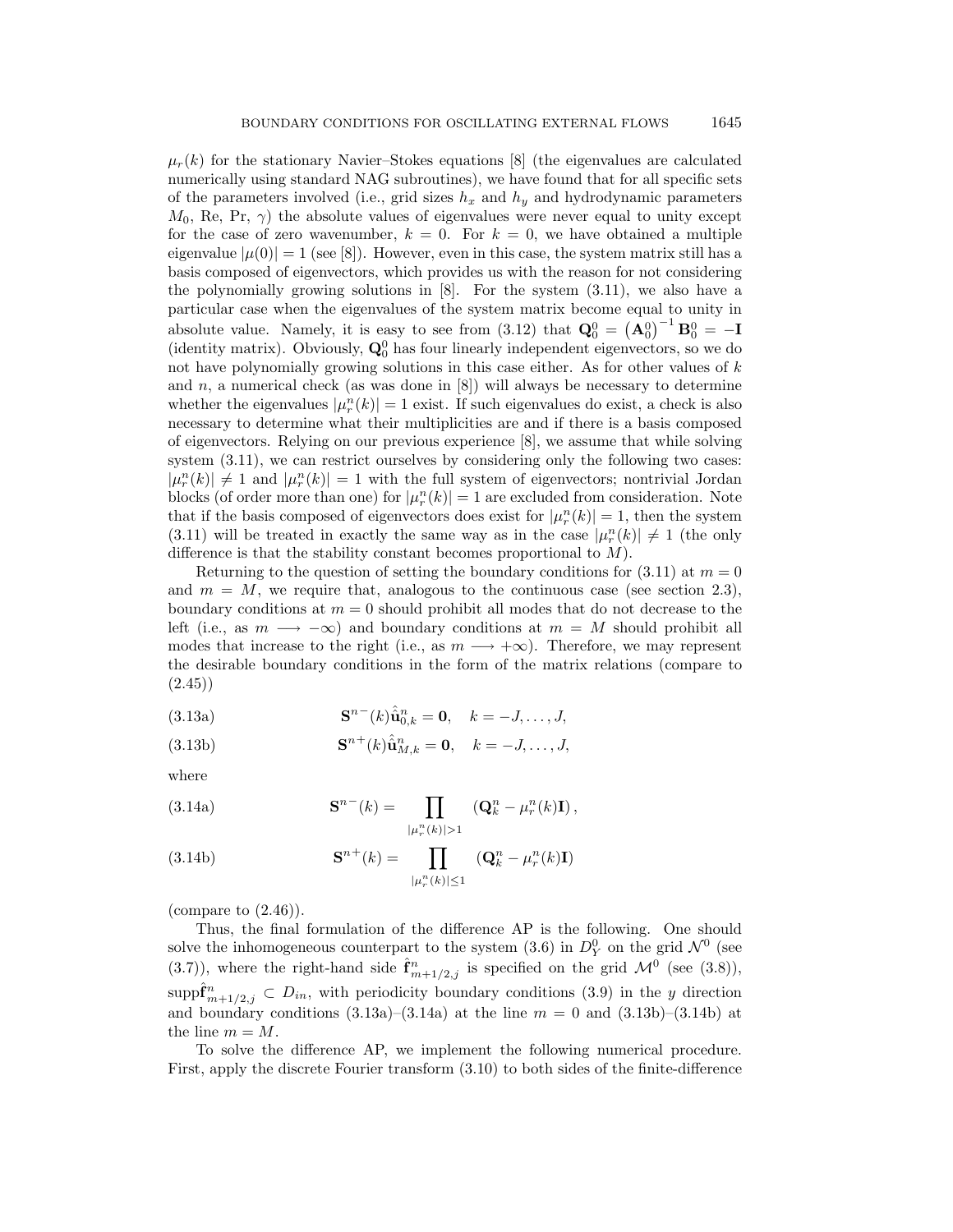system; then solve the system of ordinary difference equations (3.11) with the boundary conditions (3.13) for each wavenumber k,  $k = -J, \ldots, J$ ; and finally, restore the solution by means of the inverse Fourier transform

(3.15) 
$$
\hat{\mathbf{u}}_{m,j}^{n} = \sum_{k=-J}^{k=J} \hat{\mathbf{u}}_{m,k}^{n} e^{ikj h_y \frac{2\pi}{Y}}, \quad m = 0, \dots, M, \ j = 0, \dots, 2J.
$$

The type of boundary conditions (3.13) (which are imposed separately for each wavenumber  $k$ ) makes this choice of numerical method most relevant. An effective algorithm for solving one-dimensional problems  $(3.11)$ – $(3.13)$  is delineated in our work [27]. We do not reproduce the corresponding results here, we only note that this algorithm may be thought of as a version of the well-known successive substitution technique, but without its "inverse" or "resolving" part. The computational cost of the numerical procedure of  $[27]$  as applied to solving the problem  $(3.11)$ – $(3.13)$  is  $\mathcal{O}(M)$  operations (for each k,  $k = -J, \ldots, J$ ).

Let us now briefly describe the concept of convergence for the solutions of the difference AP. According to section 2.3, we approximate the nonperiodic solution by a periodic one on a finite interval  $-\check{y} \leq y \leq \check{y}$  when the period Y grows, Y  $\longrightarrow$ +∞. In its own turn, an approximate solution to the periodic problem is found by a finite-difference method on the grid with sizes  $h_x$  and  $h_y$ . Therefore, we will consider (uniform) convergence of the periodic difference solution (i.e., solution of the difference AP) to the nonperiodic continuous solution (i.e., to the solution of the original continuous AP) only on a finite rectangle  $(0, X) \times (-\tilde{y}, \tilde{y})$  (this rectangle should be large enough to contain at least  $\Gamma_1$ ) rather than on the whole domain of the difference AP. Moreover, we will consider this convergence not only when the grid size vanishes, but also when the period Y synchronously increases; i.e., as  $(h_x, h_y, Y) \longrightarrow$  $(0, 0, +\infty)$ . Of course, the rate of decrease for the grid sizes  $h_x$  and  $h_y$  and the rate of increase for the period  $Y$  are not independent; some estimates connecting these rates can be found in [8]. Furthermore, some numerical experiments from [8] show that the presented construction of the difference AP does ensure the convergence of its solution to the solution of the continuous AP in the sense described above.

**3.3. Computation of the ABCs.** In accordance with section 2.1, to set the ABCs, we need to know the following data:  $(\hat{\mathbf{u}}^n_{\nu}, \frac{\partial \hat{\mathbf{u}}^n_{\nu}}{\partial \zeta})$ ; here,  $\zeta$  is the normal to  $\Gamma$ . When integrating the Navier–Stokes equations step by step in time, we assume that  $(\hat{\mathbf{u}}_{\nu}^n, \frac{\partial \hat{\mathbf{u}}_{\nu}^n}{\partial \zeta})$  is provided from inside  $D_{in}$ ; then we use these data to restore  $\hat{\mathbf{u}}_{\nu_1}^n$ , which enables us to advance the next time step. However, as we carry out our analysis in the Fourier space, we cannot consider  $(\hat{\mathbf{u}}_v^n, \frac{\partial \hat{\mathbf{u}}_v^n}{\partial \zeta})$  as the actual values obtained inside the computational domain. To get  $(\hat{\mathbf{u}}_l^n, \frac{\partial \hat{\mathbf{u}}_l^n}{\partial \zeta}),$  we first have to Fourier-transform the function  $(\mathbf{u}_{\nu}, \frac{\partial \mathbf{u}_{\nu}}{\partial \zeta})$ . Without loss of generality, we may always think that the latter is specified at the following nodes:

(3.16) 
$$
\nu \times \{\tau l \mid l = 0,\ldots, 2L + 1, \ \tau(2L + 1) = T\}.
$$

Of course, actual discretization in time for the Navier–Stokes equations inside  $D_{in}^T$ should not necessarily coincide with the one used for the solution of the exterior linearized problem (see (3.1)). However, we may always use some interpolation in time to obtain the boundary data on the mesh (3.16) that is uniform with respect to t. Hereafter, we simply assume that this interpolation (which is one dimensional in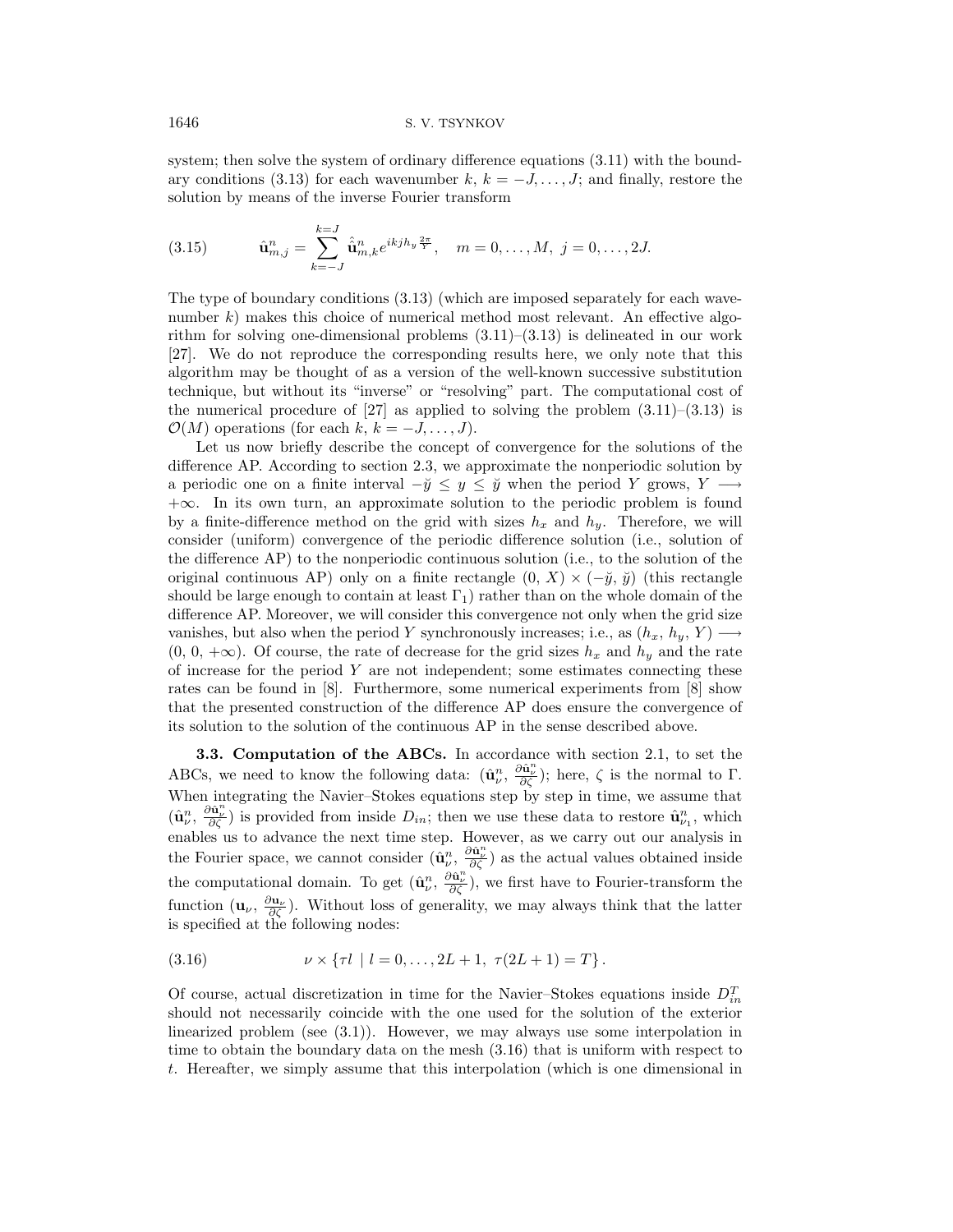time and of sufficiently high order) has already been implemented for each node  $\nu$ , if necessary.

Another important issue related to the step by step integration in time is that the function  $(\mathbf{u}_{\nu}, \frac{\partial \mathbf{u}_{\nu}}{\partial \zeta})$ , which provides the boundary data, is not necessarily time-periodic until we achieve a true oscillatory regime. However, for the purpose of constructing the ABCs, we will propose some generalized treatment of the boundary data as being already periodic. Namely, let us formally calculate the Fourier coefficients of  $(\textbf{u}_{\nu}, \frac{\partial \textbf{u}_{\nu}}{\partial \zeta}),$ 

$$
(3.17) \qquad \left(\hat{\mathbf{u}}_{\nu}^{n},\frac{\partial \hat{\mathbf{u}}_{\nu}^{n}}{\partial \zeta}\right) = \frac{1}{2L+1} \sum_{l=1}^{2L+1} \left(\mathbf{u}_{\nu}^{l},\frac{\partial \mathbf{u}_{\nu}^{l}}{\partial \zeta}\right) e^{-i n l \tau \frac{2\pi}{T}}, \quad n = -L,\ldots,L.
$$

Then, it is well known (see, e.g., [28] by Kolmogorov and Fomin) that the time-periodic function

(3.18) 
$$
\left(\mathbf{v}_{\nu}^{l}, \frac{\partial \mathbf{v}_{\nu}^{l}}{\partial \zeta}\right) = \sum_{n=-L}^{L} \left(\hat{\mathbf{u}}_{\nu}^{n}, \frac{\partial \hat{\mathbf{u}}_{\nu}^{n}}{\partial \zeta}\right) e^{inl\tau \frac{2\pi}{T}}, \quad l = 0, \ldots, 2L+1,
$$

minimizes the functional

$$
\left\| \left( \mathbf{u}_{\nu}, \frac{\partial \mathbf{u}_{\nu}}{\partial \zeta} \right) - \left( \mathbf{v}_{\nu}, \frac{\partial \mathbf{v}_{\nu}}{\partial \zeta} \right) \right\|_{2}
$$

 $(\Vert \cdot \Vert_2)$  is a usual Euclidean norm) on the class of periodic functions; i.e.,  $(\mathbf{v}_{\nu}, \frac{\partial \mathbf{v}_{\nu}}{\partial \zeta})$ from formula (3.18) is the best periodic approximation of  $(\mathbf{u}_{\nu}, \frac{\partial \mathbf{u}_{\nu}}{\partial \zeta})$  in the sense of least squares. Relying on this property, we will further use the Fourier coefficients (3.17) as the boundary data that "drive" the ABCs (which may be referred to as the generalized treatment of the boundary data as being time-periodic). As we integrate the Navier–Stokes equations in time and approach the true oscillatory regime, the "source" function  $(\mathbf{u}_{\nu}, \frac{\partial \mathbf{u}_{\nu}}{\partial \zeta})$  and its Fourier series  $(\mathbf{v}_{\nu}, \frac{\partial \mathbf{v}_{\nu}}{\partial \zeta})$  (see (3.18)) also approach each other.

We now implement the DPM  $[9, 10, 11]$  to actually calculate the ABCs. We note that the boundary data  $(\hat{\mathbf{u}}_l^n, \frac{\partial \hat{\mathbf{u}}_l^n}{\partial \zeta})$  are specified on the curve Γ, which is positioned arbitrarily with respect to coordinate lines of the grid  $\mathcal{N}^0$ ; see (3.7). Moreover, we do not impose any restrictions on the shape of Γ itself. In our opinion, the DPM [9, 10, 11] provides an ideal tool for treating such geometrically complicated problems.

Let us introduce the following discrete sets. We consider a six-node two-dimensional stencil

$$
St_{m+1/2,j}
$$
  
= {(x<sub>m</sub>, y<sub>j</sub>), (x<sub>m</sub>, y<sub>j+1</sub>), (x<sub>m</sub>, y<sub>j-1</sub>), (x<sub>m+1</sub>, y<sub>j</sub>), (x<sub>m+1</sub>, y<sub>j+1</sub>), (x<sub>m+1</sub>, y<sub>j-1</sub>)}.

This stencil is actually a projection of the one from Figure 3.1 onto the plane  $t = \text{const.}$ Obviously, the discretization (3.6) was obtained using  $St_{m+1/2,j}$ . Then, we define

$$
\mathcal{M}_{in} = \mathcal{M}^0 \cap D_{in}, \qquad \mathcal{M} = \mathcal{M}^0 \setminus \mathcal{M}_{in},
$$
  
\n
$$
\mathcal{N}_{in} = \bigcup_{(x_{m+1/2}, y_j) \in \mathcal{M}_{in}} St_{m+1/2,j}, \qquad \mathcal{N} = \bigcup_{(x_{m+1/2}, y_j) \in \mathcal{M}} St_{m+1/2,j},
$$
  
\n
$$
\gamma = \mathcal{N} \cap \mathcal{N}_{in}.
$$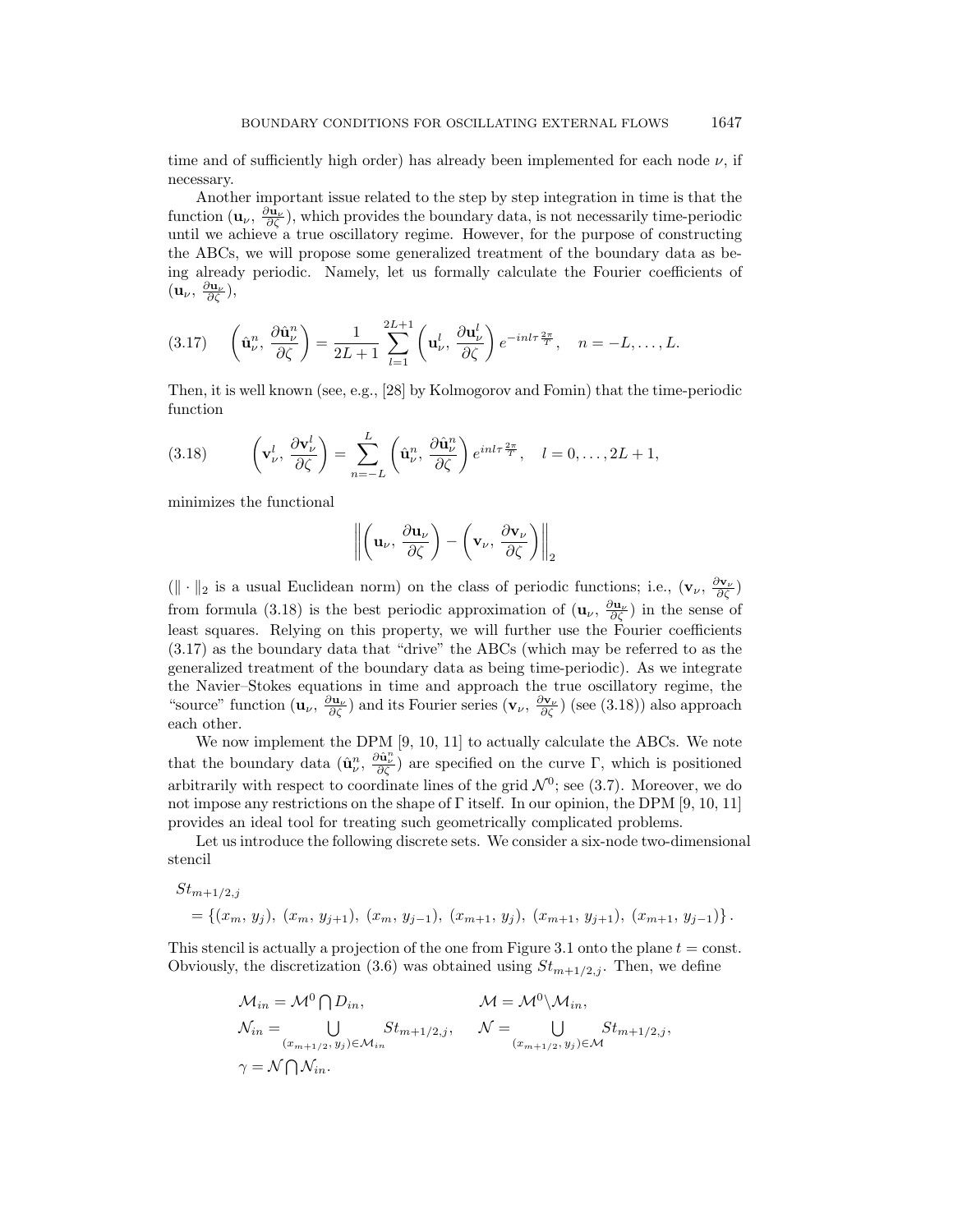

FIG. 3.2. Grid sets. Grid  $\mathcal{N}^0$ : continuous thin lines; grid  $\mathcal{M}^0$ : continuous thin horizontal lines and dashed thin vertical lines; continuous boundary Γ: thick dark line;  $M_{in}$ : grey boxes; M: grey circles;  $\mathcal{N}_i$ : white boxes;  $\mathcal{N}$ : white circles;  $\gamma = \mathcal{N} \bigcap \mathcal{N}_{i n}$ : big white circles and boxes.

Clearly, the set of grid nodes  $\gamma$  is located near the artificial boundary Γ; we will call this set the grid boundary. The sets  $\mathcal{M}_{in}$ ,  $\mathcal{M}$ ,  $\mathcal{N}_{in}$ ,  $\mathcal{N}$ , and  $\gamma$  are shown in Figure 3.2.

Further, we will need to interpolate the grid functions from  $\mathcal{N}^0$  to the points  $\nu_1 \subset \Gamma_1$ . Let us select all those nodes  $\kappa \subset \mathcal{N}^0$  that should be taken into account once constructing local interpolation formulas of sufficiently high (e.g., second) order. All the nodes  $\kappa$  are obviously located not far from  $\Gamma_1$ . Without loss of generality, we may always assume that  $\kappa \subset \mathcal{N}$ . We denote the operation of local interpolation from  $\kappa \subset \mathcal{N}$  to  $\nu_1$  by  $\mathbf{R}_{\nu_1\kappa}$ .

Let us also introduce the set of collocation points  $\sigma \subset \Gamma$  and the space of eightcomponent vector functions  $\hat{\mathbf{W}}_{\sigma}^{n} \ni \hat{\mathbf{w}}_{\sigma}^{n}$  defined on the set  $\sigma$ . The elements of  $\hat{\mathbf{W}}_{\sigma}^{n}$  will be used to calculate the density of the generalized potential. Henceforth, we will treat  $\hat{\mathbf{w}}_{\sigma}^{n}$  as vectors containing the values of  $\hat{u}^{n}$ ,  $\hat{v}^{n}$ ,  $\hat{p}^{n}$ ,  $\hat{\rho}^{n}$  and the values of the derivatives

$$
\frac{\partial \hat{u}^n}{\partial \zeta}, \frac{\partial \hat{v}^n}{\partial \zeta}, \frac{\partial \hat{p}^n}{\partial \zeta}, \frac{\partial \hat{\rho}^n}{\partial \zeta}
$$

at the points  $\sigma$ ; here,  $\zeta$  is the (outward) normal to  $\Gamma$ . Note that the functions  $\hat{\mathbf{w}}_{\sigma}^{n}$  are the discrete approximations of  $(\hat{\mathbf{u}}_{\Gamma}^n, \frac{\partial \hat{\mathbf{u}}_{\Gamma}^n}{\partial \zeta})$  from section 2.1.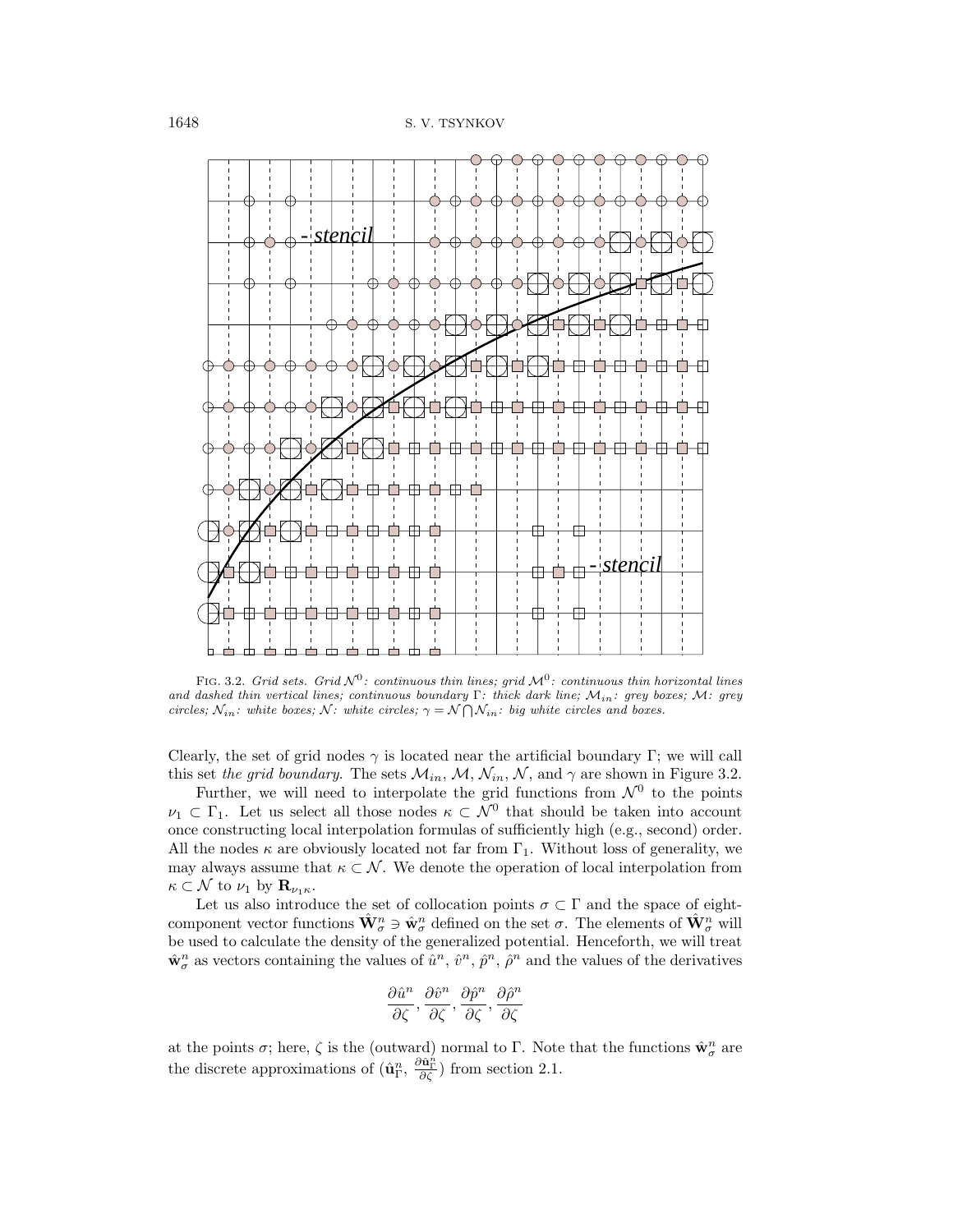Generally, the sizes  $h_x$  and  $h_y$  of the grid  $\mathcal{N}^0$  and the size  $h_\sigma$  of the onedimensional collocation grid on the curve Γ are not independent. Some theoretical questions concerning the correlation between the sizes of the grids  $\mathcal{N}^0$  and  $\sigma$  are delineated in [9] for certain versions of the DPM algorithm. As for practical applications, the final choice of grids is always done taking into account some previous computational results. In particular, it seems useful to conduct the computations (see [12, 13]) for the set of collocation points, which is more concentrated at the outflow part of the external boundary in the wake region and uniformly spaced at the inflow part of the external boundary. Moreover, sometimes the relation  $|\sigma| \sim |\gamma|^{1/2}$  appears proper. At any rate, for each specific class of problems (determined both by the geometry of computational domain and by the parameters of fluid at infinity), one always can make an appropriate choice of the grids  $\mathcal{N}^0$  and  $\sigma$  relying on general theory [9] and on the numerical experience.

Let us now specify some  $\hat{\mathbf{w}}_{\sigma}^n \in \hat{\mathbf{W}}_{\sigma}^n$  and implement the following procedure. First, we smoothly interpolate  $\hat{\mathbf{w}}_{\sigma}^{n}$  along  $\Gamma$  (i.e., along the smooth components of  $\Gamma$ ) and obtain the function  $\mathbf{R}\hat{\mathbf{w}}_{\sigma}^{n}$ ; here, **R** is an interpolation operator. Then, we drop the normals from the nodes  $\gamma$  to  $\Gamma$  and find the values of  $\mathbf{R}\hat{\mathbf{w}}_{\sigma}^{n}$  at the foot of each normal. Since  $\hat{\mathbf{w}}_{\sigma}^n$  (and consequently,  $\mathbf{R}\hat{\mathbf{w}}_{\sigma}^n$ ) contains the values of both  $\hat{u}^n$ ,  $\hat{v}^n$ ,  $\hat{p}^n$ ,  $\hat{\rho}^n$  and their normal derivatives, and since the distance between any node  $\gamma$  and the curve Γ is small (of order h), we may approximately find  $\hat{u}^n$ ,  $\hat{v}^n$ ,  $\hat{p}^n$ ,  $\hat{\rho}^n$  at the nodes  $\gamma$  using the first two terms of the Taylor expansion. We will designate the entire operation of continuation of the boundary data from  $\sigma$  to  $\gamma$  as  $\pi_{\gamma\sigma}$ ,  $\pi_{\gamma\sigma} \hat{\mathbf{w}}_{\sigma}^n = \hat{\mathbf{u}}_{\gamma}^n$ . Note that the above algorithm of continuation applies only to the smooth parts of Γ (where the normal exists). In practice, however, the curve  $\Gamma$  is usually not smooth (see Figure 2.1), and it is impossible to construct an appropriate normal when the node  $\gamma$ is located in some neighborhood of the "corner" point of the curve. The construction of the operator  $\pi_{\gamma\sigma}$  in this case is based on the existence of two linearly independent directions along the curve, which enables us to obtain the desirable continuation anyway.

Now, using the calculated continuation of the boundary data,  $\hat{\mathbf{u}}_{\gamma}^n = \pi_{\gamma \sigma} \hat{\mathbf{w}}_{\sigma}^n$ , we construct the following grid function:

(3.19) 
$$
\hat{\mathbf{u}}_{\mathcal{N}^0}^n \bigg|_{m,j} = \begin{cases} \hat{\mathbf{u}}_{\gamma}^n \bigg|_{m,j}, & \text{if } (x_m, y_j) \in \gamma, \\ \mathbf{0}, & \text{if } (x_m, y_j) \in \mathcal{N}^0 \backslash \gamma, \end{cases}
$$

which is defined already on the entire grid  $\mathcal{N}^0$ ; see (3.7). Then we substitute the function  $\hat{\mathbf{u}}_{\mathcal{N}^0}^n$  from the formula (3.19) into the left-hand side of the system (3.6). Generally speaking,  $\hat{\mathbf{u}}_{\mathcal{N}^0}^n$  does not satisfy equations (3.6), so we generate some nonzero right-hand side, which we designate  $\mathbf{L}_0^n \hat{\mathbf{u}}_{\mathcal{N}^0}^n$ . Here,  $\mathbf{L}_0^n$  is the linear operator defined by the left-hand side of the system  $(3.6)$ . (The operator  $\mathbf{L}_0^n$  takes the functions defined on the grid  $\mathcal{N}^0$  (see (3.7)) as input and generates the functions defined on the grid  $\mathcal{M}^0$  (see (3.8)) as a result.) Finally, we truncate the function  $\mathbf{L}_0^n \hat{\mathbf{u}}_{\mathcal{N}^0}^n$  to the set  $\mathcal{M}_{in}$ , which yields

$$
(3.20) \quad \hat{\mathbf{f}}_{\mathcal{M}^0}^n \Big|_{m+1/2,j} = \begin{cases} \mathbf{L}_0^n \, \hat{\mathbf{u}}_{\mathcal{N}^0}^n \Big|_{m+1/2,j}, & \text{if } (x_{m+1/2}, y_j) \in \mathcal{M}_{in}, \\ \mathbf{0}, & \text{if } (x_{m+1/2}, y_j) \notin \mathcal{M}_{in}. \end{cases}
$$

We will use the function  $\hat{\mathbf{f}}_{\mathcal{M}^0}^n \equiv \hat{\mathbf{f}}_{m+1/2,j}^n$  from the formula (3.20) as the right-hand side for the difference AP; by definition,  $\text{supp} \hat{\mathbf{f}}_{m+1/2,j}^n \subset D_{in}$ . Once we solve the difference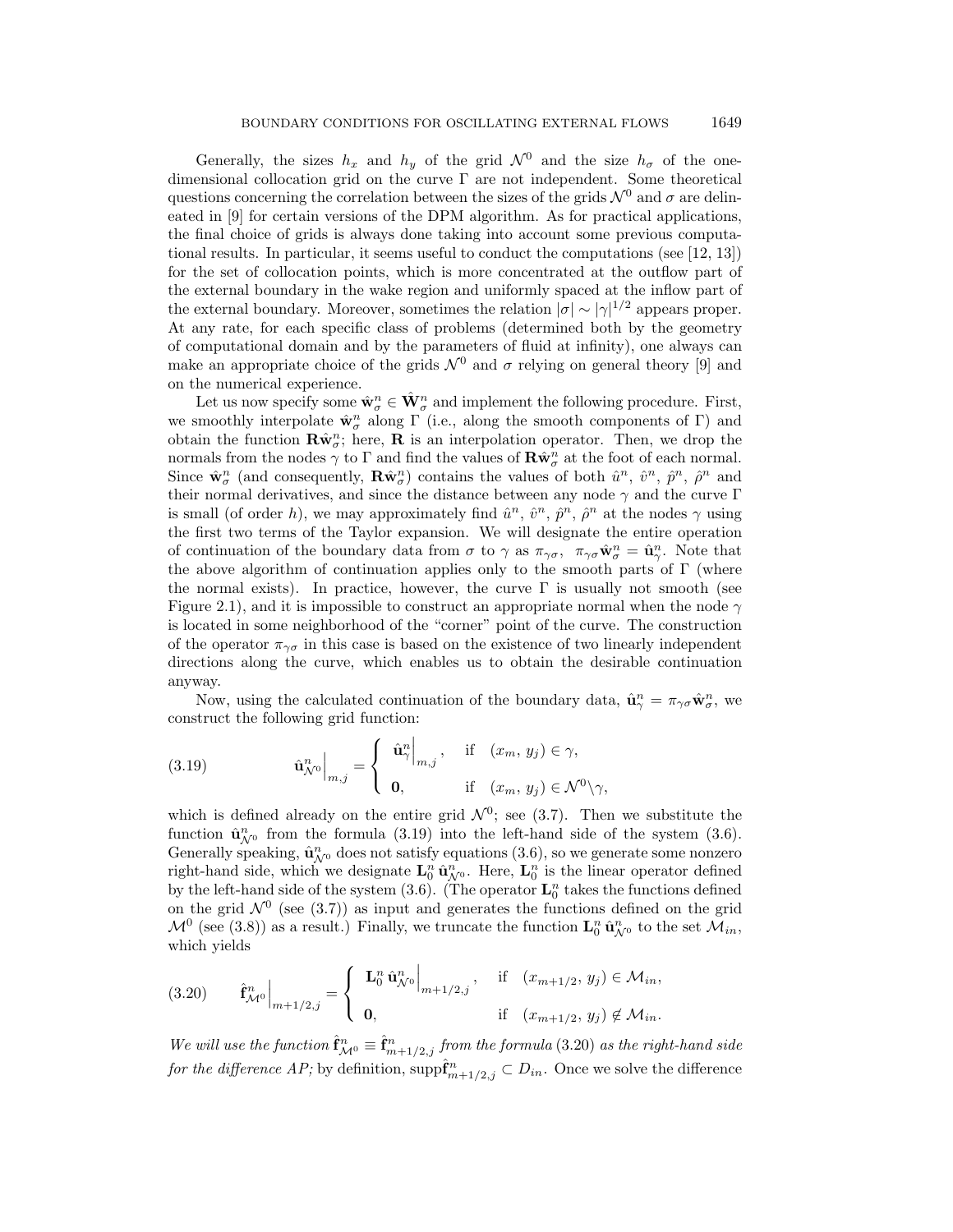1650 S. V. TSYNKOV

AP with the right-hand side  $\hat{\mathbf{f}}_{\mathcal{M}^0}^n$  (see (3.20)), we get the function  $\mathbf{G}_0^n \hat{\mathbf{f}}_{\mathcal{M}^0}^n$ . Here,  $\mathbf{G}_0^n$ is the Green (i.e., inverse) operator of the difference AP. The function  $\mathbf{G}_0^n \hat{\mathbf{f}}_{\mathcal{M}^0}^n$  is defined on the grid  $\mathcal{N}^0$ . Being considered only on the subgrid  $\mathcal{N} \subset \mathcal{N}^0$ , it is called the difference potential with the density  $\hat{\mathbf{u}}_{\gamma}^n$ ,  $\mathbf{P}_{\mathcal{N}\gamma}^n \hat{\mathbf{u}}_{\gamma}^n = \mathbf{G}_0^n \hat{\mathbf{f}}_{\mathcal{M}^0}^n |_{\mathcal{N}}$  [9, 10, 11]. Clearly, the difference potential satisfies equations (3.6), since  $\hat{\mathbf{f}}_{\mathcal{M}^0}^n = \mathbf{0}$  on  $\mathcal{M}$ ; moreover, it satisfies the boundary conditions of the difference AP. The difference potential  $\mathbf{P}_{\mathcal{N}\gamma}^n\hat{\mathbf{u}}_{\gamma}^n$ is a discrete realization of the generalized potential mentioned in section 1. Later, we will find an approximate (i.e., difference) solution to the problem  $(2.8)$ – $(2.9)$ – $(2.10)$ in the form of a difference potential and then use this solution to construct the ABCs, i.e., to obtain the missing relations between the unknowns at  $\nu \subset \Gamma$  and at  $\nu_1 \subset \Gamma_1$ .

Having calculated the difference potential on  $\gamma$ , we can then construct the operator  $\mathbf{P}^n_{\gamma}$  as the trace of the potential,  $\mathbf{P}^n_{\gamma} \hat{\mathbf{u}}^n_{\gamma}$  $\stackrel{def}{=} \mathbf{P}_{\mathcal{N}\gamma}^n \hat{\mathbf{u}}_{\gamma}^n |_{\gamma}$ ; this operator is generally the key element of any DPM-based approach. Actually,  $\mathbf{P}_{\gamma}^n$  is a difference boundary projection,  $(\mathbf{P}_{\gamma}^n)^2 = \mathbf{P}_{\gamma}^n$  [9, 10, 11], which substitutes  $\mathbf{P}_{\Gamma}^n$  (see section 2.1, equation (2.11)) into practical computations.

We now formulate the main result of the DPM theory [9, 10, 11]. Consider the entire space of grid functions  $\hat{\mathbf{u}}_{\gamma}^{n}$  defined on  $\gamma$ . Those and only those elements of this space that satisfy the equation

$$
\mathbf{P}_{\gamma}^{n}\hat{\mathbf{u}}_{\gamma}^{n} = \hat{\mathbf{u}}_{\gamma}^{n}
$$

can be complemented to  $\mathcal N$  so that the complement solves the system (3.6) with boundary conditions (3.9), (3.13). The projection  $\mathbf{P}^n_{\gamma}$  can be thought of as a discrete analogue of the Calderon boundary pseudodifferential operators [20].

Thus, equation (3.21) provides for an exhaustive classification of all those and only those grid densities  $\hat{\mathbf{u}}_{\gamma}^{n}$  that are traces of some solution to  $(3.6)-(3.9)-(3.13)$  on N. Therefore, we have equivalently replaced the linear system  $(3.6)$  on N, along with the boundary conditions (3.9), (3.13), by the boundary equation with projection (3.21). Consequently, we can now specify the proper boundary data (see (2.10)) for the discrete counterpart of the problem  $(2.8)-(2.9)-(2.10)$ . Namely, let  $(\hat{\mathbf{u}}_k^n, \frac{\partial \hat{\mathbf{u}}_k^{n'}}{\partial \zeta})$  be provided from inside  $D_{in}$ . We interpolate this function along Γ to the set of collocation points  $\sigma$ ,  $\hat{\mathbf{w}}_{\sigma}^{n} = \mathbf{R}_{\sigma\nu}(\hat{\mathbf{u}}_{\nu}^{n}, \frac{\partial \hat{\mathbf{u}}_{\nu}^{n}}{\partial \zeta})$ , and then continue  $\hat{\mathbf{w}}_{\sigma}^{n}$  to  $\gamma$  using the operator  $\pi_{\gamma\sigma}$ . Finally, we apply  $\mathbf{P}_{\gamma}^n$ . In accordance with the main result formulated above, the grid function

(3.22) 
$$
\hat{\mathbf{v}}_{\gamma}^{n} = \mathbf{P}_{\gamma}^{n} \pi_{\gamma \sigma} \mathbf{R}_{\sigma \nu} \left( \hat{\mathbf{u}}_{\nu}^{n}, \frac{\partial \hat{\mathbf{u}}_{\nu}^{n}}{\partial \zeta} \right)
$$

admits the complement to  $\mathcal N$  that solves  $(3.6)-(3.9)-(3.13)$ .

We now proceed to the second stage of constructing the ABCs. Instead of the problem  $(2.8)$ – $(2.9)$ – $(2.10)$ , we will consider its discrete counterpart: to solve  $(3.6)$  on  $\mathcal N$  with external boundary conditions (3.9)–(3.13) and with boundary condition

$$
(3.23)\qquad \qquad \hat{\mathbf{u}}_{\gamma}^{n} = \hat{\mathbf{v}}_{\gamma}^{n}
$$

at  $\gamma$ ;  $\hat{\mathbf{v}}_{\gamma}^{n}$  in equality (3.23) comes from (3.22). The solvability of the problem (3.6)–  $(3.9)$ – $(3.13)$ – $(3.23)$  is guaranteed by the special type of boundary data provided in the formula (3.22).

To actually find the solution to the problem  $(3.6)$ – $(3.9)$ – $(3.13)$ – $(3.23)$ , we calculate the difference potential  $\mathbf{P}_{\mathcal{N}\gamma}^n \hat{\mathbf{v}}_{\gamma}^n$  with the density  $\hat{\mathbf{v}}_{\gamma}^n$  from the formula (3.22), which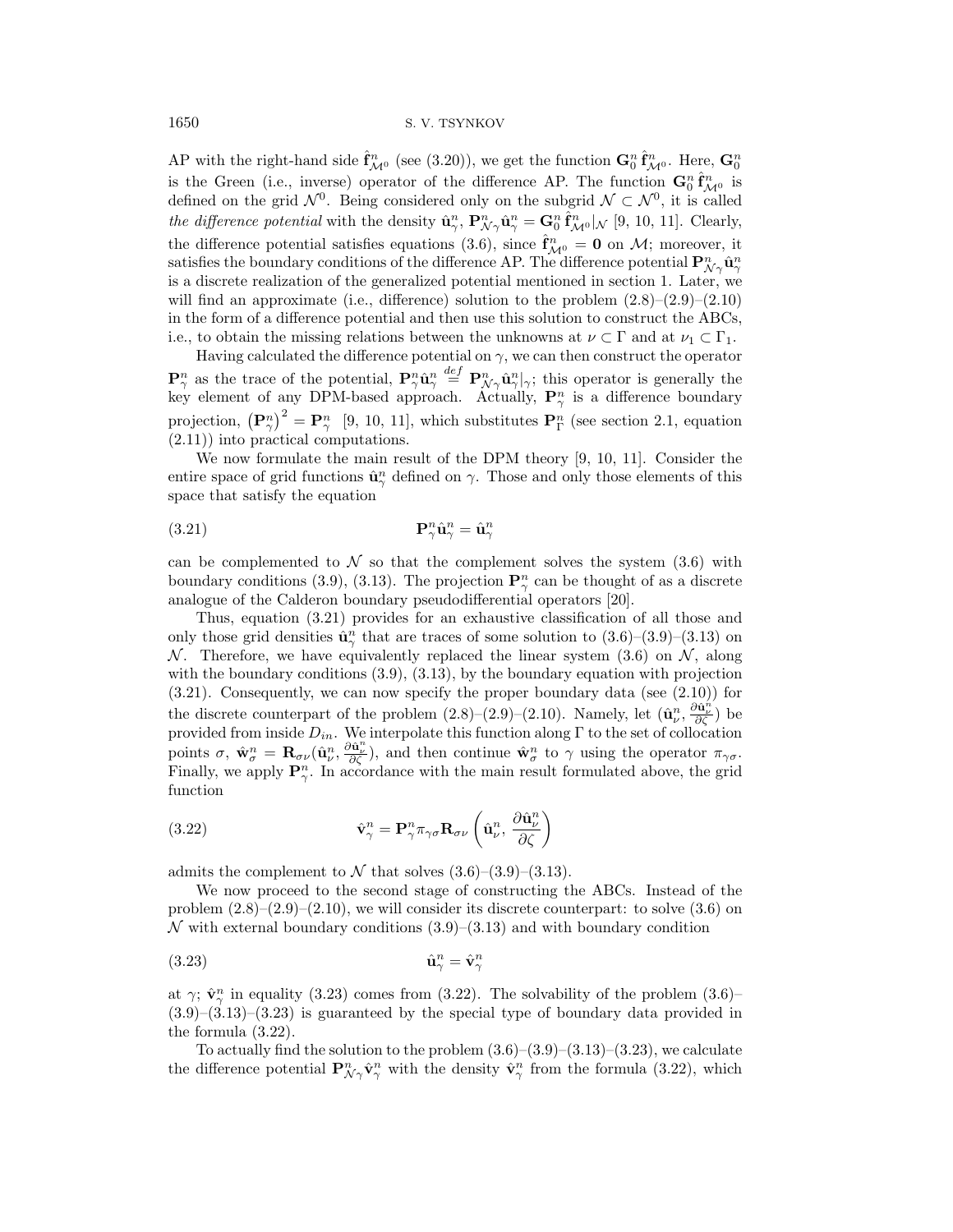requires solving the AP. Since we eventually need to know this solution only on  $\nu_1$ , it is sufficient to calculate the potential only at  $\kappa$  and then interpolate:  $\hat{\mathbf{u}}_{\nu_1}^n = \mathbf{P}_{\nu_1\gamma}^n \hat{\mathbf{v}}_{\gamma}^n =$  $\mathbf{R}_{\nu_1\kappa} \mathbf{P}_{\kappa\gamma}^n \hat{\mathbf{v}}_{\gamma}^n$ . Finally, we obtain

(3.24) 
$$
\hat{\mathbf{u}}_{\nu_1}^n = \mathbf{R}_{\nu_1 \mathcal{N}} \mathbf{P}_{\mathcal{N}\gamma}^n \mathbf{P}_{\gamma}^n \pi_{\gamma \sigma} \mathbf{R}_{\sigma \nu} \left( \hat{\mathbf{u}}_{\nu}^n, \frac{\partial \hat{\mathbf{u}}_{\nu}^n}{\partial \zeta} \right).
$$

In fact, it is possible to show that for the actual computations the operator  $\mathbf{P}_{\gamma}^n$  can be eliminated from the sequence of operators in the formula (3.24) (which combines two stages in calculating the ABCs into one). Indeed, it is proven in [9] that for any grid density  $\hat{\mathbf{v}}_{\gamma}^n$ :  $\mathbf{P}_{\mathcal{N}\gamma}^n \mathbf{P}_{\gamma}^n \hat{\mathbf{v}}_{\gamma}^n = \mathbf{P}_{\mathcal{N}\gamma}^n \hat{\mathbf{v}}_{\gamma}^n$ . Therefore,

(3.25) 
$$
\hat{\mathbf{u}}_{\nu_1}^n = \mathbf{R}_{\nu_1 \mathcal{N}} \mathbf{P}_{\mathcal{N}\gamma}^n \pi_{\gamma \sigma} \mathbf{R}_{\sigma \nu} \left( \hat{\mathbf{u}}_{\nu}^n, \frac{\partial \hat{\mathbf{u}}_{\nu}^n}{\partial \zeta} \right) \stackrel{def}{=} \hat{\mathbf{T}}^n \left( \hat{\mathbf{u}}_{\nu}^n, \frac{\partial \hat{\mathbf{u}}_{\nu}^n}{\partial \zeta} \right).
$$

Equality (3.25) provides the missing relations between the unknowns at  $\nu$  and at  $\nu_1$  in the Fourier space; these relations are based on the solution to the linearized exterior problem. We emphasize that to obtain (3.25) we need to calculate the solution to the difference AP only at  $\kappa$ , i.e., on some neighborhood of  $D_{in}$ . Therefore, the consideration of convergence only on a fixed interval  $-\check{y} \leq y \leq \check{y}$  (as stated in section 2.3) is now justified.

We also note that the entire algorithm becomes most convenient from a practical standpoint if we calculate the matrix representation of the operator  $\hat{\mathbf{T}}^n$  from (3.25). To do that, we choose some basis in  $\hat{\mathbf{W}}_{\sigma}^{n}$ , e.g., the simplest one, composed of the vectors like  $(0, \ldots, 0, 1, 0, \ldots, 0)$  and implement the entire procedure described above. More precisely, we calculate  $\hat{\mathbf{u}}_{\nu_1}^n = \mathbf{R}_{\nu_1 \kappa} \mathbf{P}_{\kappa \gamma}^n \pi_{\gamma \sigma} \hat{\mathbf{w}}_{\sigma}^n$  for each basis vector  $\hat{\mathbf{w}}_{\sigma}^n$ . In so doing, we obtain the matrix of  $\mathbf{R}_{\nu_1\kappa} \mathbf{P}_{\kappa\gamma}^n \pi_{\gamma\sigma}$  (each column will be the response to a specific basic function  $\hat{\mathbf{w}}_{\sigma}^{n}$  and then, multiplying the above matrix from the right by the interpolation matrix  $\mathbf{R}_{\sigma\nu}$ , we finally obtain the matrix representation of  $\mathbf{T}^n$ . (Note that we do not start from basis functions on the nodes  $\nu$  since the number of nodes  $\sigma$  is usually much less than the number of nodes  $\nu$ .) Clearly, the computation of each column of the matrix  $\mathbf{R}_{\nu_1\kappa} \mathbf{P}_{\kappa\gamma}^n \pi_{\gamma\sigma}$  requires solving the difference AP once per basis vector, which, in turn, involves the direct (3.10b) and inverse (3.15) Fourier transforms and the solution of  $(3.11)$ – $(3.13)$  for each wavenumber k,  $k = -J, \ldots, J$ . Either Fourier transform will require here only  $\mathcal{O}(M \cdot J)$ , rather than  $\mathcal{O}(M \cdot J^2)$  operations (for definitions of  $M$  and  $J$ , see  $(3.1)$ ). Indeed, the support of the right-hand side  $\hat{\mathbf{f}}_{\mathcal{M}^0}^n$  is actually concentrated near  $\Gamma$  since  $\hat{\mathbf{u}}_{\mathcal{N}^0}^n$  differs from zero only on  $\gamma$  and the operator  $\mathbf{L}_0^n$  is local. Therefore, while calculating the direct Fourier transform (3.10b) for each  $m, m = 0, ..., M - 1$ , only a few values  $\hat{\mathbf{f}}_{m+1/2,j}^n$  differ from zero and consequently, the total cost of this computation is  $\mathcal{O}(M \cdot J)$  operations. Analogously, while calculating the inverse Fourier transform  $(3.15)$  for each  $m, m = 0, \ldots, M$ , we need to know  $\hat{\mathbf{u}}_{m,j}^n$  only for a few selected values of j since all other  $(x_m, y_j)$  do not belong to κ. Therefore, the total cost of this computation is  $\mathcal{O}(M \cdot J)$  operations as well. Finally, the solution of  $(3.11)$ – $(3.13)$  for each wavenumber k,  $k = -J, \ldots, J$ , costs  $\mathcal{O}(M)$  operations (see section 3.2). Adding all these quantities, we obtain a total of  $\mathcal{O}(M \cdot J)$  operations for the computation of each column of the matrix  $\mathbf{R}_{\nu_1 \kappa} \mathbf{P}_{\kappa \gamma}^n \pi_{\gamma \sigma}$ . We see that though the entire algorithm requires repeated solution of the difference AP, this solution may be obtained by means of an efficient procedure, which makes the total expense for calculating the ABCs quite acceptable.

Recall that our final goal is to express the values of physical variables at  $\nu_1$ ,  $\mathbf{u}_{\nu_1} \equiv (u_{\nu_1}, v_{\nu_1}, p_{\nu_1}, \rho_{\nu_1})$ , in terms of  $(\mathbf{u}_{\nu}, \frac{\partial \mathbf{u}_{\nu}}{\partial \zeta})$ . Choosing the same discretization in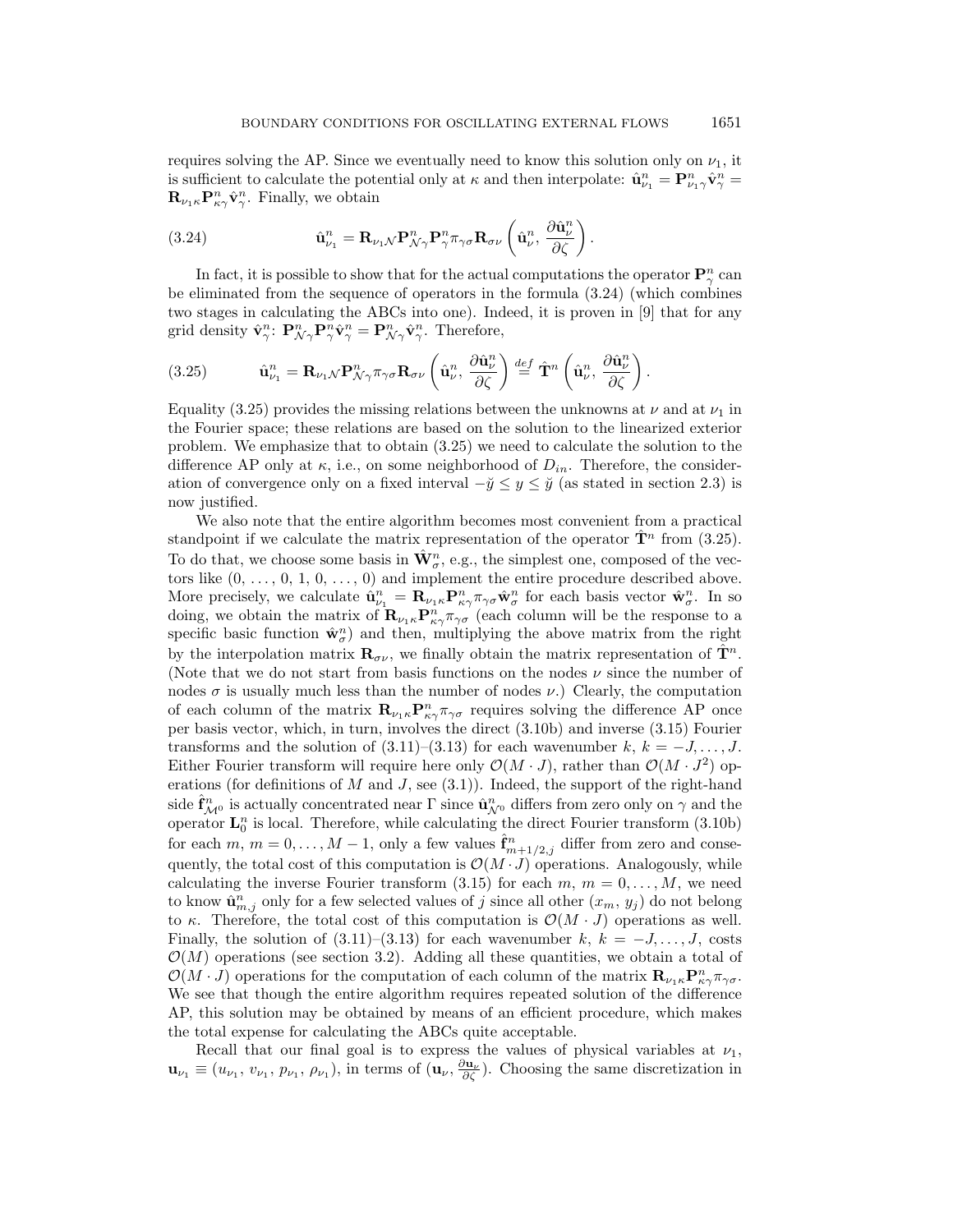time as (3.16) and implementing the inverse Fourier transform (see (3.18)), we obtain from (3.25)

(3.26) 
$$
\mathbf{u}_{\nu_1}^l = \sum_{n=-L}^{n=L} \hat{\mathbf{T}}^n \left( \hat{\mathbf{u}}_{\nu}^n, \frac{\partial \hat{\mathbf{u}}_{\nu}^n}{\partial \zeta} \right) e^{i n l \tau \frac{2\pi}{T}}, \quad l = 0, \dots, 2L+1.
$$

Then, substituting (3.17) into (3.26) and changing the summation order, we get

$$
\mathbf{u}_{\nu_1}^l = \sum_{n=-L}^{n=L} \hat{\mathbf{T}}^n e^{inl\tau \frac{2\pi}{T}} \frac{1}{2L+1} \sum_{s=1}^{2L+1} \left( \mathbf{u}_{\nu}^s, \frac{\partial \mathbf{u}_{\nu}^s}{\partial \zeta} \right) e^{-ins\tau \frac{2\pi}{T}}
$$
  

$$
= \frac{1}{2L+1} \sum_{n=-L}^{n=L} \sum_{s=1}^{2L+1} \hat{\mathbf{T}}^n e^{inl\tau \frac{2\pi}{T}} \left( \mathbf{u}_{\nu}^s, \frac{\partial \mathbf{u}_{\nu}^s}{\partial \zeta} \right) e^{-ins\tau \frac{2\pi}{T}}
$$
  

$$
= \sum_{s=1}^{2L+1} \left( \frac{1}{2L+1} \sum_{n=-L}^{n=L} e^{in(l-s)\tau \frac{2\pi}{T}} \hat{\mathbf{T}}^n \right) \left( \mathbf{u}_{\nu}^s, \frac{\partial \mathbf{u}_{\nu}^s}{\partial \zeta} \right).
$$

Finally, designating

$$
\mathbf{T}^{l,s} = \left(\frac{1}{2L+1} \sum_{n=-L}^{n=L} e^{in(l-s)\tau \frac{2\pi}{T}} \hat{\mathbf{T}}^n\right), \quad l = 0, \dots, 2L+1,
$$

we obtain

(3.27) 
$$
\mathbf{u}_{\nu_1}^l = \sum_{s=1}^{2L+1} \mathbf{T}^{l,s} \left( \mathbf{u}_{\nu}^s, \frac{\partial \mathbf{u}_{\nu}^s}{\partial \zeta} \right), \quad l = 0, \ldots, 2L+1.
$$

Equality (3.27), which is a specification of (2.11), provides the missing boundary relations between the values of the unknowns at  $\Gamma^T$  and at  $\Gamma_1^T$  (in the discrete formulation). Therefore, equality (3.27) is actually the ABCs we were aiming to obtain. We additionally note that equality (3.27) can be simplified for the case of integrating the Navier–Stokes equations step by step in time inside  $D_{in}$ . Indeed, in doing so, we actually need to know  $\mathbf{u}_{\nu_1}$  only on the upper time level, i.e., for  $t = T$  (see above), which corresponds to  $l = 2L + 1$  or to  $l = 0$  because of the periodicity. Substituting  $l = 0$  into (3.27), we obtain

(3.28) 
$$
\mathbf{u}_{\nu_1}\Big|_{t=T} = \sum_{s=1}^{2L+1} \mathbf{T}^{0,s} \left(\mathbf{u}_{\nu}^s, \frac{\partial \mathbf{u}_{\nu}^s}{\partial \zeta}\right).
$$

Equality (3.28) is the desired global ABC for implementation together with the step by step integration procedure in time. Indeed,  $(3.28)$  expresses the values of  $u, v$ , p, and  $\rho$  (perturbations) at the outermost coordinate row  $\nu_1$  on the upper time level  $t = T$  as a function of the prescribed data  $(\mathbf{u}_{\nu}, \frac{\partial \mathbf{u}_{\nu}}{\partial \zeta})|_{\Gamma^T}$  through the time-periodic solution of the linearized thin-layer equations with the free-stream boundary condition at infinity. We note that the matrices of operators  $\mathbf{T}^{0,s}$  are calculated explicitly and therefore, practical implementation of ABCs (3.28) is reduced to several matrix–vector multiplications. We also note that this practical implementation may preliminarily require some interpolation in time at the nodes  $\nu$ . If we use an explicit scheme for integrating the Navier–Stokes equations inside  $D_{in}$ , then we directly implement (3.28)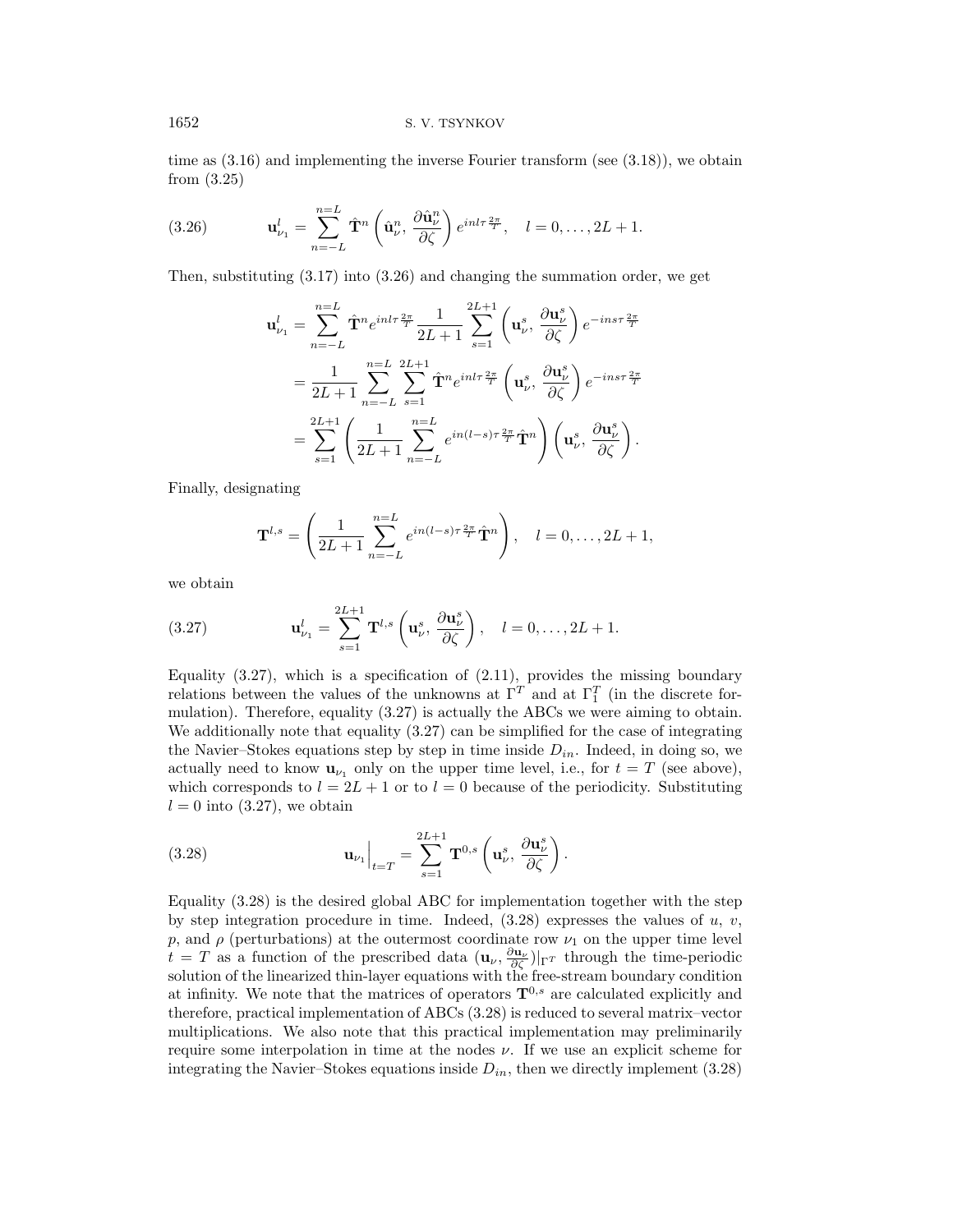at each time step for determining the missing values of the unknowns at the outermost coordinate row of the grid on the upper time level. If the scheme inside  $D_{in}$  is implicit, then we include the relations (3.28) into the system of equations we solve on the upper time level, treating all  $\mathbf{T}^{0,s}(\mathbf{u}_{\nu}^s, \frac{\partial \mathbf{u}_{\nu}^s}{\partial \zeta})$  for  $s < 2L + 1$  as forcing terms.

**4. Concluding remarks.** We have constructed the DPM-based nonlocal ABCs for computation of oscillating external flows, specifically, compressible viscous fluid flows past finite bodies. The ABCs are developed using the difference potentials [9, 10, 11] for the thin layer governing equations linearized in the far field. To justify the constructions of difference potentials, we provide some results on solvability of the linearized thin-layer equations. The nonlocal nature of the ABCs proposed above arises from their closeness to the exact boundary conditions. In spite of this nonlocal nature, the DPM-based ABCs apply to artificial boundaries of irregular shape with equal ease, which is very important for applications.

In comparison with our previous work [8, 12, 13], the ABCs proposed above have two major differences. Foremost is the fact that, in this paper, we study timeperiodic rather than steady-state problems, which is an extension from the standpoint of physics. From the standpoint of numerics, the algorithm described above also differs markedly from the previous versions of the DPM-based ABCs. The latter difference remains even if we apply this algorithm to a steady-state problem, which formally means letting  $n = 0$ ,  $\omega_n = 0$  everywhere starting from (2.8) and, therefore, results in retaining only one term that corresponds to  $s = 2L + 1$  in (3.28):

(4.1) 
$$
\mathbf{u}_{\nu_1} = \mathbf{T} \left( \mathbf{u}_{\nu}, \frac{\partial \mathbf{u}_{\nu}}{\partial \zeta} \right)
$$

(the superscripts are omitted). The difference between boundary conditions (4.1) and the ABCs from  $[8, 12, 13]$  is that  $(4.1)$  is based on the thin-layer equations and the direct implementation of the projection  $\mathbf{P}_{\gamma}^n$  from (3.21) (for  $n = 0$ ), whereas in [8, 12, 13] we substitute  $\mathbf{u}_{\gamma} = \pi_{\gamma\sigma} \mathbf{R}_{\sigma\nu}(\mathbf{u}_{\nu}, \frac{\partial \mathbf{u}_{\nu}}{\partial \zeta})$  into the boundary equation with projection obtained for the central-difference discretization of the linearized full Navier–Stokes equations and solve the resulting equation (by means of a certain variational approach) with respect to  $\frac{\partial \mathbf{u}_{\nu}}{\partial \zeta}$ , assuming that  $\mathbf{u}_{\nu}$  is known. This operation is analogous to computation of the Dirichlet-to-Neumann maps or Poincaré–Steklov operators. In so doing, we obtain (see [8, 12, 13]) the ABCs in the form

$$
\mathbf{u}_{\nu_1} = \mathbf{T}' \mathbf{u}_{\nu}.
$$

Boundary conditions (4.2) are slightly less cumbersome than (4.1) in numerical implementation. On the other hand, usage of the thin-layer rather than the full Navier– Stokes equations enables lowering the order of the system in the streamwise direction and therefore makes the computation of the ABCs (4.1) much cheaper than the computation of the ABCs (4.2). (Indeed, the matrices  $\mathbf{A}_k^n$  and  $\mathbf{B}_k^n$  in (3.11), (3.12) are of order 4, whereas the same matrices constructed for the full Navier–Stokes equations [8] are of order 8.) Elimination of the resolving stage (Dirichlet-to-Neumann) also contributes essentially to the reduction of the cost of ABCs.

The questions related to the direct implementation of boundary projections for setting the ABCs are discussed in our work [29]. Here, we only present some numerical results that show high efficacy of boundary conditions (4.1) for viscous flow computations. Namely, we use the code [14, 15] to calculate a transonic turbulent flow over the airfoil RAE2822 under the nonzero angle of attack  $\alpha$ ; our treatment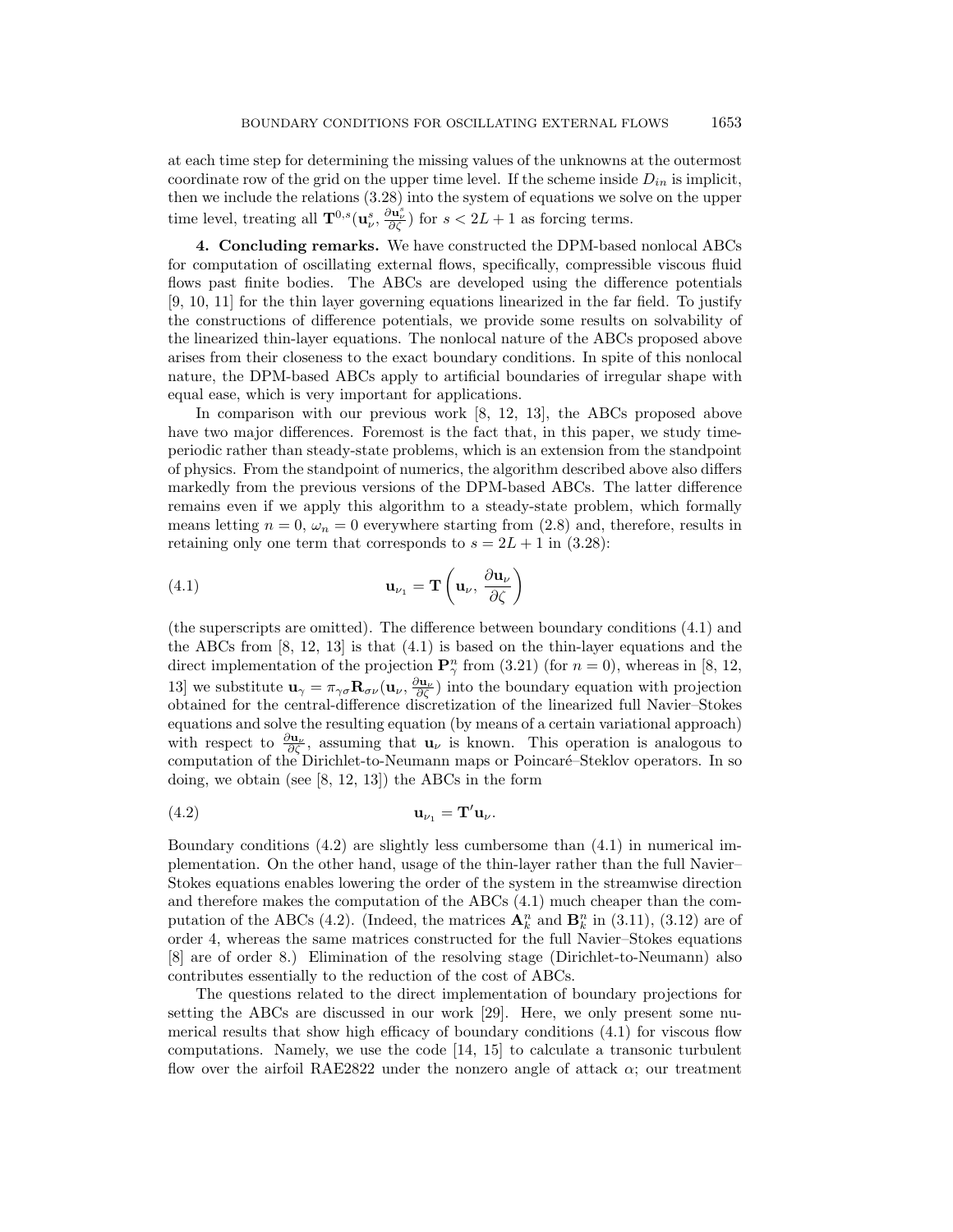| ABLE |  |
|------|--|
|------|--|

Comparison with the point-vortex  $(p.-v.)$  model for RAE 2822 airfoil;  $M_0 = 0.73$ ; Re<sub>0</sub> =  $6.5 \cdot 10^6$ ;  $\alpha = 2.79^\circ$ .

| "Average radius" of $D_{in}$ | 2.5 chords          |          | 50 chords       |          |                  |                    |
|------------------------------|---------------------|----------|-----------------|----------|------------------|--------------------|
| Grid                         | $320 \times 64$     |          | $320 \times 64$ |          | $640 \times 128$ |                    |
| Type of ABCs                 | $p.-v.$             | (4.1)    | $p.-v.$         | (4.1)    | $p.-v.$          | $\left(4.1\right)$ |
|                              | 0.8688              | 0.8557   | 0.8504          | 0.8492   | 0.8603           | 0.8593             |
| Relative error               | 2.15%               | $0.42\%$ | $1.15\%$        | 1.17%    | $0\%$            | $0\%$              |
| $C_d \times 10$              | 0.1123              | 0.1252   | 0.1260          | 0.1265   | 0.1255           | 0.1260             |
| Relative error               | $10.\overline{5\%}$ | 0.63%    | $0.40\%$        | $0.39\%$ | $0\%$            | $0\%$              |

of turbulence in the far field is based on the concept of effective viscosity and is described in [13]. Standard external boundary conditions that are incorporated in the code [14, 15] are based on the extrapolation of physical and/or characteristic variables with point-vortex enhancement. The results obtained using these standard boundary conditions are compared in Table 4.1 with the ones provided by the ABCs (4.1).

Specifically, in Table 4.1 we present the calculated values of the wave lift  $C_l$  and wave drag  $C_d$  coefficients. For a fine (640  $\times$  128) grid on the big (50 chords) domain, both types of ABCs produce very close results; the corresponding values are chosen as references for calculating relative errors. For a coarser  $(320 \times 64)$  grid on the same big domain, both types of ABCs also perform closely to one another; the discrepancy in the results between the two grids is most likely accounted for by the fact that the coarser grid is very strongly stretched. However, for the small computational domain boundary conditions, (4.1) provide much better results than the point-vortex model does. Moreover, for a  $320 \times 64$  grid on the small domain the results obtained on the basis of ABCs (4.1) are clearly better than the ones obtained on the big domain for the same dimension of the grid and for both types of ABCs. This seems reasonable since on one hand the algorithm with boundary conditions (4.1) appears weakly sensitive to the size of  $D_{in}$ , and on the other hand the grid on the small domain is less stretched. Generally, the DPM-based ABCs enable one to maintain high accuracy for much smaller computational domains than standard boundary conditions do. Some other experiments show that the DPM-based ABCs may also improve the robustness of the entire algorithm.

The computational results presented above correspond to the steady-state case. However, the difference between the steady-state and the time-periodic formulations basically lies only in the number of the frequencies  $\omega_n$  involved (one/more than one) and in the actual values of these frequencies (equal to zero/not equal to zero). Since for all frequencies the algorithm for calculating  $\hat{\mathbf{T}}^n$  from (3.25) is the same as the one used for calculating **T** from  $(4.1)$ , we expect the ABCs  $(3.28)$  to perform for the timeperiodic case not worse than boundary conditions (4.1) perform for the steady-state problems.

We also note that we have described the algorithm for calculating the ABCs only for a particular class of methods used for integrating the Navier–Stokes equations inside  $D_{in}$ , namely, for such methods that the knowledge of missing relations between only two external coordinate rows of the grid  $(\nu \text{ and } \nu_1)$  is sufficient for closing the discrete system inside the computational domain. Obviously, once the method used inside  $D_{in}$  is of higher (than the second) order, the consideration of only two curves,  $Γ$  and  $Γ<sub>1</sub>$ , might be insufficient. However, we always can assume that the "linear region"  $D_{ex}$  contains more than one curve, e.g.,  $\Gamma_1$  and  $\Gamma_2$  instead of only  $\Gamma_1$ , and can treat this case in the same way as described above. Moreover, one can use higher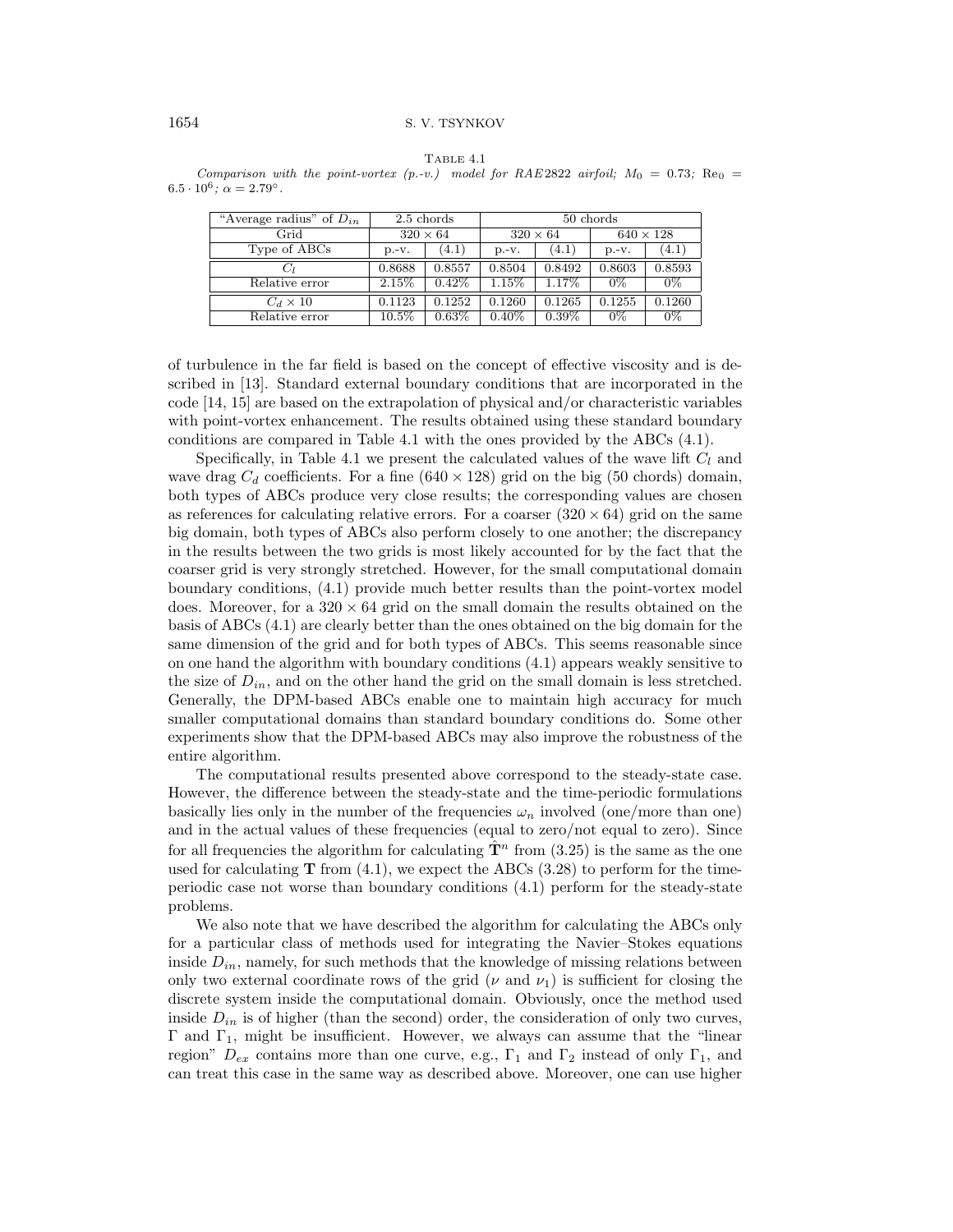order schemes for solving the linearized exterior problem as well. Such modifications may extend the possible range of applications for the technique described above by including, for example, some computational problems of aeroacoustics.

**Acknowledgments.** I am very thankful to V. S. Ryaben'kii of Keldysh Institute for Applied Mathematics, Russian Academy of Sciences, whose fruitful ideas constitute the foundation of our joint research in numerical methods for external problems and who influenced much of the content of this paper as well. S. Abarbanel of the School of Mathematical Sciences, Tel-Aviv University, is gratefully acknowledged for his valuable help in formulating the problem and for numerous useful discussions. I would also like to thank V. Matsaev and E. Shustin of the School of Mathematical Sciences, Tel-Aviv University, and D. Gottlieb of the Division of Applied Mathematics, Brown University, for their most helpful comments. The useful suggestions of H. Atkins, T. Roberts, and C. Swanson of NASA Langley Research Center undoubtedly contributed much to the improvement of this paper.

#### REFERENCES

- [1] D. GIVOLI, Non-reflecting boundary conditions, J. Comput. Phys., 94 (1991), pp. 1–29.
- [2] D. GIVOLI, Numerical Methods for Problems in Infinite Domains, Elsevier, Amsterdam, 1992.
- [3] B. GUSTAFSSON, Far-field boundary conditions for time-dependent hyperbolic systems, SIAM J. Sci. Statist. Comput., 9 (1988), pp. 812–828.
- [4] B. GUSTAFSSON, The choice of numerical boundary conditions for hyperbolic systems, J. Comput. Phys., 48 (1982), pp. 270–283.
- [5] B. GUSTAFSSON, Inhomogeneous conditions at open boundaries for wave propagation problems, Appl. Numer. Math., 4 (1988), pp. 3–19.
- [6] M. H. CARPENTER, D. GOTTLIEB, AND S. ABARBANEL, Time-stable boundary conditions for finite-difference schemes solving hyperbolic systems: Methodology and application to high-order compact schemes, J. Comput. Phys., 111 (1994), pp. 220–236.
- [7] A. SEIFERT, A. DARABY, B. NISHRI, AND I. WYGNANSKI, The Effects of Forced Oscillations on the Performance of Airfoils, AIAA Paper 93–3264, AIAA Shear Flow Conference, Orlando, FL, 1993.
- [8] V. S. RYABEN'KII AND S. V. TSYNKOV, Artificial boundary conditions for the numerical solution of external viscous flow problems, SIAM J. Numer. Anal., 32 (1995), pp. 1355–1389.
- [9] V. S. RYABEN'KII, Difference Potentials Method for Some Problems of Continuous Media Mechanics, Nauka, Moscow, 1987 (in Russian).
- [10] V. S. RYABEN'KII, Boundary equations with projections, Russian Math. Surveys, 40 (1985), pp. 147–183.
- [11] V. S. RYABEN'KII, *Difference potentials method and its applications*, Math. Nachr., 177 (1996), pp. 251–264.
- [12] S. V. TSYNKOV, An application of nonlocal external conditions to viscous flow computations, J. Comput. Phys., 116 (1995), pp. 212–225.
- [13] S. V. TSYNKOV, E. TURKEL, AND S. ABARBANEL, External Flow Computations Using Global Boundary Conditions, AIAA Journal, 34 (1996) pp. 700–706; also AIAA Paper No. 95– 0562, 33rd AIAA Aerospace Sciences Meeting and Exhibit, Reno, NV, 1995.
- [14] R. C. SWANSON AND E. TURKEL, A Multistage Time-Stepping Scheme for the Navier-Stokes Equations, AIAA Paper 85–0035, 23rd AIAA Aerospace Sciences Meeting, Reno, NV, 1985.
- [15] R. C. SWANSON AND E. TURKEL, Artificial Dissipation and Central Difference Schemes for the Euler and Navier-Stokes Equations, AIAA Paper 87–1107–CP, 8th AIAA Computational Fluid Dynamics Conference, Honolulu, HI, 1987.
- [16] A. VERHOFF, D. STOOKESBERRY, AND S. AGRAWAL, Far-field computational boundary conditions for two-dimensional external flow problems, AIAA Journal, 30 (1992), pp. 2585–2594.
- [17] A. VERHOFF AND D. STOOKESBERRY, Second-order far field computational boundary conditions for inviscid duct flow problems, AIAA Journal, 30 (1992), pp. 1268–1276.
- [18] A. VERHOFF, First-Order Far Field Computational Boundary Conditions For O-Grid Topologies, AIAA Paper No. 95-0563, 33rd AIAA Aerospace Sciences Meeting and Exhibit, Reno, NV, 1995.
- [19] V. S. RYABEN'KII, Exact transfer of boundary conditions, Comp. Mech. Solids, 1 (1990), pp. 129–145 (in Russian).